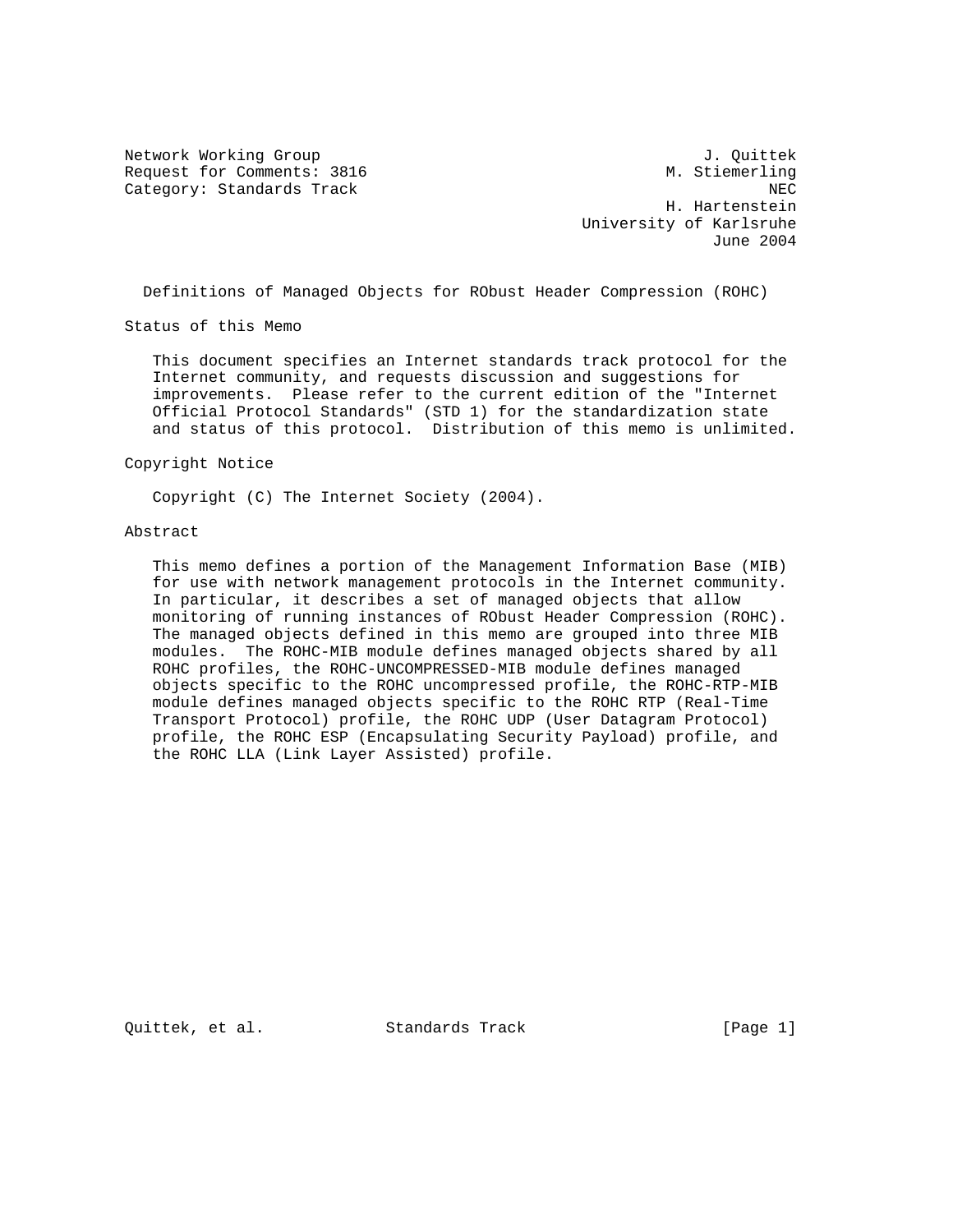Table of Contents

|                | 2                                                                                                                                                                                                                                                                                                                                                                                                             |
|----------------|---------------------------------------------------------------------------------------------------------------------------------------------------------------------------------------------------------------------------------------------------------------------------------------------------------------------------------------------------------------------------------------------------------------|
| 2.             | The Internet-Standard Management Framework<br>2                                                                                                                                                                                                                                                                                                                                                               |
| 3.             | 3                                                                                                                                                                                                                                                                                                                                                                                                             |
| 4.             | Structure of the MIB modules<br>3                                                                                                                                                                                                                                                                                                                                                                             |
|                | 4                                                                                                                                                                                                                                                                                                                                                                                                             |
|                | 4.1.1. rohcChannelTable<br>-5                                                                                                                                                                                                                                                                                                                                                                                 |
|                | 4.1.2. rohcInstanceTable.<br>5                                                                                                                                                                                                                                                                                                                                                                                |
|                | 4.1.3. rohcProfileTable<br>6                                                                                                                                                                                                                                                                                                                                                                                  |
|                | 7<br>4.1.4. rohcContextTable                                                                                                                                                                                                                                                                                                                                                                                  |
|                | 4.2. The ROHC-UNCOMPRESSED-MIB module.<br>8                                                                                                                                                                                                                                                                                                                                                                   |
|                | 4.2.1. rohcUncmprContextTable<br>8                                                                                                                                                                                                                                                                                                                                                                            |
|                | 8<br>4.3. The ROHC-RTP-MIB module                                                                                                                                                                                                                                                                                                                                                                             |
|                | 8<br>4.3.1. rohcRtpContextTable.                                                                                                                                                                                                                                                                                                                                                                              |
|                | 4.3.2. rohcPacketSizeTable.<br>9                                                                                                                                                                                                                                                                                                                                                                              |
| 5.             | Definitions<br>- 9<br>$\mathbf{1}^{(1)} \mathbf{1}^{(2)} \mathbf{1}^{(3)} \mathbf{1}^{(4)} \mathbf{1}^{(5)} \mathbf{1}^{(6)} \mathbf{1}^{(6)} \mathbf{1}^{(6)} \mathbf{1}^{(6)} \mathbf{1}^{(6)} \mathbf{1}^{(6)} \mathbf{1}^{(6)} \mathbf{1}^{(6)} \mathbf{1}^{(6)} \mathbf{1}^{(6)} \mathbf{1}^{(6)} \mathbf{1}^{(6)} \mathbf{1}^{(6)} \mathbf{1}^{(6)} \mathbf{1}^{(6)} \mathbf{1}^{(6)} \mathbf{1}^{(6)}$ |
| 6.             |                                                                                                                                                                                                                                                                                                                                                                                                               |
| $7$ .          |                                                                                                                                                                                                                                                                                                                                                                                                               |
| 8 <sub>1</sub> |                                                                                                                                                                                                                                                                                                                                                                                                               |
|                | 8.1. Normative References. 51                                                                                                                                                                                                                                                                                                                                                                                 |
|                | 8.2. Informative References. 52                                                                                                                                                                                                                                                                                                                                                                               |
| 9.             |                                                                                                                                                                                                                                                                                                                                                                                                               |
| 10.            | Full Copyright Statement 53                                                                                                                                                                                                                                                                                                                                                                                   |

## 1. Introduction

 This memo defines a portion of the Management Information Base (MIB) for use with network management protocols in the Internet community. In particular, it describes a set of managed objects that allow monitoring of running instances of robust header compression.

 The key words "MUST", "MUST NOT", "REQUIRED", "SHALL", "SHALL NOT", "SHOULD", "SHOULD NOT", "RECOMMENDED", "NOT RECOMMENDED", "MAY", and "OPTIONAL" in this document are to be interpreted as described in BCP 14, RFC 2119 [RFC2119].

2. The Internet-Standard Management Framework

 For a detailed overview of the documents that describe the current Internet-Standard Management Framework, please refer to section 7 of RFC 3410 [RFC3410].

 Managed objects are accessed via a virtual information store, termed the Management Information Base or MIB. MIB objects are generally accessed through the Simple Network Management Protocol (SNMP). Objects in the MIB are defined using the mechanisms defined in the Structure of Management Information (SMI). This memo specifies a MIB

Quittek, et al. Standards Track [Page 2]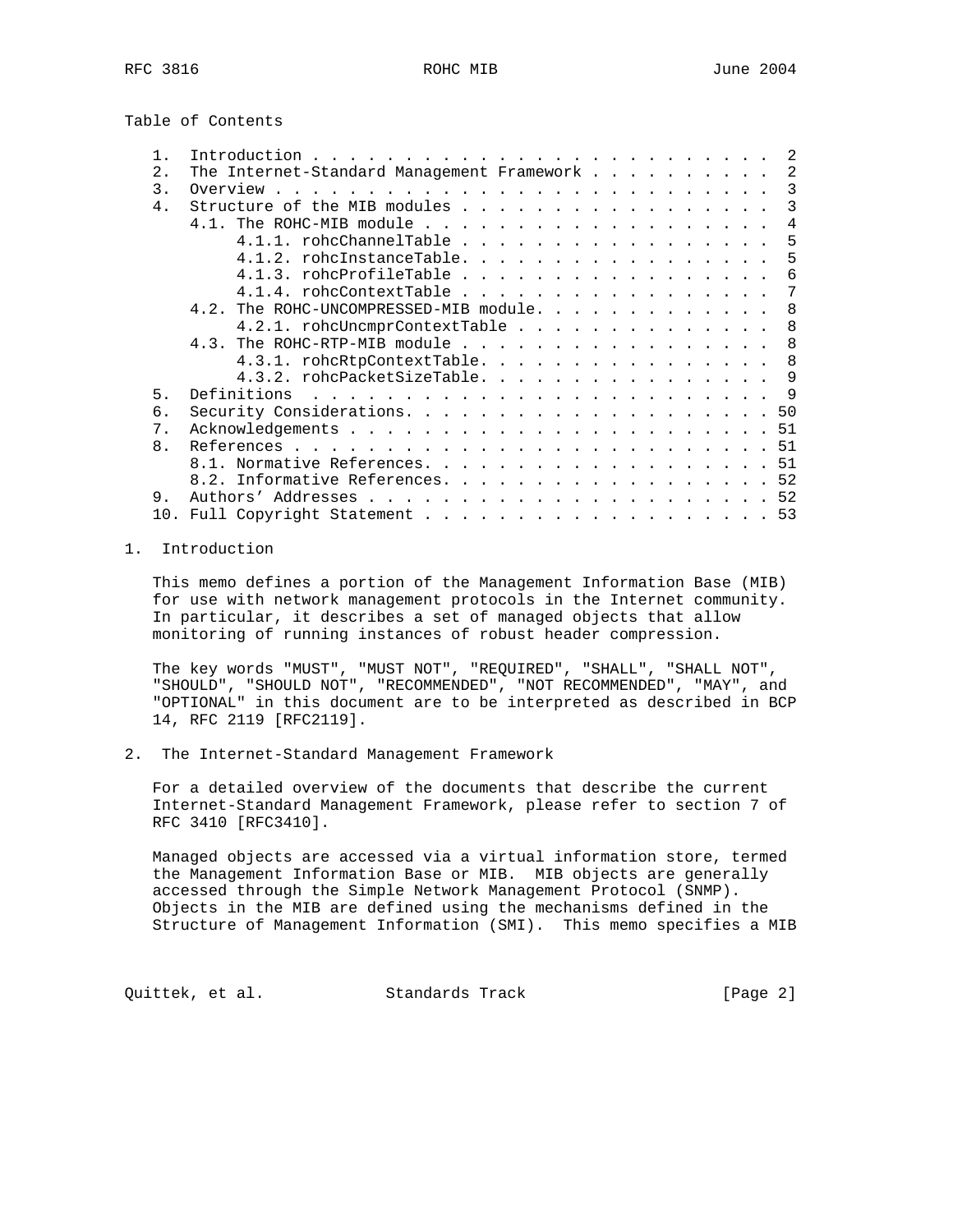module that is compliant to the SMIv2, which is described in STD 58, RFC 2578 [RFC2578], STD 58, RFC 2579 [RFC2579] and STD 58, RFC 2580 [RFC2580].

3. Overview

 This section describes the basic model of RObust Header Compression (ROHC, [RFC3095]) used when developing the MIB modules for ROHC described in the following sections.

 ROHC presents a framework for IP header compression that allows flexible adjustment of compression efficiency versus robustness against channel errors depending on the underlying channel characteristics.

 ROHC introduces header compressors/decompressors at the end-points (interfaces) of (wireless) channels on which packets with compressed headers are transferred. ROHC exploits the temporal redundancy in successive packet headers of a packet flow by storing non-changing fields of the headers as well as reference values of predictably changing fields as context information. When the context information for a packet flow is also established at the decompressor, only delta-information and unpredictably changing header fields have to be sent over the channel.

 This document specifies MIB modules in order to provide a means for managing ROHC implementations via SNMP and within the IETF management framework. The objects defined support configuration management, fault management and performance monitoring.

 For configuration management implementation parameters (see Section 6.3 of [RFC3095]) and configuration parameters (including the ones specified in Section 5.1.1 of [RFC3095] and in Section 5.1.1 of [RFC3242]) can be verified by using the MIB modules specified below.

 For fault management compressor/decompressor state and mode can be checked.

 For performance management a set of statistics is provided including the number of flows that have used ROHC, the current and long term compression ratio, the number of reinitializations and the number of packets sent or received with different header types.

4. Structure of the MIB modules

 This section presents the structure of the MIB modules that are specified in Section 5. Basically, the MIB is structured according to the ROHC architecture described in [RFC3759].

Quittek, et al. Standards Track [Page 3]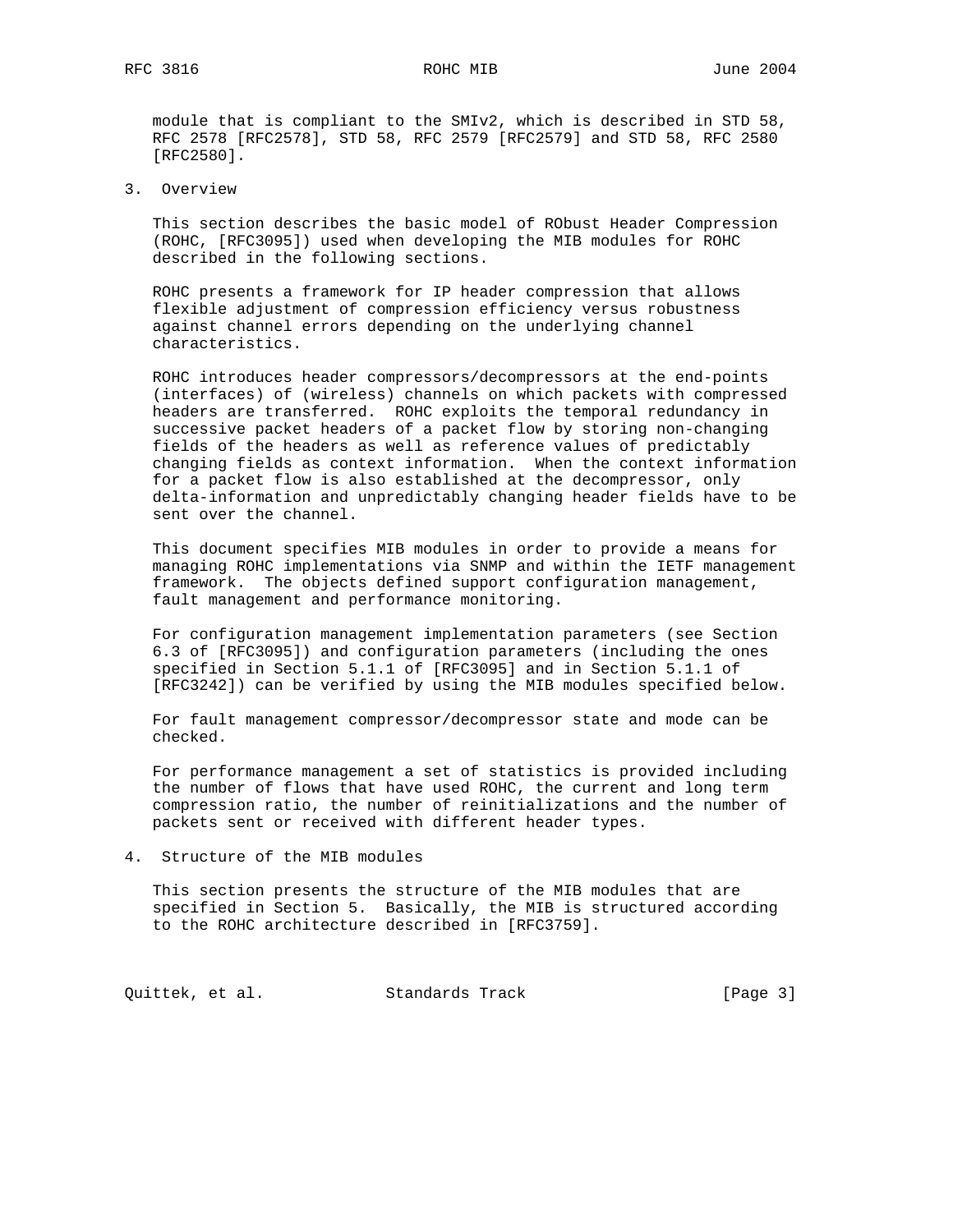ROHC is an evolving technology. [RFC3095] specifies the header compression framework and four profiles: uncompressed, RTP, UDP, and ESP (Real-Time Transport Protocol, User Datagram Protocol, Encapsulating Security Payload). [RFC3242] specifies a profile with additional link layer assistance called LLA (Link Layer Assisted). A profile for compression of TCP (Transmission Control Protocol) flows is under development within the ROHC working group and SCTP (Stream Control Transmission Protocol) compression is being discussed as potential next candidate. Therefore, the managed objects defined below are structured into three MIB modules: the general ROHC-MIB module and the profile-specific ROHC-UNCOMPRESSED-MIB and ROHC-RTP- MIB modules. This flexible approach allows to support future profiles each by its own profile-specific module.

 The ROHC-MIB module defines properties of information on ROHC instances, ROHC channels, ROHC profiles, and ROHC compressor and decompressor contexts. All managed objects in this module are assumed to be shared by all profiles.

 The ROHC-UNCOMPRESSED-MIB module extends the ROHC-MIB by managed objects that are specific to the ROHC uncompressed profile 0x0000 defined in [RFC3095]. The ROHC-RTP-MIB module extends the ROHC-MIB by managed objects that are specific to the three profiles defined in [RFC3095] (ROHC RTP profile 0x0001, ROHC UDP profile 0x0002, and ROHC ESP profile 0x0003), and to the ROHC LLA profile 0x0005 defined in [RFC3242]. An analysis of these profiles showed that they are tightly related and can share most of the managed objects in the ROHC-UNCOMPRESSED-MIB module. Therefore, a joint module for all of them was preferred to individual modules.

 The number of managed objects in the ROHC-UNCOMPRESSED-MIB Module and the ROHC-RTP-MIB Module is rather small. They contain context state and context mode, and profile-specific context statistics. It is assumed that MIB modules for future profiles, such as TCP and SCTP, will be similarly small and easy to design.

### 4.1. The ROHC-MIB module

 The ROHC-MIB module defines managed objects that are expected to be useful for all current and future ROHC profiles. Objects in the ROHC-MIB module are arranged into four tables: the rohcChannelTable, the rohcInstanceTable, the rohcProfileTable, and the rohcContextTable. The managed objects in the first three tables are rather static (except for provided statistics), while the objects in the rohcContextTable are more dynamic.

Quittek, et al. Standards Track [Page 4]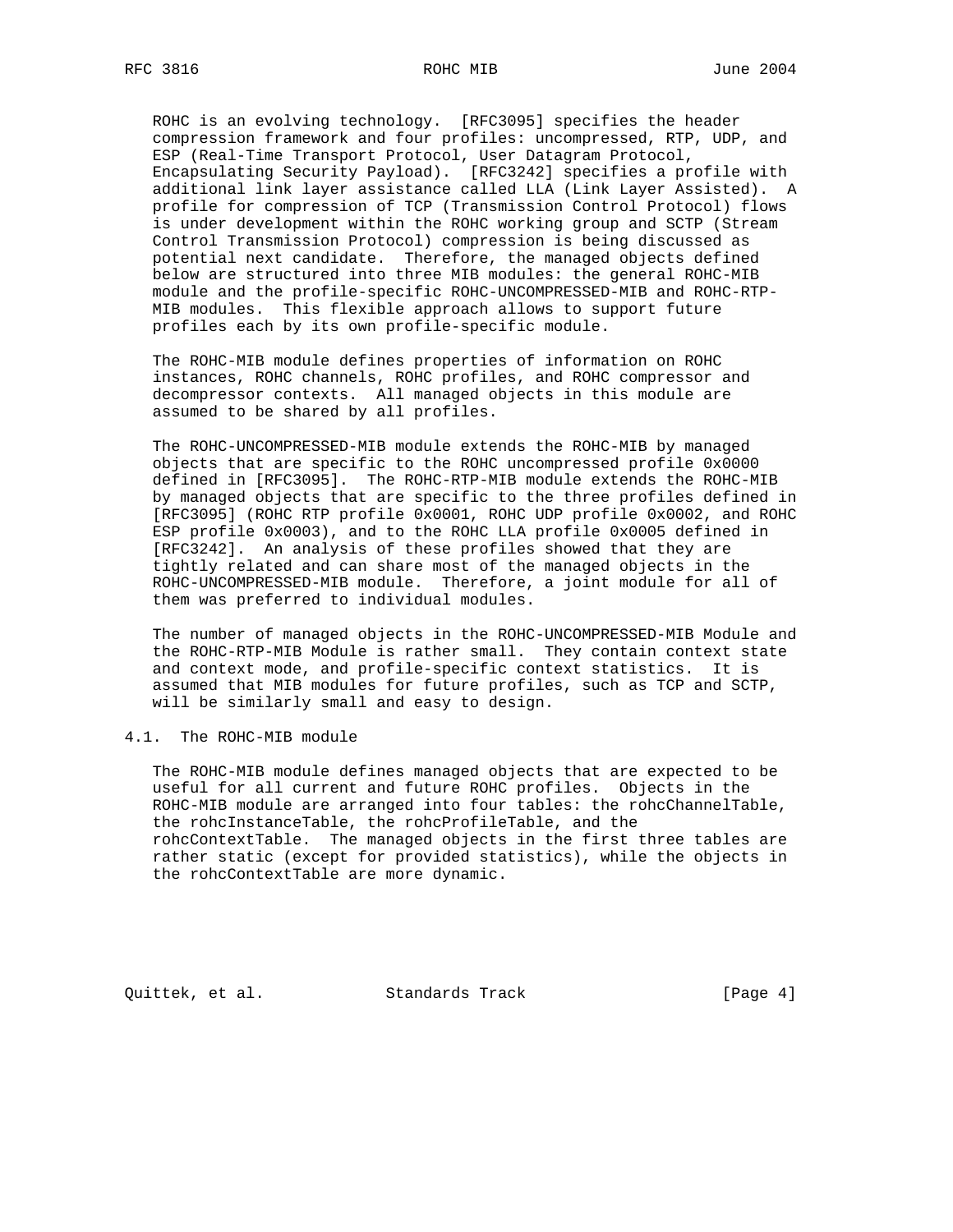All tables are indexed by the IP interface number and by a numeric channel identifier. The channel identifier is used for channels to which compressors and decompressors are attached (called ROHC channels in [RFC3759]), as well as for dedicated feedback channels (called ROHC feedback channels in [RFC3759]). Compressor and decompressor instances are further indexed by their type (either compressor or decompressor). Contexts are indexed by the same index as their corresponding instance and their individual context identifier (CID).

## 4.1.1. rohcChannelTable

 The rohcChannelTable lists all channels used by ROHC instances for transferring compressed packets and/or for giving feedback from the decompressor to the compressor. Listed channels are either ROHC channels or feedback channels as defined in [RFC3759]. The channels are listed per IP interface.

The information per channel in the rohcChannelTable includes

- o the channel ID,
- o the channel type, either 'notInUse', 'rohc', or 'dedicatedFeedback',
- o the channel for which feedback is provided by this channel (if applicable),
- o a string for describing the channel, and
- o the status of the channel being either 'enabled' or 'disabled'.

### 4.1.2. rohcInstanceTable

 The rohcInstanceTable defines properties of ROHC compressor instances and ROHC decompressor instances.

 As described in [RFC3759], an instance is associated with exactly one channel and only one instance can be associated with the same channel. Therefore, the same index consisting of ifIndex and rohcChannelID could have been used for both tables. But when accessing the rohcInstanceTable (and the rohcContextTable that shares a part of its index with the rohcInstanceTable) there are many cases where either a compressor contexts or a decompressor contexts are of interest. Therefore, the rohcInstanceType indicating either a compressor or a decompressor was added to the table's index. This allows listing all compressors without accessing any decompressor.

Quittek, et al. Standards Track [Page 5]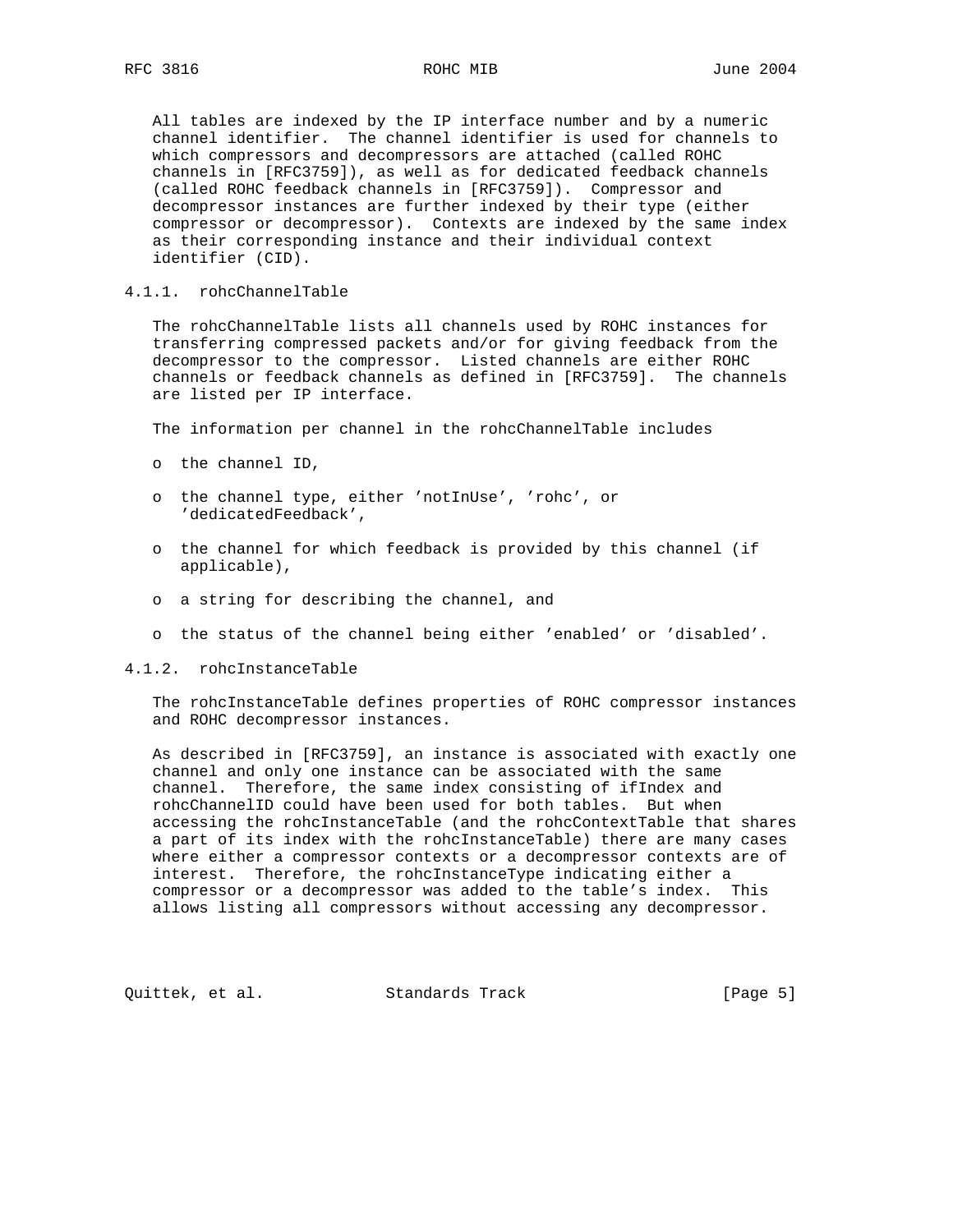Note that still the combination of ifIndex and rohcChannelID uniquely identifies an instance. It is always possible to directly identify and access the channel corresponding to a given instance.

The set of instance properties in the rochInstanceTable includes

- o the vendor of the implementation, version number and description,
- o the channels used for compressed packets and for feedback,
- o implementation and configuration properties including clock resolution, maximum context identifier number (MAX\_CID), the LARGE\_CIDS flag, and the Maximum Reconstructed Reception Unit (MRRU),
- o the storage time for contexts created by this instance,
- o the status of the instance (operational or not).

 Optionally, the rohcInstanceTable also contains instance statistics including

- o the total number of compressed flows,
- o the current number of compressed flows,
- o the total number of packets passing this instance
- o the total number of static Initialization and Refreshes (IRs) passing this instance
- o the total number of dynamic Initialization and Refreshes (IR-DYNs) passing this instance, and
- o the total compression ratio achieved on the channel.

Instances are listed per IP interface.

# 4.1.3. rohcProfileTable

 The rohcProfileTable lists available profiles per instance including information on

- o the profile number,
- o the vendor and version number, and
- o a string describing the profile.

Quittek, et al. Standards Track [Page 6]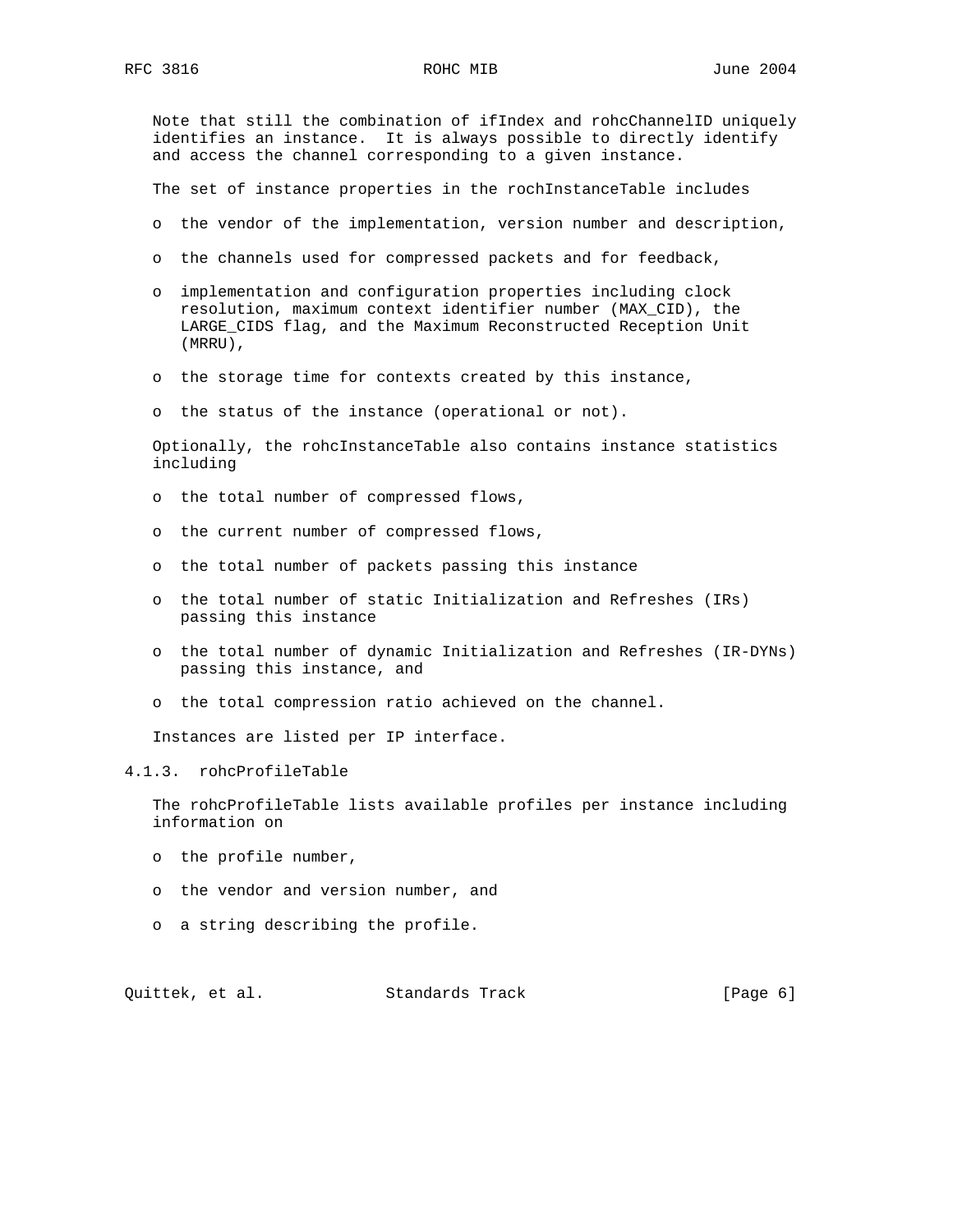o a flag indicating whether or not using this profile has been negotiated with the corresponding (de)compressor.

### 4.1.4. rohcContextTable

 The rohcContextTable lists compressor contexts or decompressor contexts per instance and context identifier (CID). Each row of this table represents a context. If a new context is created, also a new row in this table is created. After expiration or termination of a context, the row will continue to exist until the context's storage time expires or until the CID is re-used. Then the row will be deleted.

For each context, the following attributes are listed:

- o the type of context ('compressor' or 'decompressor'), also used as part of the table index,
- o the CID,
- o the state of the CID ('unused', 'active', 'expired', or 'terminated'), also used as part of the table index,
- o the used profile,
- o in case of a decompressor: the decompressor depth, and
- o the storage time.

Optionally, context statistics is provided including

- o activation and deactivation time of the context,
- o the number of packets sent or received, respectively,
- o the numbers of IRs and IR-DYNs sent or received, respectively,
- o the number of feedbacks sent or received, respectively,
- o in case of a decompressor context: the numbers of decompressor failures and repairs,
- o the total compression ratio of all packets passing this context,
- o the total compression ratio of all packet headers compressed in this context,

Quittek, et al. Standards Track [Page 7]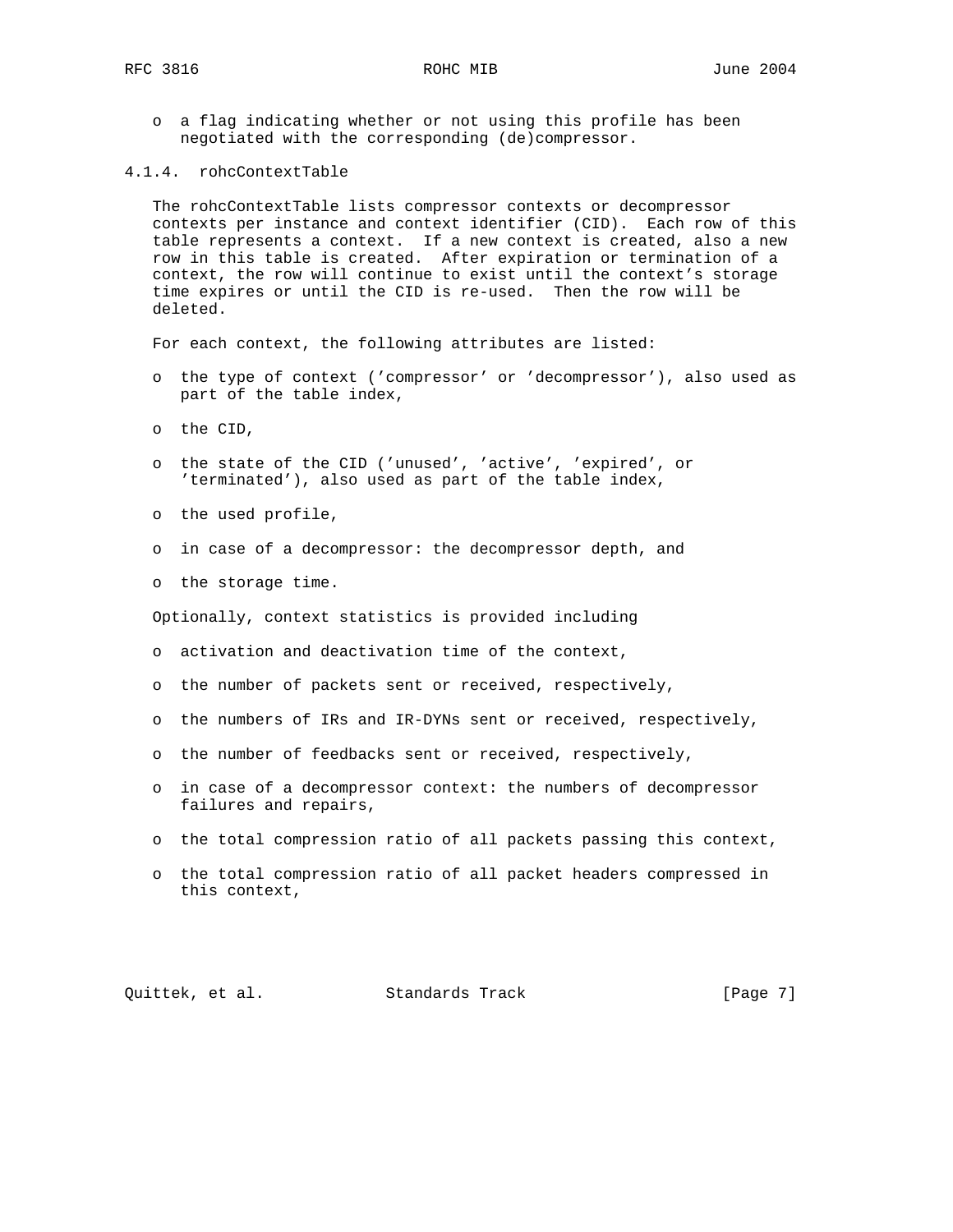- o the mean compressed packet size of all packets passing this context,
- o the mean header size of all compressed headers passing this context,
- o the compression ratio of the last 16 packets passing this context,
- o the compression ratio of the last 16 packet headers compressed in this context,
- o the mean compressed packet size of the last 16 packets passing this context,
- o the mean header size of the last 16 compressed headers passing this context.
- 4.2. The ROHC-UNCOMPRESSED-MIB module

 The ROHC-UNCOMPRESSED-MIB module defines managed objects that are specific to ROHC uncompressed profile (0x0000) specified in [RFC3095].

4.2.1. rohcUncmprContextTable

 The rohcUncmprContextTable extends the rohcContextTable. It provides information on state and mode of the compressor for profile 0x0000. Optionally, it also provides a counter of ACK feedbacks sent or received by the context, respectively.

4.3. The ROHC-RTP-MIB module

 The ROHC-RTP-MIB module defines managed objects that are specific to three profiles specified in [RFC3095] (ROHC RTP profile 0x0001, ROHC UDP profile 0x0002, and ROHC ESP profile 0x0003) and to the ROHC LLA profile 0x0005 specified in [RFC3242]. The ROHC-RTP-MIB contains two tables, the rohcRtpContextTable and the rohcRtpPacketSizeTable.

4.3.1. rohcRtpContextTable

 The rohcRtpContextTable extends the rohcContextTable. It provides information on context state and context mode for profiles 0x0001 - 0x0003 and 0x0005. For compressor contexts it optionally contains managed object containing the numbers of allowed and used packet sizes. As further option, counters of the numbers of ACKs, NACKs, and SNACKs in this context are specified.

Quittek, et al. Standards Track [Page 8]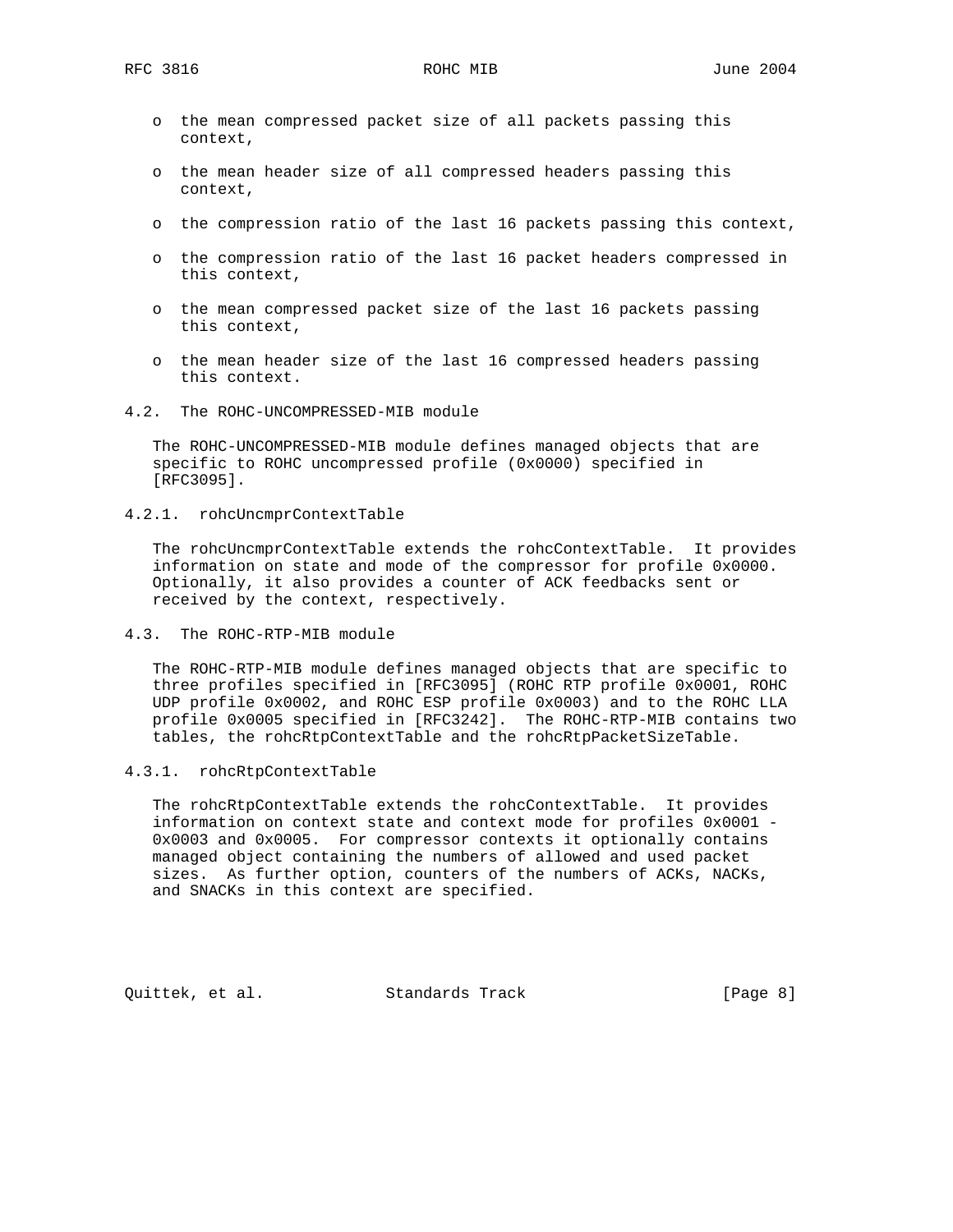# 4.3.2. rohcPacketSizeTable

 The optional rohcPacketSizeTable lists per compressor context the allowed packet sizes for profiles ROHC RTP, ROHC UDP, ROHC ESP, or the preferred packet sizes for ROHC LLA, respectively. Allowed packet sizes are marked if they are used. For preferred packet sizes, it is indicated whether the preferred size applies to NHP only, to RHP only or to all packets.

## 5. Definitions

 ROHC-MIB DEFINITIONS ::= BEGIN IMPORTS MODULE-IDENTITY, OBJECT-TYPE, Unsigned32, Counter32, mib-2 FROM SNMPv2-SMI  $---$  [RFC2578] TEXTUAL-CONVENTION, TruthValue, TimeInterval, DateAndTime FROM SNMPv2-TC  $-$  [RFC2579] MODULE-COMPLIANCE, OBJECT-GROUP FROM SNMPv2-CONF  $---$  [RFC2580] SnmpAdminString FROM SNMP-FRAMEWORK-MIB  $-$  [RFC3411] ifIndex FROM IF-MIB;  $-$  [RFC2863] rohcMIB MODULE-IDENTITY LAST-UPDATED "200406030000Z" -- June 3, 2004 ORGANIZATION "IETF Robust Header Compression Working Group" CONTACT-INFO "WG charter: http://www.ietf.org/html.charters/rohc-charter.html Mailing Lists: General Discussion: rohc@ietf.org To Subscribe: rohc-request@ietf.org In Body: subscribe your\_email\_address Editor: Juergen Quittek NEC Europe Ltd. Network Laboratories Kurfuersten-Anlage 36

Quittek, et al. Standards Track [Page 9]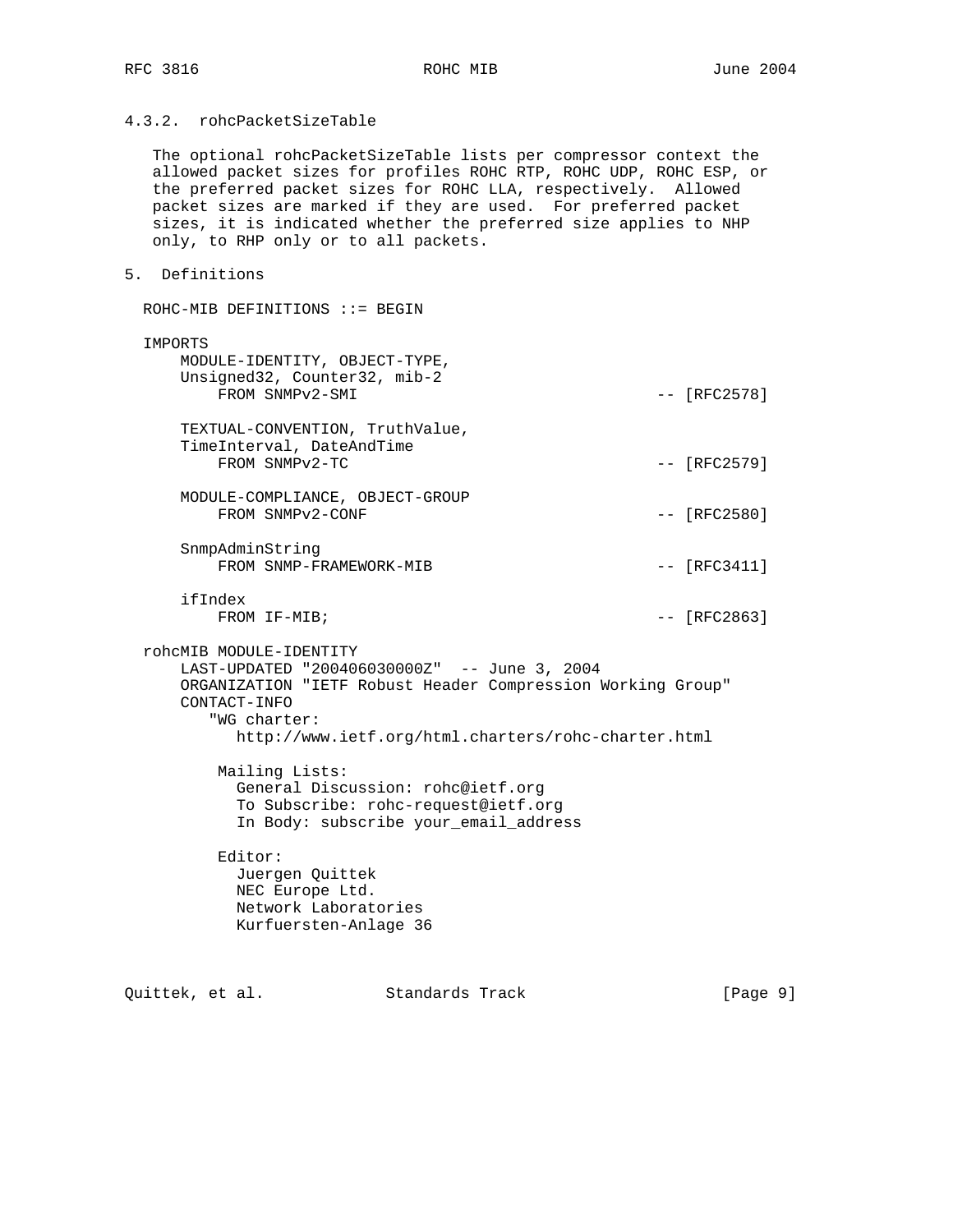69221 Heidelberg Germany Tel: +49 6221 90511-15 EMail: quittek@netlab.nec.de" DESCRIPTION "This MIB module defines a set of basic objects for monitoring and configuring robust header compression. The module covers information about running instances of ROHC (compressors or decompressors) at IP interfaces. Information about compressor contexts and decompressor contexts has different structure for different profiles. Therefore it is not provided by this MIB module, but by individual modules for different profiles. Copyright (C) The Internet Society (2004). The initial version of this MIB module was published in RFC 3816. For full legal notices see the RFC itself or see: http://www.ietf.org/copyrights/ianamib.html" REVISION "200406030000Z" -- June 3, 2004 DESCRIPTION "Initial version, published as RFC 3816." ::= { mib-2 112 } RohcChannelIdentifier ::= TEXTUAL-CONVENTION DISPLAY-HINT "d" STATUS current DESCRIPTION "A number identifying a channel. The value of 0 must not be used as identifier of an existing channel." SYNTAX Unsigned32 (1..4294967295) RohcChannelIdentifierOrZero ::= TEXTUAL-CONVENTION DISPLAY-HINT "d" STATUS current DESCRIPTION "A number identifying a channel. The value of 0 is indicates that no channel is identified." SYNTAX Unsigned32 (0..4294967295) RohcCompressionRatio ::= TEXTUAL-CONVENTION DISPLAY-HINT "d" STATUS current DESCRIPTION "A number indicating a compression ratio over

Quittek, et al. Standards Track [Page 10]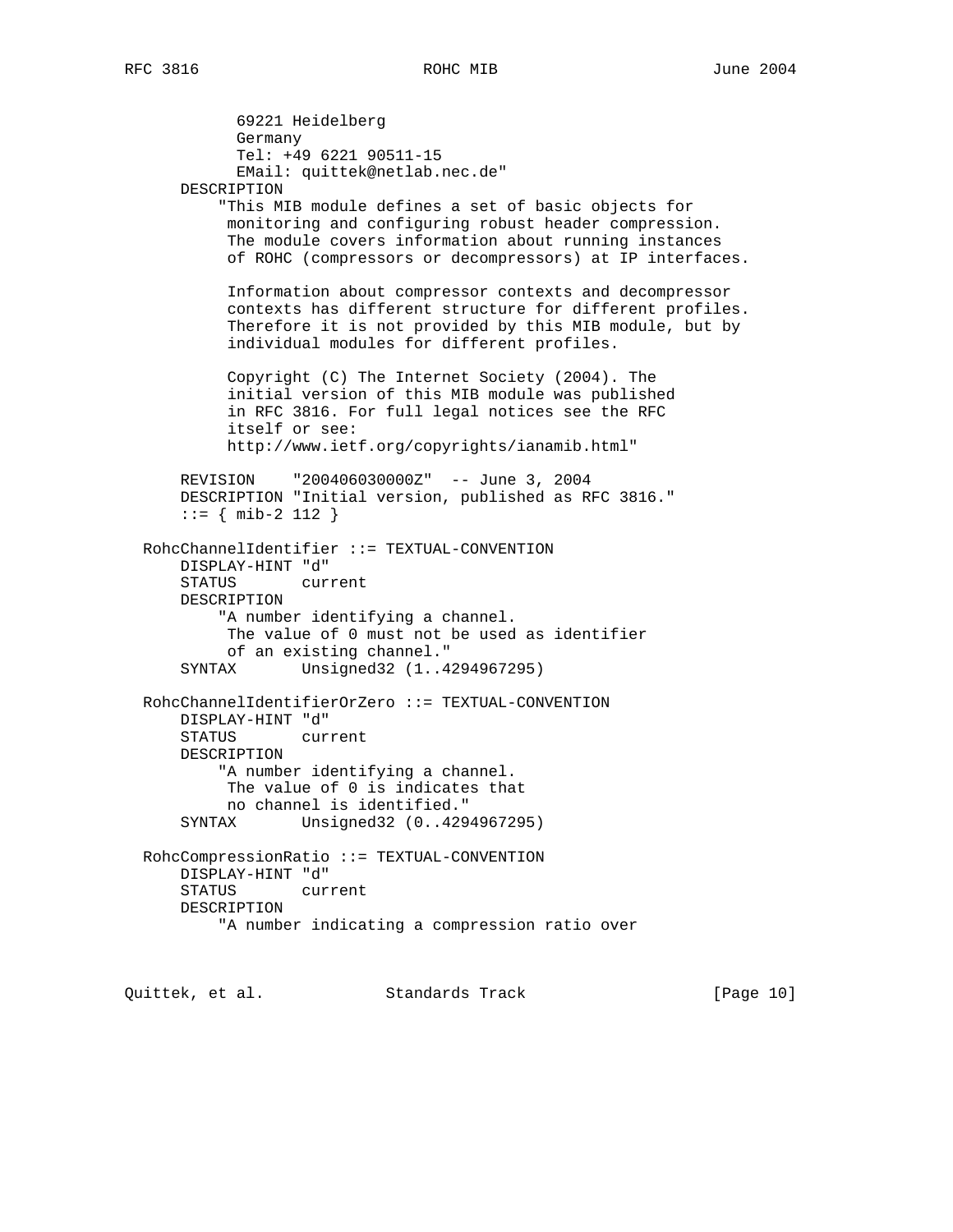a set of bytes. The value is defined as 1000 \* bytes(compressed) / bytes(original) rounded to the next integer value. Note that compressed sets of bytes can be larger than the corresponding uncompressed ones. Therefore, the number can be greater than 1000." SYNTAX Unsigned32  $-$  -- The groups defined within this MIB module:  $$  rohcObjects OBJECT IDENTIFIER ::= { rohcMIB 1 } rohcConformance OBJECT IDENTIFIER ::= { rohcMIB 2 }  $-$  -- The ROHC Instance group lists properties of ROHC -- instances in the rohcInstanceTable, about the channels used -- by the instances in the rohcChanneltable and about the profiles -- available at the instances in the rohcProfileTable.  $$  rohcInstanceObjects OBJECT IDENTIFIER ::= { rohcObjects 1 }  $-$  -- Channel Table  $-$  -- Listing all channels used for ROHC data channel -- and/or as feedback channel.  $$  rohcChannelTable OBJECT-TYPE SYNTAX SEQUENCE OF RohcChannelEntry MAX-ACCESS not-accessible STATUS current DESCRIPTION "This table lists and describes all ROHC channels per interface." ::= { rohcInstanceObjects 1 } rohcChannelEntry OBJECT-TYPE SYNTAX RohcChannelEntry MAX-ACCESS not-accessible STATUS current DESCRIPTION "An entry describing a particular script. Every script that is stored in non-volatile memory is required to appear in Quittek, et al. Standards Track [Page 11]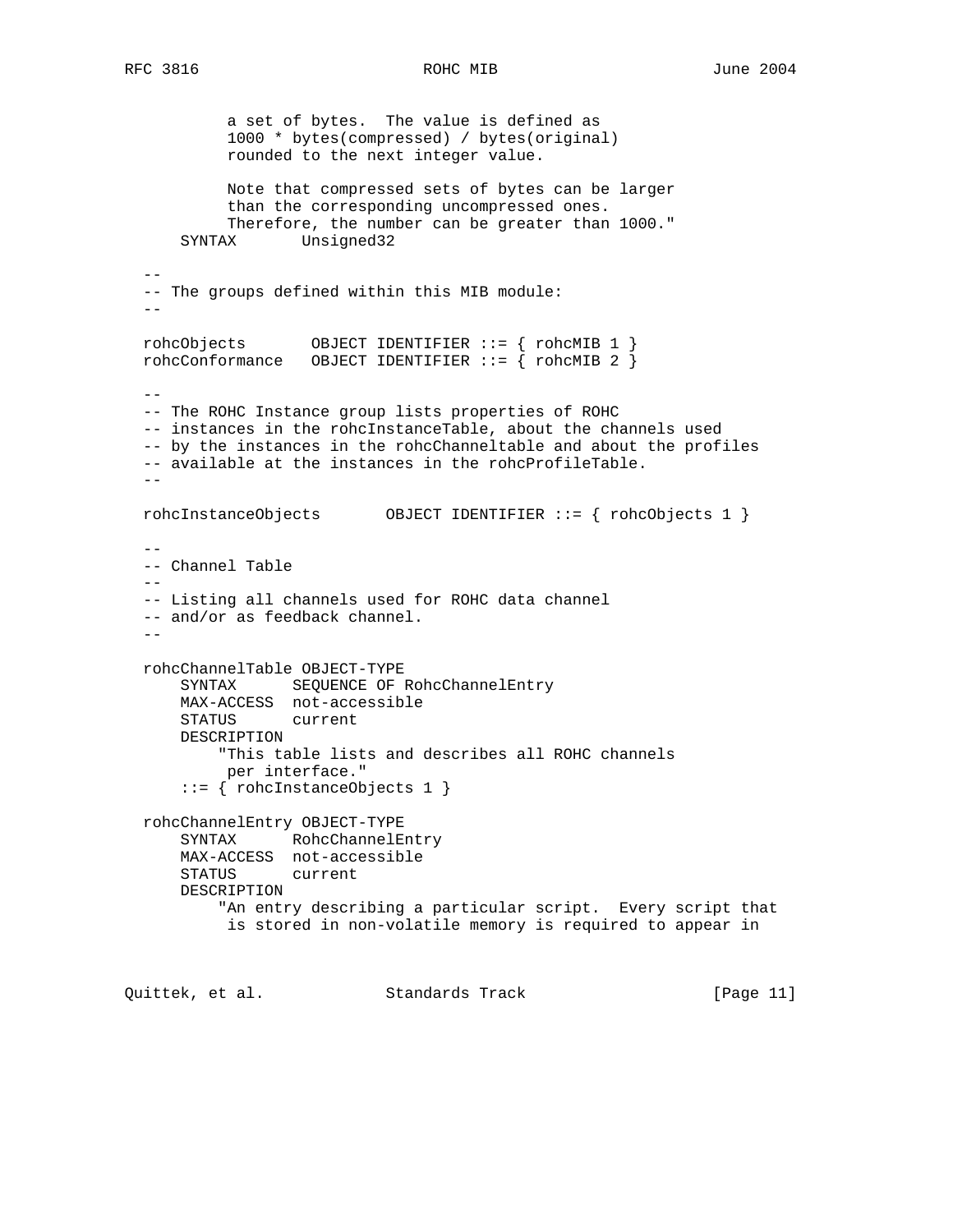RFC 3816 ROHC MIB June 2004

 this script table. Note, that the rohcChannelID identifies the channel uniquely. The ifIndex is part of the index of this table just in order to allow addressing channels per interface." INDEX { ifIndex, rohcChannelID }  $::= \{ rohcChannelTable 1 \}$  RohcChannelEntry ::= SEQUENCE { rohcChannelID RohcChannelIdentifier, rohcChannelType INTEGER, rohcChannelFeedbackFor RohcChannelIdentifierOrZero, rohcChannelDescr SnmpAdminString, rohcChannelStatus INTEGER } rohcChannelID OBJECT-TYPE SYNTAX RohcChannelIdentifier MAX-ACCESS not-accessible STATUS current DESCRIPTION "The locally arbitrary, but unique identifier associated with this channel. The value is REQUIRED to be unique per ROHC MIB implementation independent of the associated interface. The value is REQUIRED to remain constant at least from one re-initialization of the entity's network management system to the next re-initialization. It is RECOMMENDED that the value persist across such re-initializations." REFERENCE "RFC 3095, Section 5.1.1" ::= { rohcChannelEntry 2 } rohcChannelType OBJECT-TYPE SYNTAX INTEGER { notInUse(1), rohc $(2)$ , dedicatedFeedback(3) } MAX-ACCESS read-only STATUS current DESCRIPTION "Type of usage of the channel. A channel might be currently not in use for ROHC or feedback, it might be in use as a ROHC channel carrying packets and optional piggy-backed feedback, or it might be used as a dedicated feedback channel exclusively carrying feedback."

Quittek, et al. Standards Track [Page 12]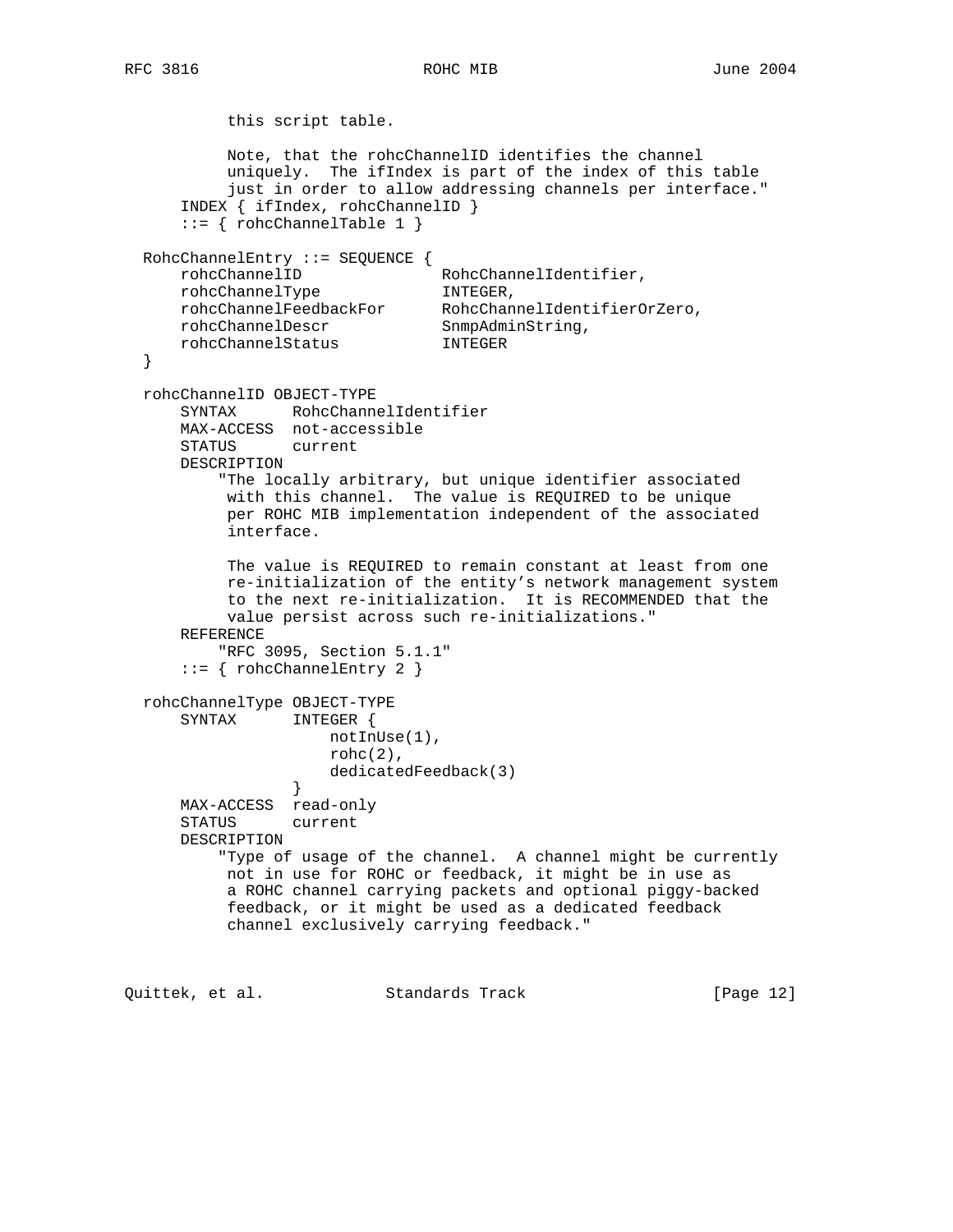```
 ::= { rohcChannelEntry 3 }
  rohcChannelFeedbackFor OBJECT-TYPE
      SYNTAX RohcChannelIdentifierOrZero
      MAX-ACCESS read-only
      STATUS current
      DESCRIPTION
          "The index of another channel of this interface for which
           the channel serves as feedback channel.
           If no feedback information is transferred on this channel,
           then the value of this ID is 0. If the channel type is set
           to notInUse(1), then the value of this object must be 0.
          If the channel type is \text{rohc}(2) and the value of this object
           is a valid channel ID, then feedback information is
           piggy-backed on the ROHC channel. If the channel type is
           dedicatedFeedback(3), then feedback is transferred on this
           channel and the value of this object MUST be different from
           0 and MUST identify an existing ROHC channel."
      REFERENCE
          "RFC 3095, Section 5.1.1"
      ::= { rohcChannelEntry 4 }
  rohcChannelDescr OBJECT-TYPE
      SYNTAX SnmpAdminString
      MAX-ACCESS read-only
      STATUS current
      DESCRIPTION
          "A textual description of the channel."
      ::= { rohcChannelEntry 5 }
  rohcChannelStatus OBJECT-TYPE
      SYNTAX INTEGER {
                      enabled(1),
                 disabled(2)<br>}
 }
      MAX-ACCESS read-only
      STATUS current
      DESCRIPTION
         "Status of the channel."
     ::= \{ rohcChannelEntry 6 \}- - -- Instances of ROHC
 - -- This table lists properties of running instances of ROHC
  -- compressors and decompressors at the managed node.
 -1
```
Quittek, et al. Standards Track [Page 13]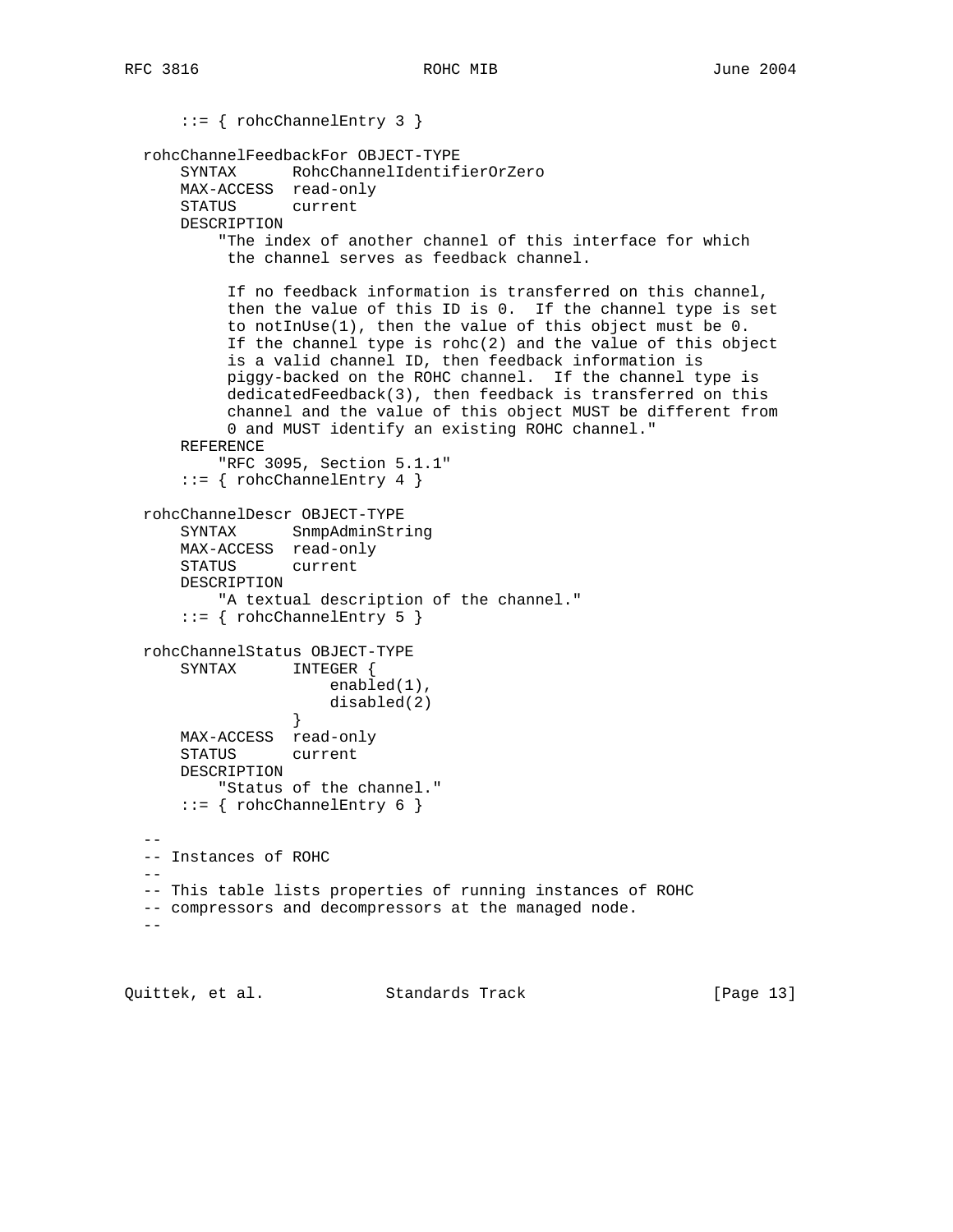```
 rohcInstanceTable OBJECT-TYPE
 SYNTAX SEQUENCE OF RohcInstanceEntry
 MAX-ACCESS not-accessible
     STATUS current
     DESCRIPTION
         "This table lists properties of running instances
          of robust header compressors and decompressors
          at IP interfaces. It is indexed by interface number,
          the type of instance (compressor or decompressor),
          and the ID of the channel used by the instance as
          ROHC channel.
          Note that the rohcChannelID uniquely identifies an
          instance. The ifIndex and rohcInstanceType are part
          of the index, because it simplifies accessing instances
          per interface and for addressing either compressors or
          decompressors only."
      ::= { rohcInstanceObjects 2 }
  rohcInstanceEntry OBJECT-TYPE
      SYNTAX RohcInstanceEntry
     MAX-ACCESS not-accessible
     STATUS current
     DESCRIPTION
         "An entry describing a particular instance
         of a robust header compressor or decompressor."
      INDEX { ifIndex, rohcInstanceType, rohcChannelID }
     ::= { rohcInstanceTable 1 }
 RohcInstanceEntry ::= SEQUENCE {
rohcInstanceType INTEGER,
 rohcInstanceFBChannelID RohcChannelIdentifierOrZero,
 rohcInstanceVendor OBJECT IDENTIFIER,
rohcInstanceVersion SnmpAdminString,
rohcInstanceDescr SnmpAdminString,
rohcInstanceClockRes Unsigned32,
rohcInstanceMaxCID Unsigned32,
rohcInstanceLargeCIDs TruthValue,
rohcInstanceMRRU Unsigned32,
     rohcInstanceContextStorageTime TimeInterval,
     rohcInstanceStatus INTEGER,
 rohcInstanceContextsTotal Counter32,
 rohcInstanceContextsCurrent Unsigned32,
rohcInstancePackets Counter32,
rohcInstanceIRs Counter32,
 rohcInstanceIRDYNs Counter32,
 rohcInstanceFeedbacks Counter32,
```
Quittek, et al. Standards Track [Page 14]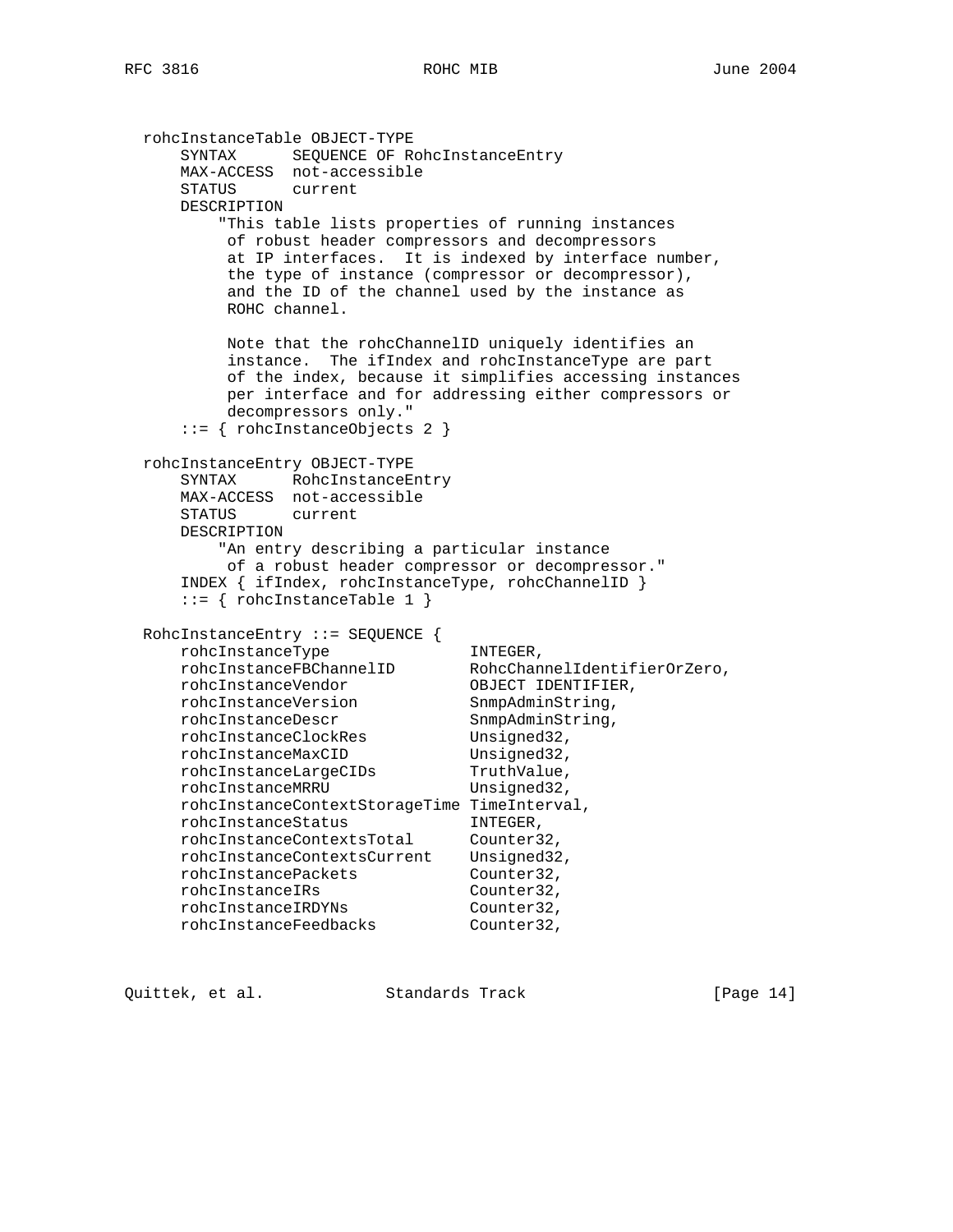```
 rohcInstanceCompressionRatio RohcCompressionRatio
  }
  rohcInstanceType OBJECT-TYPE
      SYNTAX INTEGER {
                     compressor(1),
                 decompressor(2)<br>}
 }
      MAX-ACCESS not-accessible
      STATUS current
      DESCRIPTION
          "Type of the instance of ROHC. It is either a
           compressor instance or a decompressor instance."
     ::= { rohcInstanceEntry 2 }
  rohcInstanceFBChannelID OBJECT-TYPE
      SYNTAX RohcChannelIdentifierOrZero
      MAX-ACCESS read-only
      STATUS current
      DESCRIPTION
          "Identifier of the channel used for feedback.
           If no feedback channel is used, the value of
           this object is 0 ."
      REFERENCE
          "RFC 3095, Section 5.1.1"
     ::= { rohcInstanceEntry 4 }
  rohcInstanceVendor OBJECT-TYPE
 SYNTAX OBJECT IDENTIFIER
 MAX-ACCESS read-only
      STATUS current
      DESCRIPTION
          "An object identifier that identifies the vendor who
           provides the implementation of robust header description.
           This object identifier SHALL point to the object identifier
           directly below the enterprise object identifier
           {1 3 6 1 4 1} allocated for the vendor. The value must be
           the object identifier {0 0} if the vendor is not known."
      ::= { rohcInstanceEntry 5 }
  rohcInstanceVersion OBJECT-TYPE
     SYNTAX SnmpAdminString (SIZE (0..32))
      MAX-ACCESS read-only
      STATUS current
      DESCRIPTION
          "The version number of the implementation of robust header
           compression. The zero-length string shall be used if the
           implementation does not have a version number.
```
Quittek, et al. Standards Track [Page 15]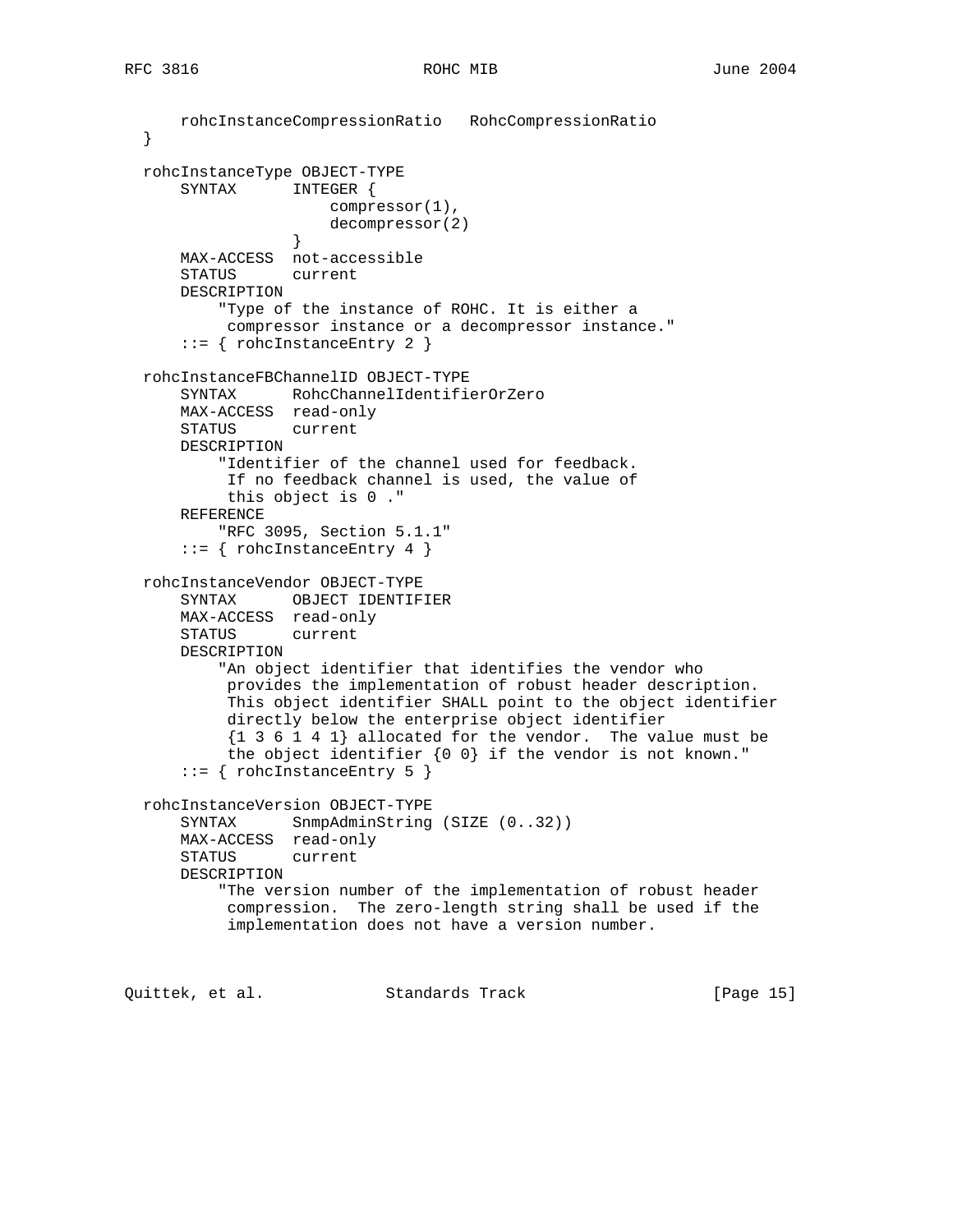```
 It is suggested that the version number consist of one or
           more decimal numbers separated by dots, where the first
           number is called the major version number."
     ::= { rohcInstanceEntry 6 }
  rohcInstanceDescr OBJECT-TYPE
      SYNTAX SnmpAdminString
      MAX-ACCESS read-only
      STATUS current
      DESCRIPTION
         "A textual description of the implementation."
      ::= { rohcInstanceEntry 7 }
  rohcInstanceClockRes OBJECT-TYPE
 SYNTAX Unsigned32
 UNITS "milliseconds"
      MAX-ACCESS read-only
      STATUS current
      DESCRIPTION
          "This object indicates the system clock resolution in
           units of milliseconds. A zero (0) value means that there
           is no clock available."
      ::= { rohcInstanceEntry 8 }
  rohcInstanceMaxCID OBJECT-TYPE
 SYNTAX Unsigned32 (1..16383)
 MAX-ACCESS read-only
      STATUS current
      DESCRIPTION
          "The highest context ID number to be used by the
           compressor. Note that this parameter is not coupled to,
           but in effect further constrained by,
           rohcChannelLargeCIDs."
      REFERENCE
          "RFC 3095, Section 5.1.1"
      ::= { rohcInstanceEntry 9 }
  rohcInstanceLargeCIDs OBJECT-TYPE
      SYNTAX TruthValue
      MAX-ACCESS read-only
      STATUS current
      DESCRIPTION
          "When retrieved, this boolean object returns false if
           the short CID representation (0 bytes or 1 prefix byte,
           covering CID 0 to 15) is used; it returns true, if the
           embedded CID representation (1 or 2 embedded CID bytes
           covering CID 0 to 16383) is used."
```
Quittek, et al. Standards Track [Page 16]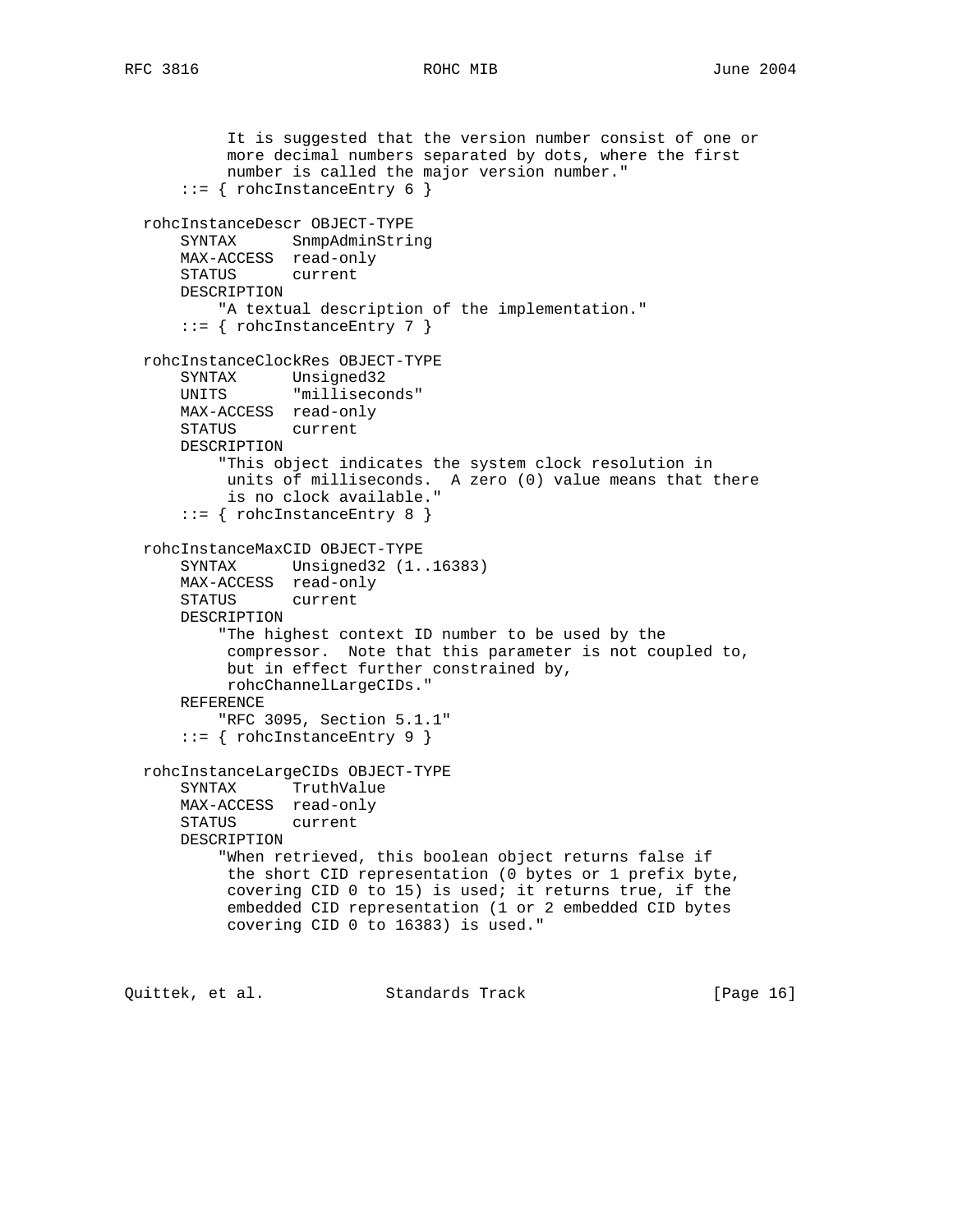```
 REFERENCE
          "RFC 3095, Section 5.1.1"
      ::= { rohcInstanceEntry 10 }
  rohcInstanceMRRU OBJECT-TYPE
      SYNTAX Unsigned32
      MAX-ACCESS read-only
      STATUS current
      DESCRIPTION
          "Maximum reconstructed reception unit. This is the
           size of the largest reconstructed unit in octets that
           the decompressor is expected to reassemble from
           segments (see RFC 3095, Section 5.2.5). Note that this
           size includes the CRC. If MRRU is negotiated to be 0,
           no segment headers are allowed on the channel."
      REFERENCE
          "RFC 3095, Section 5.1.1"
      ::= { rohcInstanceEntry 11 }
  rohcInstanceContextStorageTime OBJECT-TYPE
      SYNTAX TimeInterval
      UNITS "centi-seconds"
      MAX-ACCESS read-write
      STATUS current
      DESCRIPTION
          "This object indicates the default maximum amount of time
           information on a context belonging to this instance is kept
           as entry in the rohcContextTable after the context is
           expired or terminated. The value of this object is used
           to initialize rohcContexStorageTime object when a new
           context is created.
           Changing the value of an rohcInstanceContextStorageTime
           instance does not affect any entry of the rohcContextTable
           created previously.
           ROHC-MIB implementations SHOULD store the set value of this
           object persistently."
      DEFVAL { 360000 }
      ::= { rohcInstanceEntry 12 }
  rohcInstanceStatus OBJECT-TYPE
      SYNTAX INTEGER {
                      enabled(1),
                 disabled(2) \} }
      MAX-ACCESS read-only
      STATUS current
      DESCRIPTION
           "Status of the instance of ROHC."
```
Quittek, et al. Standards Track [Page 17]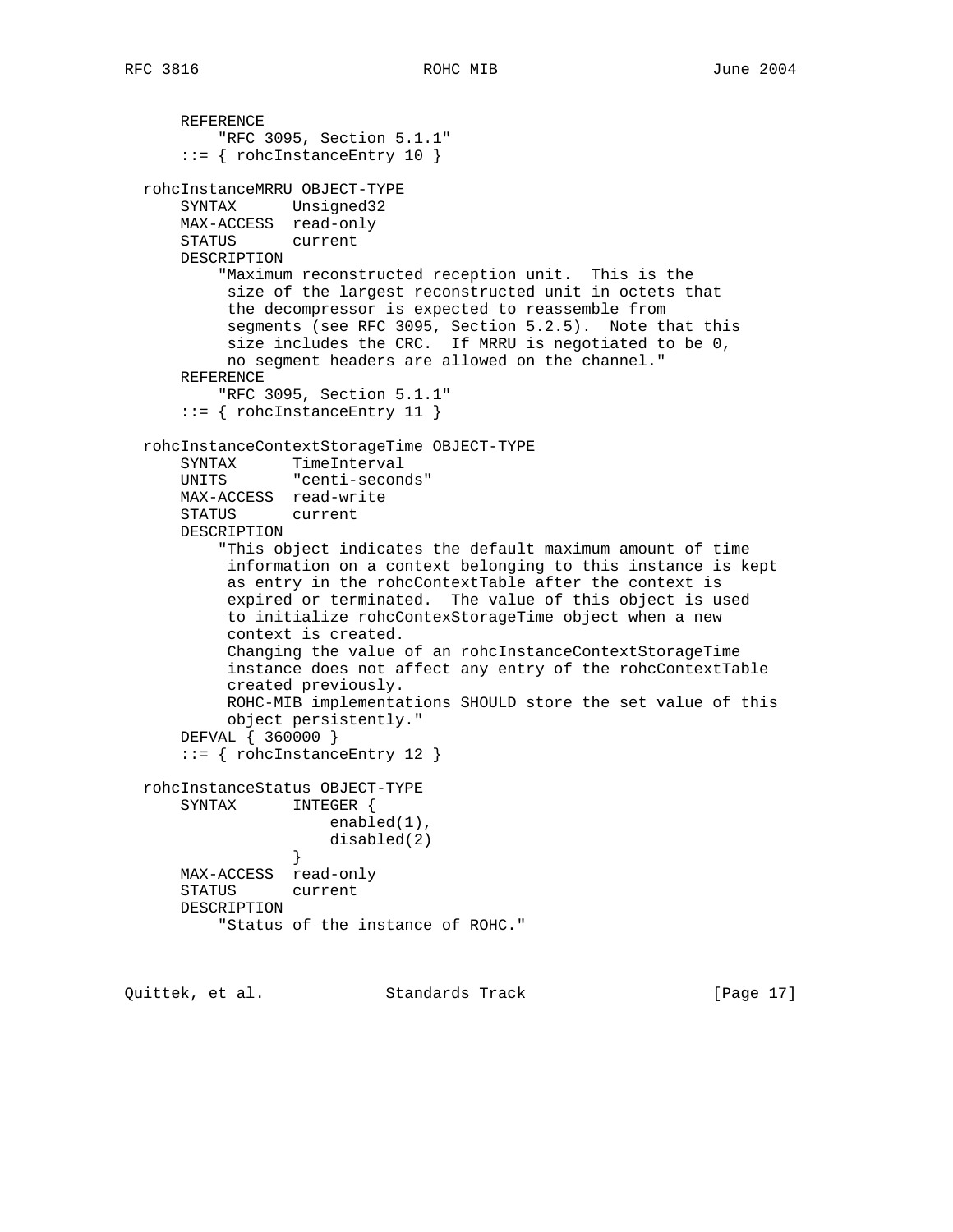```
 ::= { rohcInstanceEntry 13 }
  rohcInstanceContextsTotal OBJECT-TYPE
      SYNTAX Counter32
      MAX-ACCESS read-only
      STATUS current
      DESCRIPTION
          "Counter of all contexts created by this instance.
           Discontinuities in the value of this counter can
           occur at re-initialization of the management
           system, and at other times as indicated by the
           value of ifCounterDiscontinuityTime."
      ::= { rohcInstanceEntry 14 }
  rohcInstanceContextsCurrent OBJECT-TYPE
      SYNTAX Unsigned32
      MAX-ACCESS read-only
      STATUS current
      DESCRIPTION
          "Number of currently active contexts created by this
           instance."
       ::= { rohcInstanceEntry 15 }
  rohcInstancePackets OBJECT-TYPE
 SYNTAX Counter32
 MAX-ACCESS read-only
      STATUS current
      DESCRIPTION
          "Counter of all packets passing this instance.
           Discontinuities in the value of this counter can
           occur at re-initialization of the management
           system, and at other times as indicated by the
           value of ifCounterDiscontinuityTime."
       ::= { rohcInstanceEntry 16 }
  rohcInstanceIRs OBJECT-TYPE
      SYNTAX Counter32
      MAX-ACCESS read-only
      STATUS current
      DESCRIPTION
          "The number of all IR packets that are either sent
           or received by this instance.
           Discontinuities in the value of this counter can
           occur at re-initialization of the management
           system, and at other times as indicated by the
Quittek, et al. Standards Track [Page 18]
```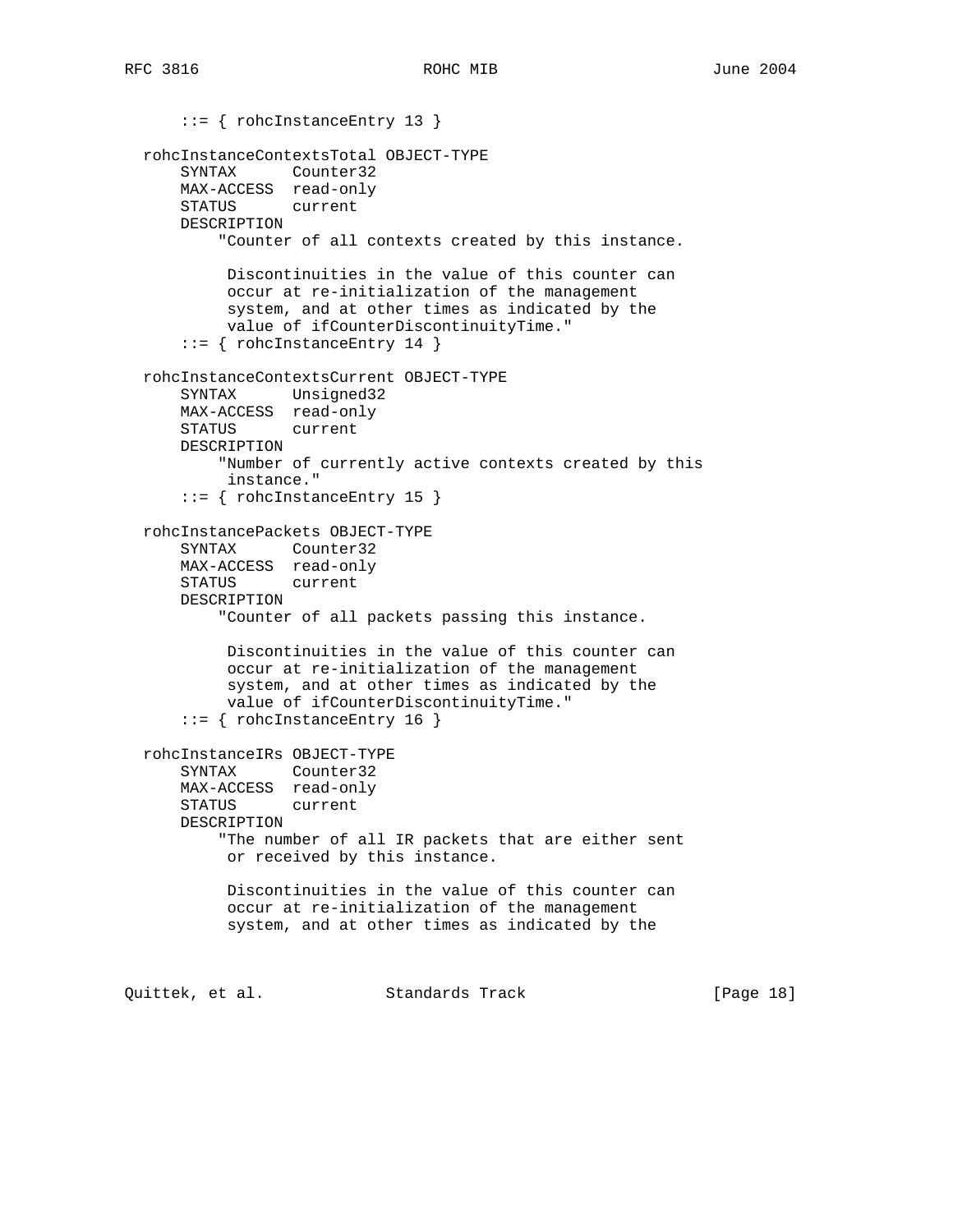```
 value of ifCounterDiscontinuityTime."
    REFERENCE
         "RFC 3095, Section 5.7.7.1"
     ::= { rohcInstanceEntry 17 }
 rohcInstanceIRDYNs OBJECT-TYPE
    SYNTAX Counter32
    MAX-ACCESS read-only
    STATUS current
    DESCRIPTION
         "The number of all IR-DYN packets that are either sent
         or received by this instance.
         Discontinuities in the value of this counter can
          occur at re-initialization of the management
          system, and at other times as indicated by the
         value of ifCounterDiscontinuityTime."
    REFERENCE
        "RFC 3095, Section 5.7.7.2"
    ::= { rohcInstanceEntry 18 }
 rohcInstanceFeedbacks OBJECT-TYPE
    SYNTAX Counter32
    MAX-ACCESS read-only
    STATUS current
    DESCRIPTION
         "The number of all feedbacks that are either sent
         or received by this instance.
         Discontinuities in the value of this counter can
          occur at re-initialization of the management
          system, and at other times as indicated by the
         value of ifCounterDiscontinuityTime."
     ::= { rohcInstanceEntry 19 }
 rohcInstanceCompressionRatio OBJECT-TYPE
     SYNTAX RohcCompressionRatio
    MAX-ACCESS read-only
     STATUS current
    DESCRIPTION
         "This object indicates the compression ratio so far over all
         packets on the channel served by this instance. The
          compression is computed over all bytes of the IP packets
          including the IP header but excluding all lower layer
         headers."
     ::= { rohcInstanceEntry 20 }
-
```
Quittek, et al. Standards Track [Page 19]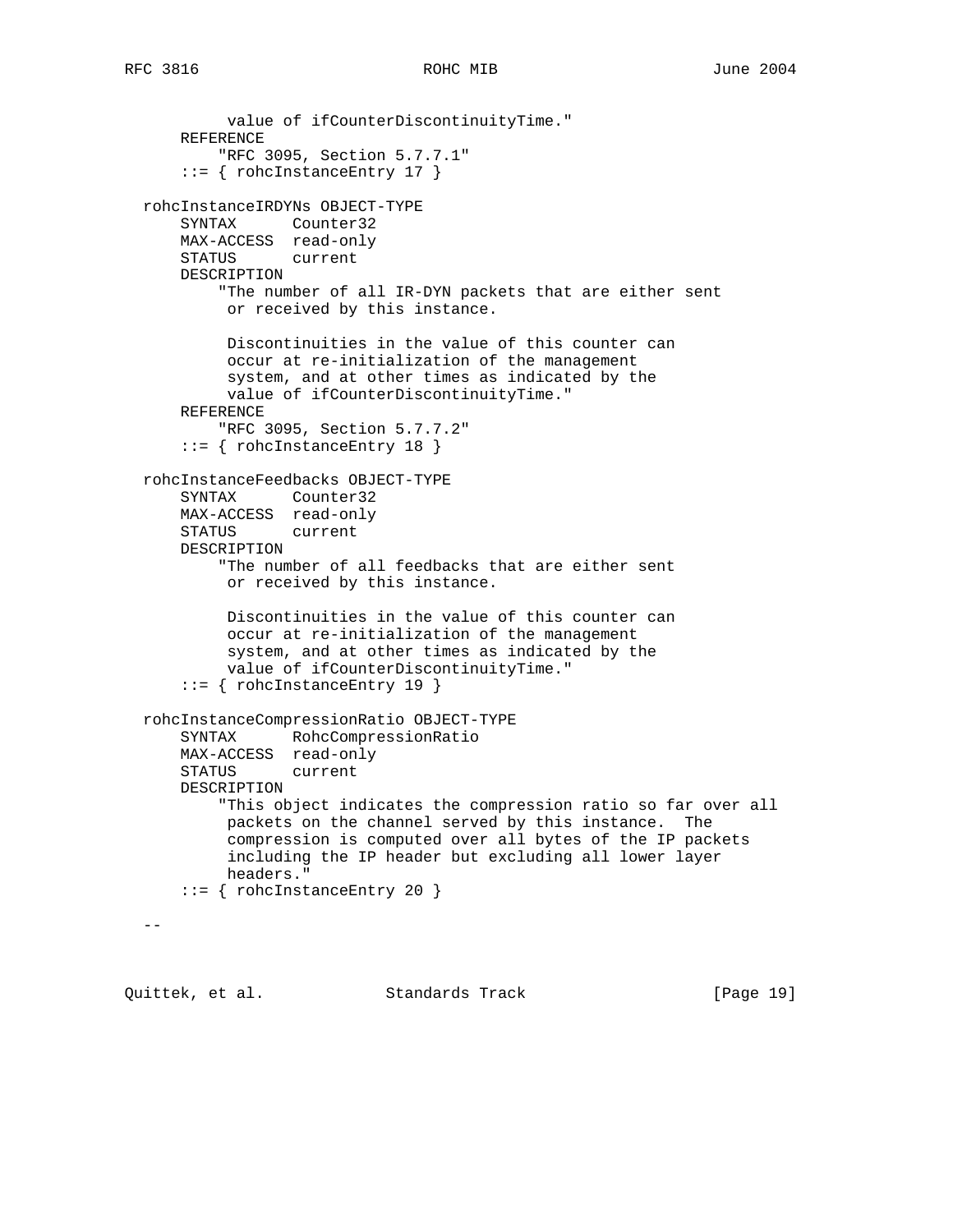```
 -- Profile Table
 - - rohcProfileTable OBJECT-TYPE
      SYNTAX SEQUENCE OF RohcProfileEntry
      MAX-ACCESS not-accessible
      STATUS current
      DESCRIPTION
          "This table lists a set of profiles supported by the
          instance."
      REFERENCE
         "RFC 3095, Section 5.1.1"
      ::= { rohcInstanceObjects 3 }
  rohcProfileEntry OBJECT-TYPE
      SYNTAX RohcProfileEntry
      MAX-ACCESS not-accessible
      STATUS current
      DESCRIPTION
          "An entry describing a particular profile supported by
           the instance. It is indexed by the rohcChannelID
           identifying the instance and by the rohcProfile."
      INDEX { rohcChannelID, rohcProfile }
      ::= { rohcProfileTable 1 }
  RohcProfileEntry ::= SEQUENCE {
 rohcProfile Unsigned32,
 rohcProfileVendor OBJECT IDENTIFIER,
 rohcProfileVersion SnmpAdminString,
 rohcProfileDescr SnmpAdminString,
      rohcProfileNegotiated TruthValue
  }
  rohcProfile OBJECT-TYPE
      SYNTAX Unsigned32 (0..65535)
      MAX-ACCESS not-accessible
      STATUS current
      DESCRIPTION
          "Identifier of a profile supported. For a listing of
           possible profile values, see the IANA registry for
           'RObust Header Compression (ROHC) Profile Identifiers'
           at http://www.iana.org/assignments/rohc-pro-ids"
      ::= { rohcProfileEntry 2 }
  rohcProfileVendor OBJECT-TYPE
      SYNTAX OBJECT IDENTIFIER
      MAX-ACCESS read-only
      STATUS current
```
Quittek, et al. Standards Track [Page 20]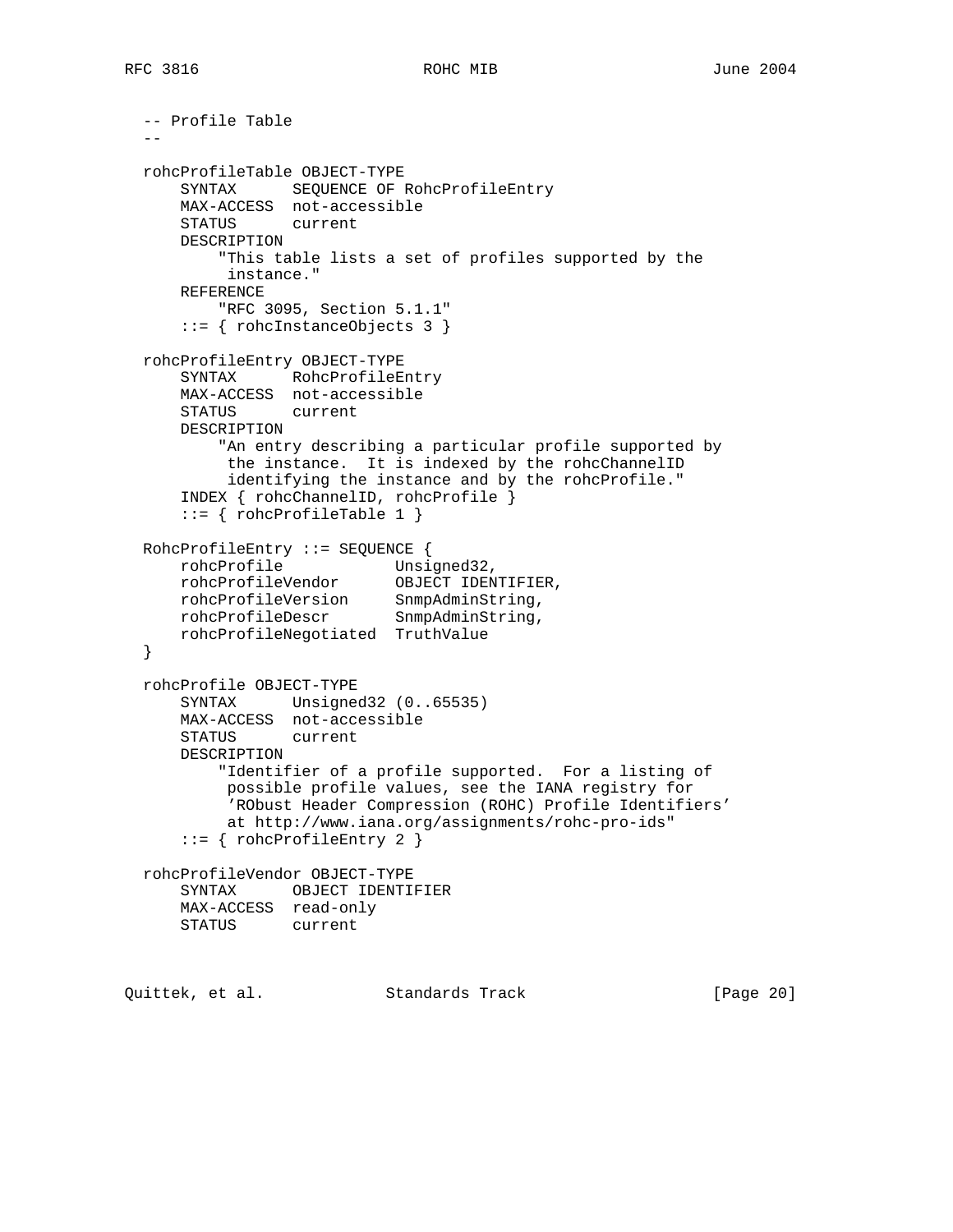```
 DESCRIPTION
           "An object identifier that identifies the vendor who
           provides the implementation of robust header description.
           This object identifier SHALL point to the object identifier
           directly below the enterprise object identifier
           {1 3 6 1 4 1} allocated for the vendor. The value must be
           the object identifier {0 0} if the vendor is not known."
      ::= { rohcProfileEntry 3 }
  rohcProfileVersion OBJECT-TYPE
     SYNTAX SnmpAdminString (SIZE (0..32))
      MAX-ACCESS read-only
      STATUS current
      DESCRIPTION
          "The version number of the implementation of robust header
           compression. The zero-length string shall be used if the
           implementation does not have a version number.
           It is suggested that the version number consist of one or
           more decimal numbers separated by dots, where the first
           number is called the major version number."
       ::= { rohcProfileEntry 4 }
  rohcProfileDescr OBJECT-TYPE
      SYNTAX SnmpAdminString
      MAX-ACCESS read-only
      STATUS current
      DESCRIPTION
          "A textual description of the implementation."
       ::= { rohcProfileEntry 5 }
  rohcProfileNegotiated OBJECT-TYPE
      SYNTAX TruthValue
      MAX-ACCESS read-only
      STATUS current
      DESCRIPTION
          "When retrieved, this boolean object returns true
           if the profile has been negotiated to be used at
           the instance, i.e., is supported also be the
           corresponding compressor/decompressor."
      ::= { rohcProfileEntry 6 }
- -- Context Table
- rohcContextTable OBJECT-TYPE
      SYNTAX SEQUENCE OF RohcContextEntry
Quittek, et al. Standards Track [Page 21]
```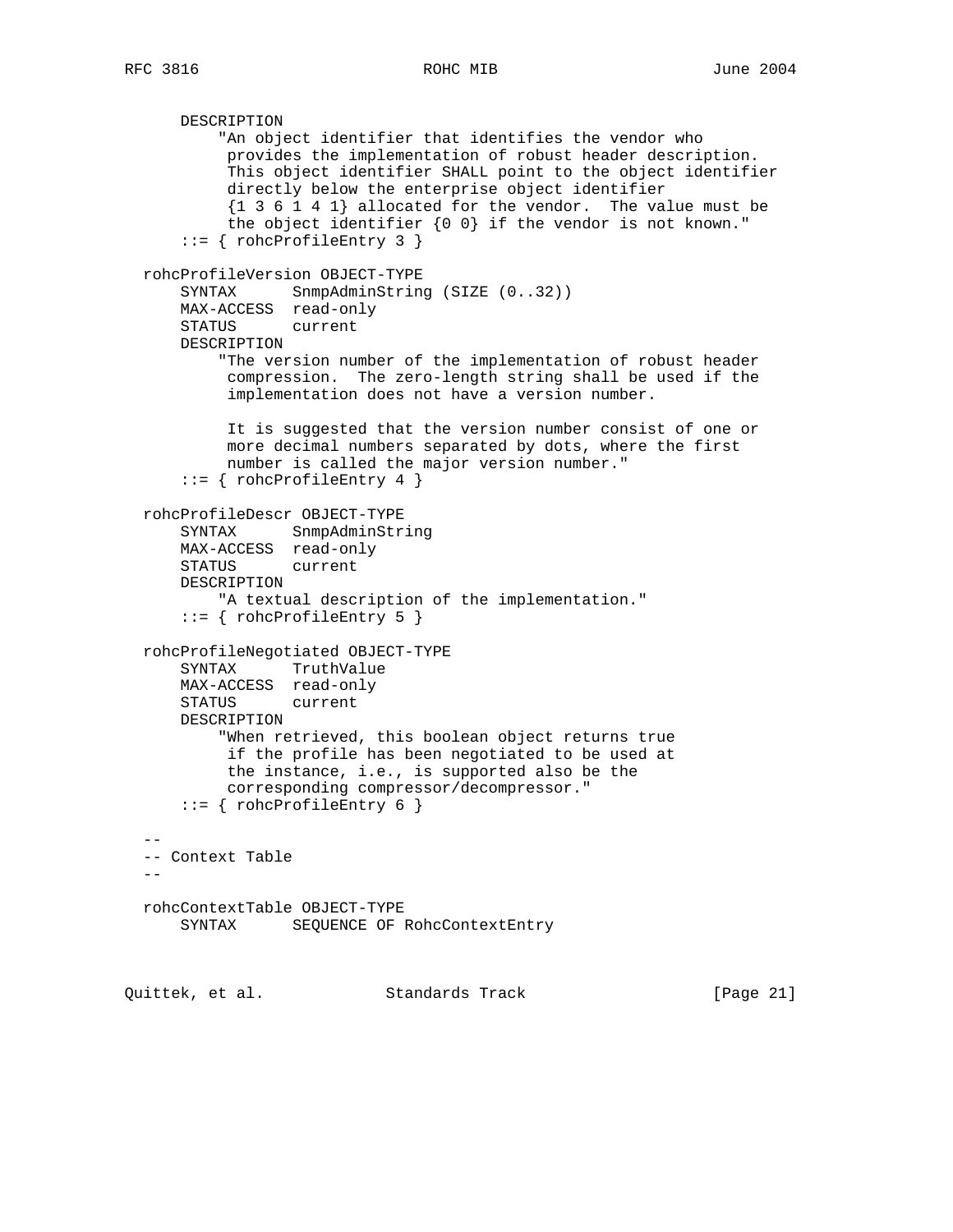```
 MAX-ACCESS not-accessible
      STATUS current
      DESCRIPTION
          "This table lists and describes all compressor contexts
          per instance."
      ::= { rohcObjects 2 }
  rohcContextEntry OBJECT-TYPE
      SYNTAX RohcContextEntry
      MAX-ACCESS not-accessible
      STATUS current
      DESCRIPTION
         "An entry describing a particular compressor context."
      INDEX {
         rohcChannelID,
         rohcContextCID
 }
      ::= { rohcContextTable 1 }
  RohcContextEntry ::= SEQUENCE {
     rohcContextCID Unsigned32,
 rohcContextCIDState INTEGER,
rohcContextProfile Unsigned32,
 rohcContextDecompressorDepth Unsigned32,
rohcContextStorageTime TimeInterval,
rohcContextActivationTime DateAndTime,
 rohcContextDeactivationTime DateAndTime,
     {\tt rohcContextPackets}\qquad\qquad {\tt Counter32}\,,\\ {\tt rohcContextIRS}\qquad\qquad {\tt Counter32}\,, rohcContextIRs Counter32,
 rohcContextIRDYNs Counter32,
 rohcContextFeedbacks Counter32,
      rohcContextDecompressorFailures Counter32,
      rohcContextDecompressorRepairs Counter32,
 rohcContextAllPacketsRatio RohcCompressionRatio,
 rohcContextAllHeadersRatio RohcCompressionRatio,
      rohcContextAllPacketsMeanSize Unsigned32,
 rohcContextAllHeadersMeanSize Unsigned32,
 rohcContextLastPacketsRatio RohcCompressionRatio,
 rohcContextLastHeadersRatio RohcCompressionRatio,
      rohcContextLastPacketsMeanSize Unsigned32,
      rohcContextLastHeadersMeanSize Unsigned32
  }
  rohcContextCID OBJECT-TYPE
      SYNTAX Unsigned32 (0..16383)
      MAX-ACCESS not-accessible
      STATUS current
      DESCRIPTION
```
Quittek, et al. Standards Track [Page 22]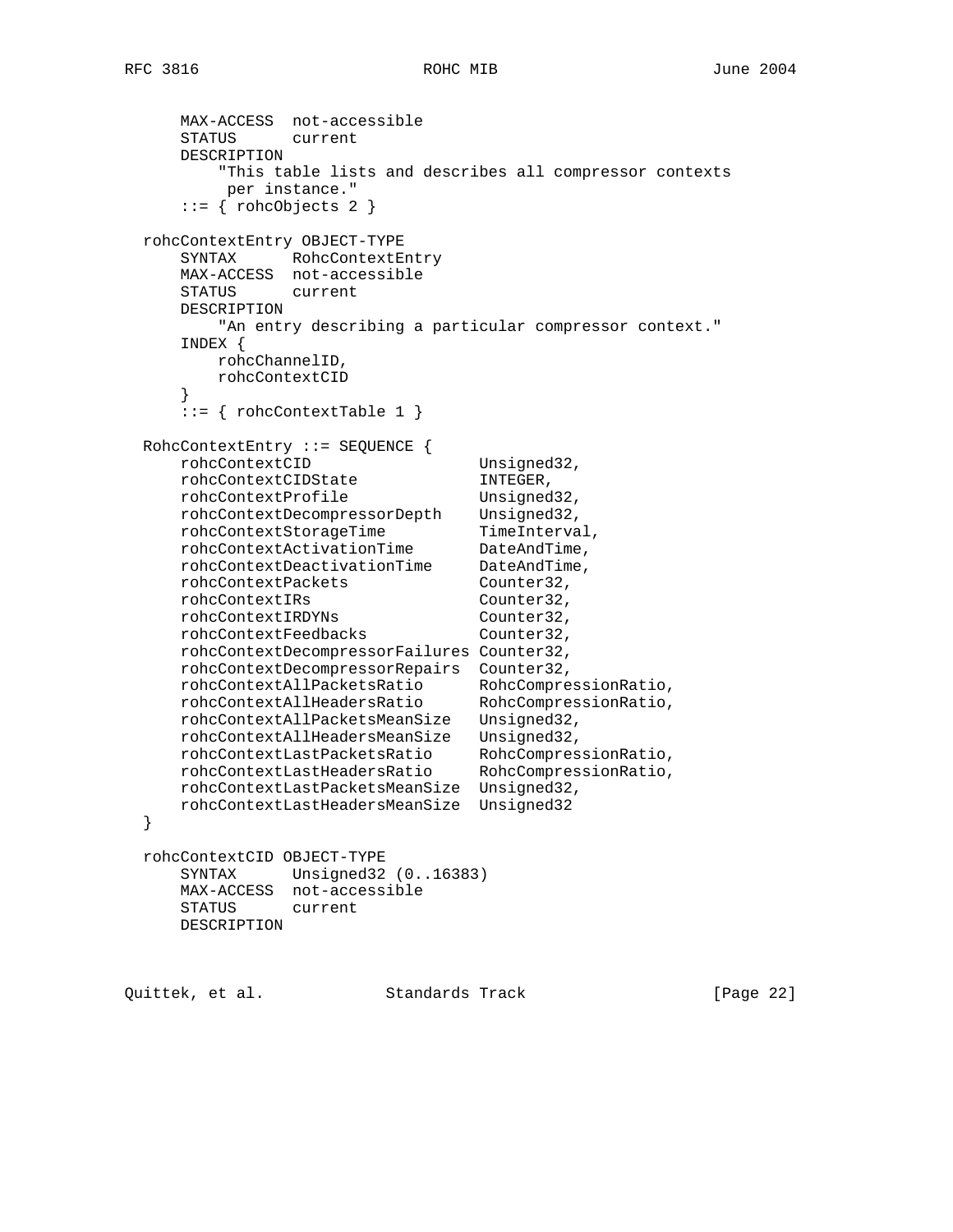```
 "The context identifier (CID) of this context."
      REFERENCE
          "RFC 3095, Sections 5.1.1 and 5.1.3"
       ::= { rohcContextEntry 2 }
  rohcContextCIDState OBJECT-TYPE
      SYNTAX INTEGER {
                     unused(1),
                      active(2),
                      expired(3),
                 terminated(4)<br>}
 }
      MAX-ACCESS read-only
      STATUS current
      DESCRIPTION
          "State of the CID. When a CID is assigned to a context,
           its state changes from 'unused' to 'active'. The active
           context may stop operation due to some explicit
           signalling or after observing no packet for some specified
           time. In the first case then the CID state changes to
           'terminated', in the latter case it changes to 'expired'.
           If the CID is re-used again for another context, the
           state changes back to 'active'."
      ::= { rohcContextEntry 3 }
  rohcContextProfile OBJECT-TYPE
 SYNTAX Unsigned32 (0..65535)
 MAX-ACCESS read-only
      STATUS current
      DESCRIPTION
          "Identifier of the profile for this context.
           The profile is identified by its index in the
           rohcProfileTable for this instance. There MUST exist a
           corresponding entry in the rohcProfileTable using the
           value of rohcContextProfile as second part of the index
           (and using the same rohcChannelID as first part of the
           index)."
     ::= { rohcContextEntry 4 }
  rohcContextDecompressorDepth OBJECT-TYPE
      SYNTAX Unsigned32
      MAX-ACCESS read-only
      STATUS current
      DESCRIPTION
          "This object indicates whether reverse decompression, for
           example as described in RFC 3095, Section 6.1, is used
           on this channel or not, and if used, to what extent.
```
Quittek, et al. Standards Track [Page 23]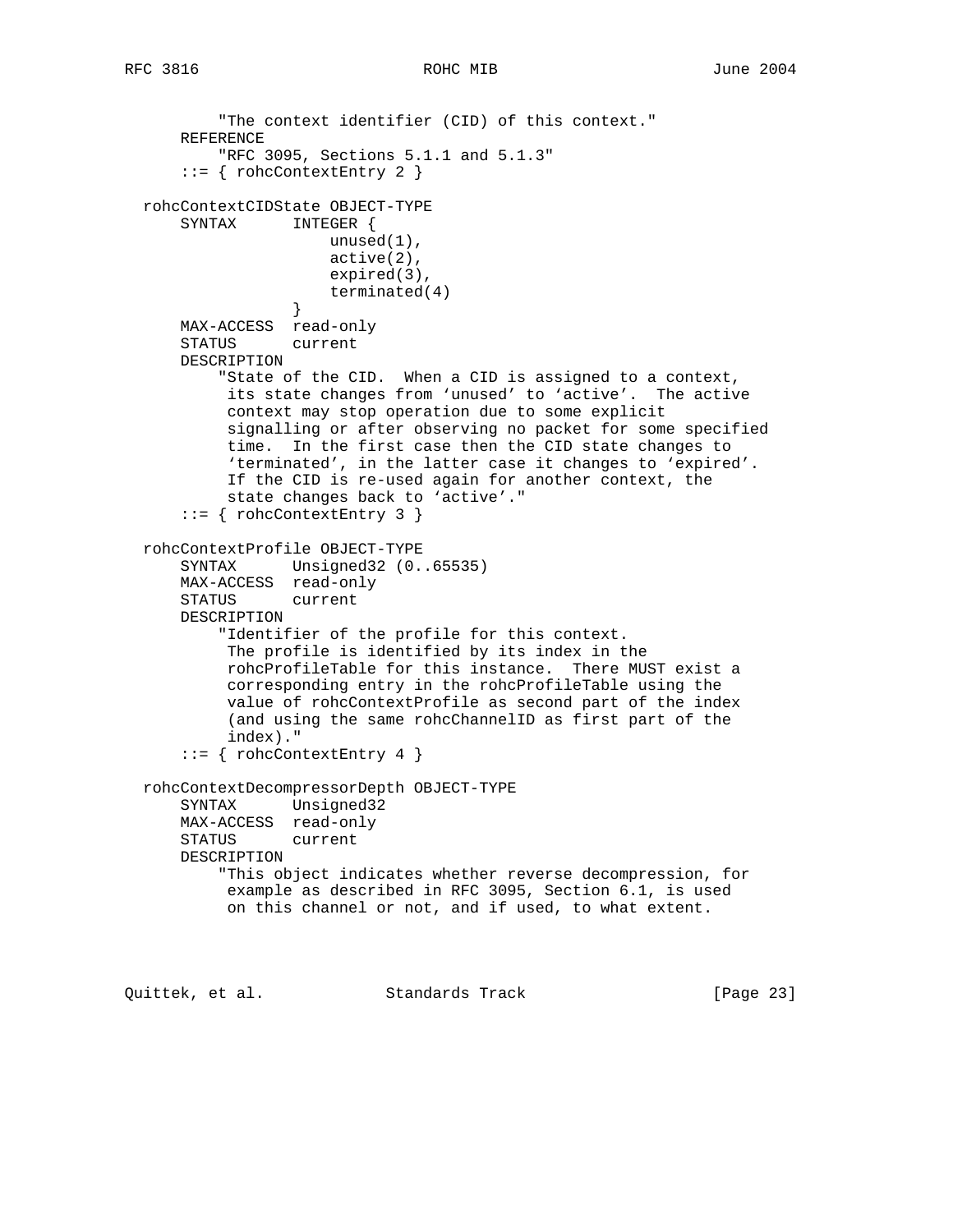Its value is only valid for decompressor contexts, i.e., if rohcInstanceType has the value decompressor(2). For compressor contexts where rohcInstanceType has the value compressor(1), the value of this object is irrelevant and MUST be set to zero (0).

 The value of the reverse decompression depth indicates the maximum number of packets that are buffered, and thus possibly be reverse decompressed by the decompressor. A zero (0) value means that reverse decompression is not used."

```
 ::= { rohcContextEntry 5 }
```
rohcContextStorageTime OBJECT-TYPE

```
 SYNTAX TimeInterval
 UNITS "centi-seconds"
 MAX-ACCESS read-write
STATUS
 DESCRIPTION
```
 "The value of this object specifies how long this row can exist in the rohcContextTable after the rohcContextCIDState switched to expired(3) or terminated(4). This object returns the remaining time that the row may exist before it is aged out. The object is initialized with the value of the associated rohcContextStorageTime object. After expiration or termination of the context, the value of this object ticks backwards. The entry in the rohcContextTable is destroyed when the value reaches 0.

 The value of this object may be set in order to increase or reduce the remaining time that the row may exist. Setting the value to 0 will destroy this entry as soon as the rochContextCIDState has the value expired(3) or terminated(4).

 Note that there is no guarantee that the row is stored as long as this object indicates. In case of limited CID space, the instance may re-use a CID before the storage time of the corresponding row in rohcContextTable reaches the value of 0. In this case the information stored in this row is not anymore available." ::= { rohcContextEntry 6 }

rohcContextActivationTime OBJECT-TYPE

| SYNTAX     | DateAndTime |
|------------|-------------|
| MAX-ACCESS | read-only   |
| STATUS     | current     |

Quittek, et al. Standards Track [Page 24]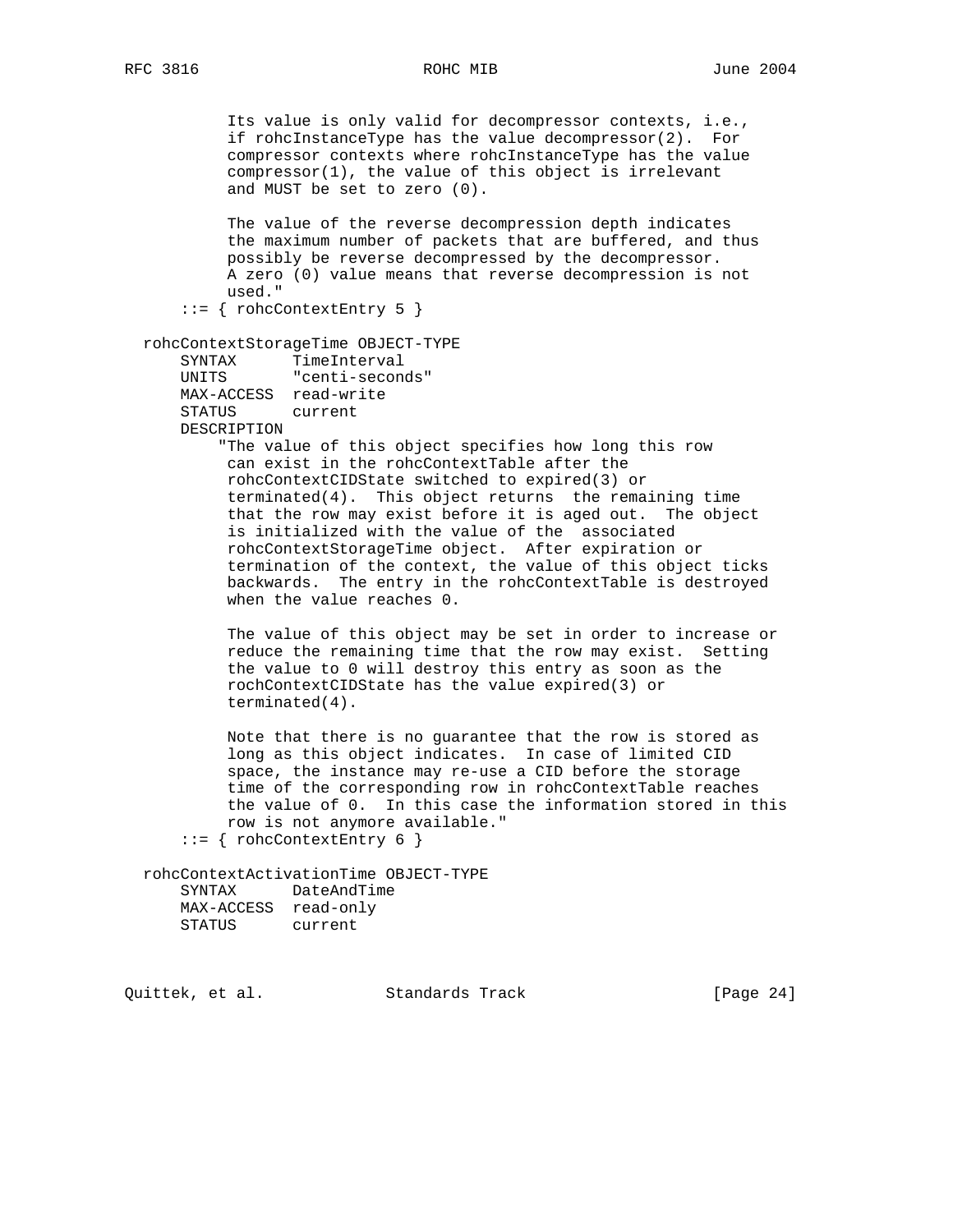```
 DESCRIPTION
           "The date and time when the context started to be able to
           compress packets or decompress packets, respectively.
           The value '0000000000000000'H is returned if the context
           has not been activated yet."
      DEFVAL { '0000000000000000'H }
      ::= { rohcContextEntry 7 }
  rohcContextDeactivationTime OBJECT-TYPE
      SYNTAX DateAndTime
      MAX-ACCESS read-only
      STATUS current
      DESCRIPTION
          "The date and time when the context stopped being able to
           compress packets or decompress packets, respectively,
           because it expired or was terminated for other reasons.
           The value '0000000000000000'H is returned if the context
           has not been deactivated yet."
      DEFVAL { '0000000000000000'H }
     ::= { rohcContextEntry 8 }
  rohcContextPackets OBJECT-TYPE
      SYNTAX Counter32
      MAX-ACCESS read-only
      STATUS current
      DESCRIPTION
           "The number of all packets passing this context.
           Discontinuities in the value of this counter can
           occur at re-initialization of the management
           system, and at other times as indicated by the
           value of ifCounterDiscontinuityTime. For checking
           ifCounterDiscontinuityTime, the interface index is
           required. It can be determined by reading the
           rohcChannelTable."
       ::= { rohcContextEntry 9 }
  rohcContextIRs OBJECT-TYPE
      SYNTAX Counter32
      MAX-ACCESS read-only
      STATUS current
      DESCRIPTION
          "The number of all IR packets sent or received,
           respectively, by this context.
           Discontinuities in the value of this counter can
           occur at re-initialization of the management
           system, and at other times as indicated by the
Quittek, et al. Standards Track [Page 25]
```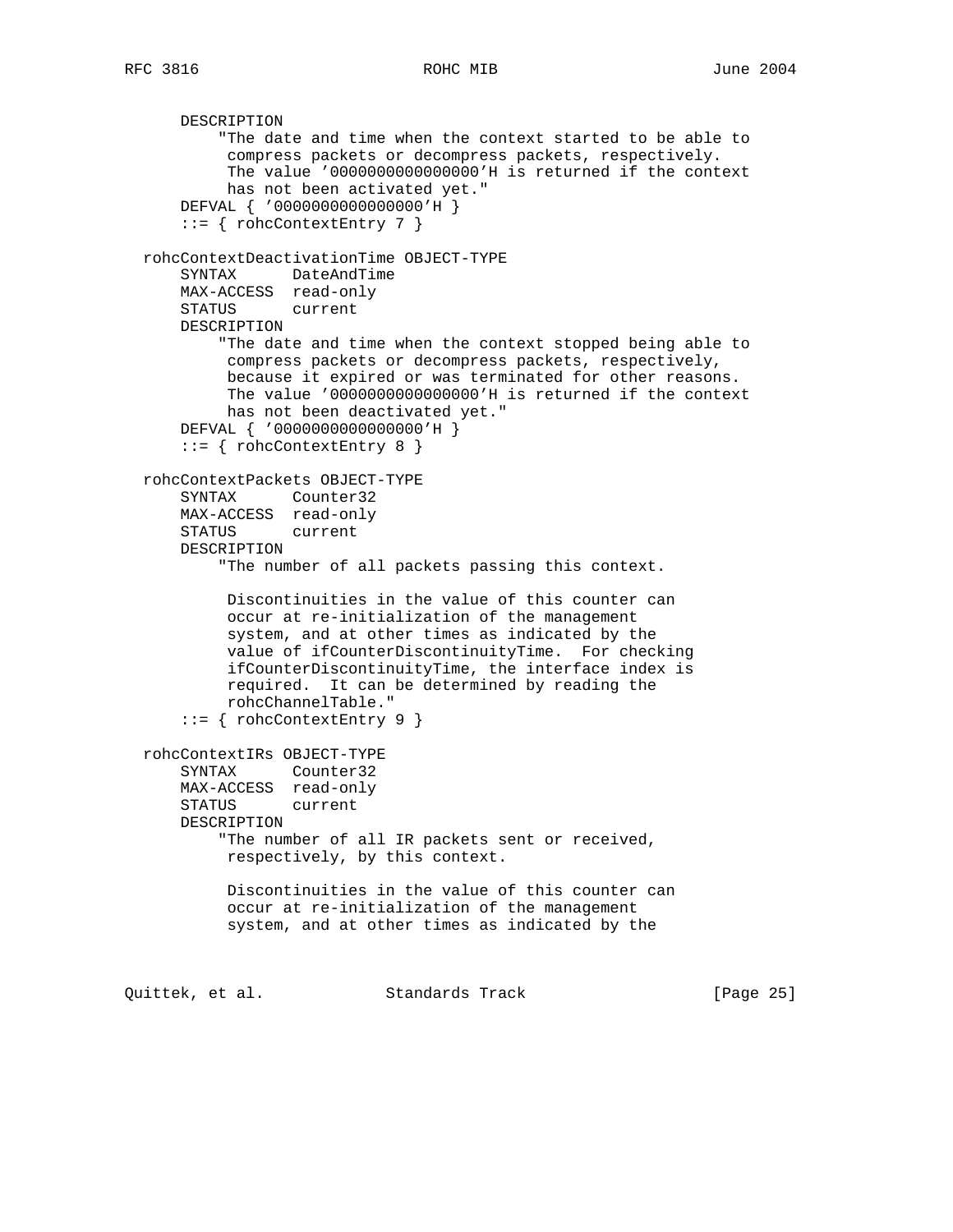```
RFC 3816 ROHC MIB June 2004
```

```
 value of ifCounterDiscontinuityTime. For checking
          ifCounterDiscontinuityTime, the interface index is
          required. It can be determined by reading the
          rohcChannelTable."
    REFERENCE
         "RFC 3095, Section 5.7.7.1"
     ::= { rohcContextEntry 10 }
 rohcContextIRDYNs OBJECT-TYPE
    SYNTAX Counter32
    MAX-ACCESS read-only
    STATUS current
    DESCRIPTION
        "The number of all IR-DYN packets sent or received,
         respectively, by this context.
         Discontinuities in the value of this counter can
         occur at re-initialization of the management
         system, and at other times as indicated by the
         value of ifCounterDiscontinuityTime. For checking
          ifCounterDiscontinuityTime, the interface index is
         required. It can be determined by reading the
         rohcChannelTable."
    REFERENCE
         "RFC 3095, Section 5.7.7.2"
     ::= { rohcContextEntry 11 }
 rohcContextFeedbacks OBJECT-TYPE
    SYNTAX Counter32
    MAX-ACCESS read-only
    STATUS current
    DESCRIPTION
         "The number of all feedbacks sent or received,
         respectively, by this context.
         Discontinuities in the value of this counter can
          occur at re-initialization of the management
          system, and at other times as indicated by the
          value of ifCounterDiscontinuityTime. For checking
          ifCounterDiscontinuityTime, the interface index is
          required. It can be determined by reading the
         rohcChannelTable."
     ::= { rohcContextEntry 12 }
 rohcContextDecompressorFailures OBJECT-TYPE
    SYNTAX Counter32
    MAX-ACCESS read-only
    STATUS current
```
Quittek, et al. Standards Track [Page 26]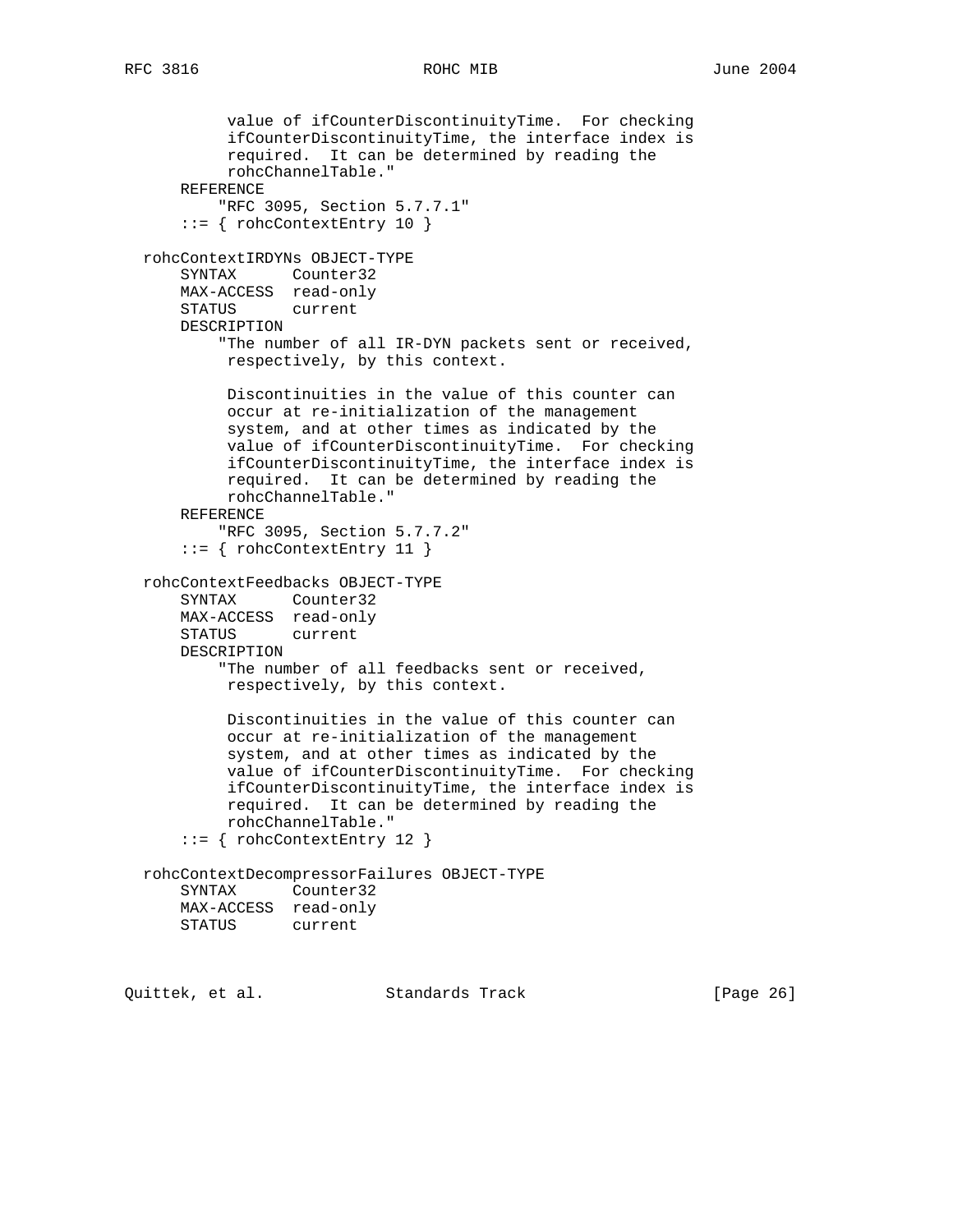```
 DESCRIPTION
         "The number of all decompressor failures so far in this
          context. The number is only valid for decompressor
          contexts, i.e., if rohcInstanceType has the value
          decompressor(2).
         Discontinuities in the value of this counter can
          occur at re-initialization of the management
          system, and at other times as indicated by the
          value of ifCounterDiscontinuityTime. For checking
          ifCounterDiscontinuityTime, the interface index is
          required. It can be determined by reading the
         rohcChannelTable."
     ::= { rohcContextEntry 13 }
 rohcContextDecompressorRepairs OBJECT-TYPE
    SYNTAX Counter32
    MAX-ACCESS read-only
    STATUS current
    DESCRIPTION
         "The number of all context repairs so far in this
         context. The number is only valid for decompressor
         contexts, i.e., if rohcInstanceType has the value
         decompressor(2).
         Discontinuities in the value of this counter can
          occur at re-initialization of the management
          system, and at other times as indicated by the
          value of ifCounterDiscontinuityTime. For checking
          ifCounterDiscontinuityTime, the interface index is
          required. It can be determined by reading the
          rohcChannelTable."
     ::= { rohcContextEntry 14 }
 rohcContextAllPacketsRatio OBJECT-TYPE
    SYNTAX RohcCompressionRatio
    MAX-ACCESS read-only
     STATUS current
    DESCRIPTION
         "This object indicates the compression ratio so far over all
          packets passing this context. The compression is computed
          over all bytes of the IP packets including the IP header
         but excluding all lower layer headers."
    ::= { rohcContextEntry 15 }
 rohcContextAllHeadersRatio OBJECT-TYPE
    SYNTAX RohcCompressionRatio
    MAX-ACCESS read-only
```
Quittek, et al. Standards Track [Page 27]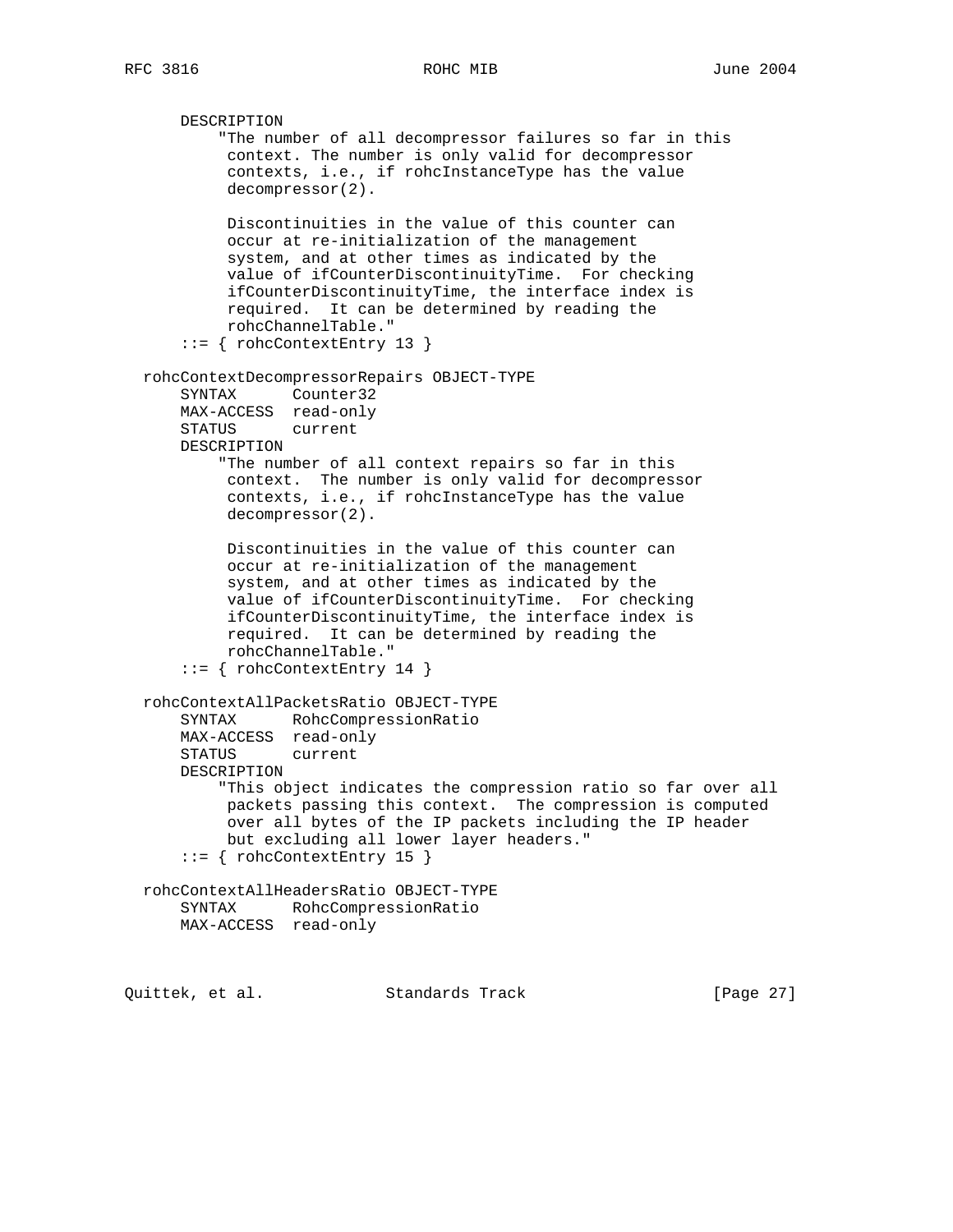STATUS current DESCRIPTION "This object indicates the compression ratio so far over all packet headers passing this context. The compression is computed over all bytes of all headers that are subject to compression for the used profile." ::= { rohcContextEntry 16 } rohcContextAllPacketsMeanSize OBJECT-TYPE SYNTAX Unsigned32 MAX-ACCESS read-only STATUS current DESCRIPTION "This object indicates the mean compressed packet size of all packets passing this context. The packet size includes the IP header and payload but excludes all lower layer headers. The mean value is given in byte rounded to the next integer value." ::= { rohcContextEntry 17 } rohcContextAllHeadersMeanSize OBJECT-TYPE SYNTAX Unsigned32 MAX-ACCESS read-only STATUS current DESCRIPTION "This object indicates the mean compressed packet header size of all packets passing this context. The packet header size is the sum of the size of all headers of a packet that are subject to compression for the used profile. The mean value is given in byte rounded to the next integer value." ::= { rohcContextEntry 18 } rohcContextLastPacketsRatio OBJECT-TYPE SYNTAX RohcCompressionRatio MAX-ACCESS read-only STATUS current DESCRIPTION "This object indicates the compression ratio concerning the last 16 packets passing this context or concerning all packets passing this context if they are less than 16, so far. The compression is computed over all bytes of the IP packets including the IP header but excluding all lower layer headers."  $::=$  { rohcContextEntry 19 } rohcContextLastHeadersRatio OBJECT-TYPE SYNTAX RohcCompressionRatio MAX-ACCESS read-only

Quittek, et al. Standards Track [Page 28]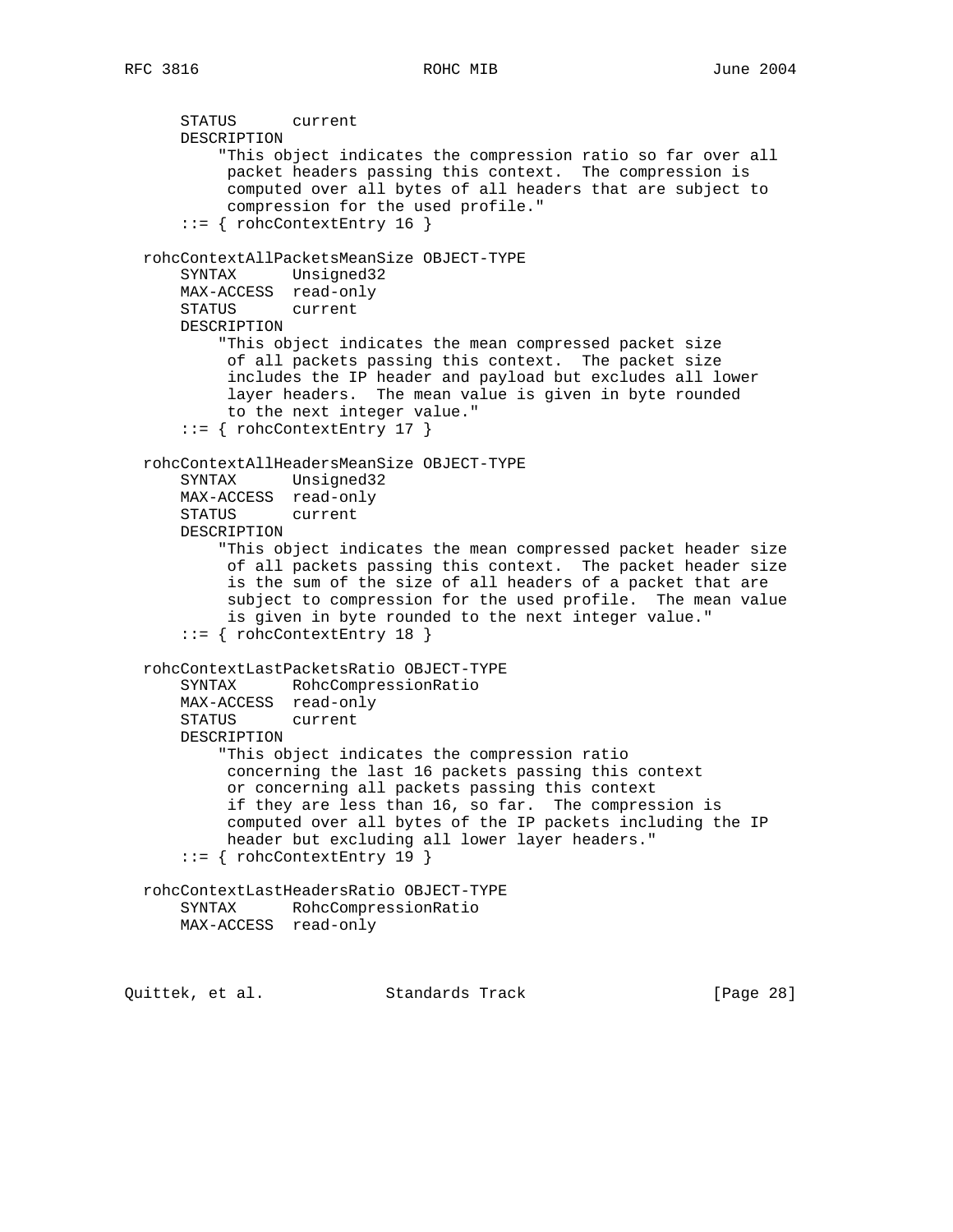```
 STATUS current
      DESCRIPTION
           "This object indicates the compression ratio concerning the
           headers of the last 16 packets passing this context or
           concerning the headers of all packets passing this context
           if they are less than 16, so far. The compression is
           computed over all bytes of all headers that are subject to
           compression for the used profile."
      ::= { rohcContextEntry 20 }
  rohcContextLastPacketsMeanSize OBJECT-TYPE
      SYNTAX Unsigned32
      MAX-ACCESS read-only
      STATUS current
      DESCRIPTION
          "This object indicates the mean compressed packet size
           concerning the last 16 packets passing this context or
           concerning all packets passing this context if they are
           less than 16, so far. The packet size includes the IP
           header and payload but excludes all lower layer headers.
           The mean value is given in byte rounded to the next
           integer value."
      ::= { rohcContextEntry 21 }
  rohcContextLastHeadersMeanSize OBJECT-TYPE
 SYNTAX Unsigned32
 MAX-ACCESS read-only
      STATUS current
      DESCRIPTION
          "This object indicates the mean compressed packet header size
           concerning the last 16 packets passing this context or
           concerning all packets passing this context if they are
           less than 16, so far. The packet header size is the sum of
           the size of all headers of a packet that are subject to
           compression for the used profile. The mean value is given
           in byte rounded to the next integer value."
      ::= { rohcContextEntry 22 }
- -- conformance information
- rohcCompliances OBJECT IDENTIFIER ::= { rohcConformance 1 }
  rohcGroups OBJECT IDENTIFIER ::= { rohcConformance 2 }
- -- compliance statements
  --
```
Quittek, et al. Standards Track [Page 29]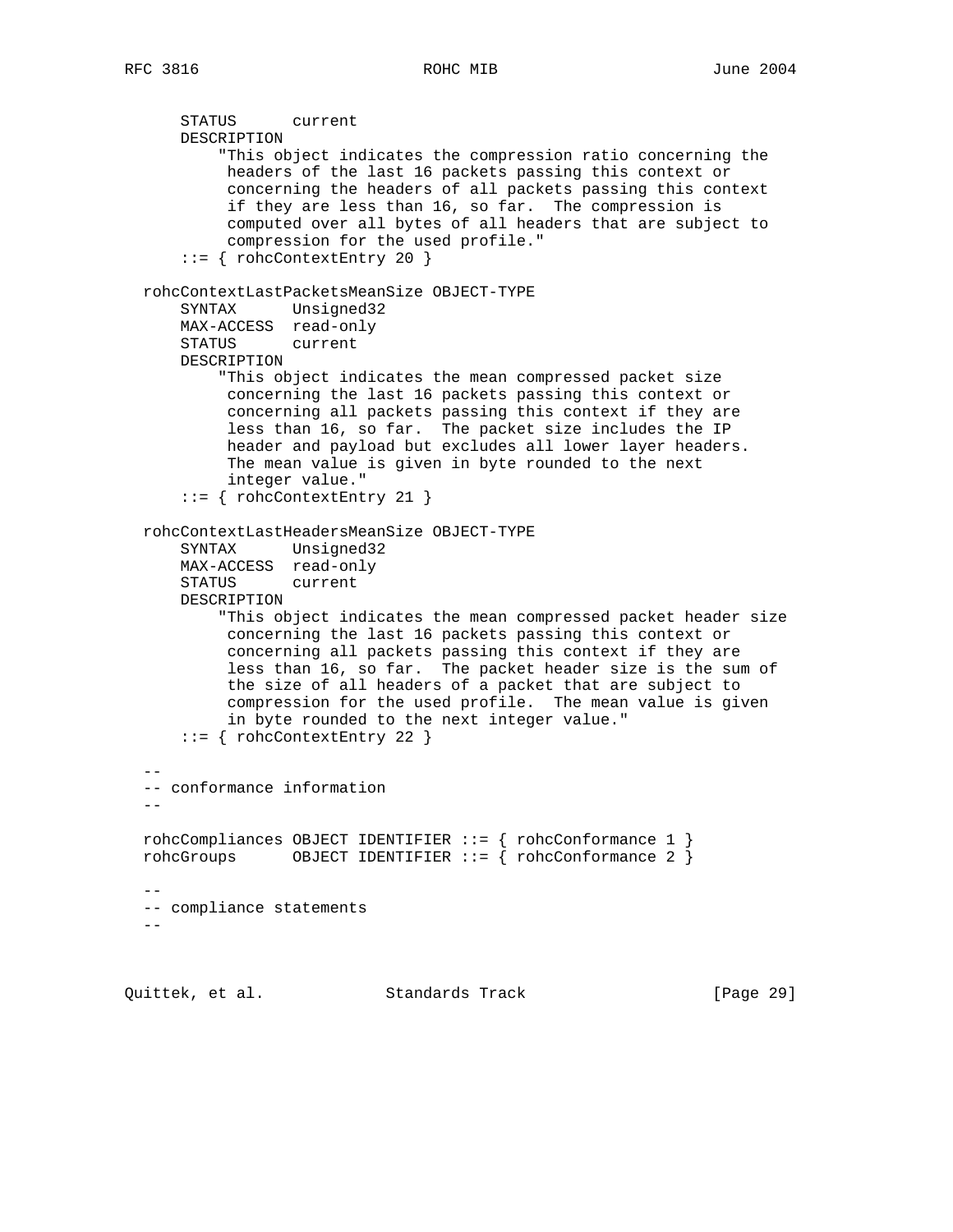```
 rohcCompliance MODULE-COMPLIANCE
     STATUS current
     DESCRIPTION
         "The compliance statement for SNMP entities that implement
         the ROHC-MIB.
          Note that compliance with this compliance
          statement requires compliance with the
          ifCompliance3 MODULE-COMPLIANCE statement of the
          IF-MIB (RFC2863)."
    MODULE -- this module
     MANDATORY-GROUPS {
            rohcInstanceGroup, rohcContextGroup
     }
     GROUP rohcStatisticsGroup
     DESCRIPTION
        "A compliant implementation does not have to implement
         the rohcStatisticsGroup."
     GROUP rohcTimerGroup
     DESCRIPTION
        "A compliant implementation does not have to implement
         the rohcTimerGroup."
     OBJECT rohcInstanceContextStorageTime
     MIN-ACCESS read-only
     DESCRIPTION
         "A compliant implementation does not have to support changing
          the value of object rohcInstanceContextStorageTime."
     OBJECT rohcContextStorageTime
     MIN-ACCESS read-only
     DESCRIPTION
         "A compliant implementation does not have to support changing
         the value of object rohcContextStorageTime."
     GROUP rohcContextStatisticsGroup
     DESCRIPTION
        "A compliant implementation does not have to implement
         the rohcContextStatisticsGroup."
     ::= { rohcCompliances 1 }
 rohcInstanceGroup OBJECT-GROUP
     OBJECTS {
        rohcChannelType,
        rohcChannelFeedbackFor,
        rohcChannelDescr,
        rohcChannelStatus,
        rohcInstanceFBChannelID,
        rohcInstanceVendor,
```
Quittek, et al. Standards Track [Page 30]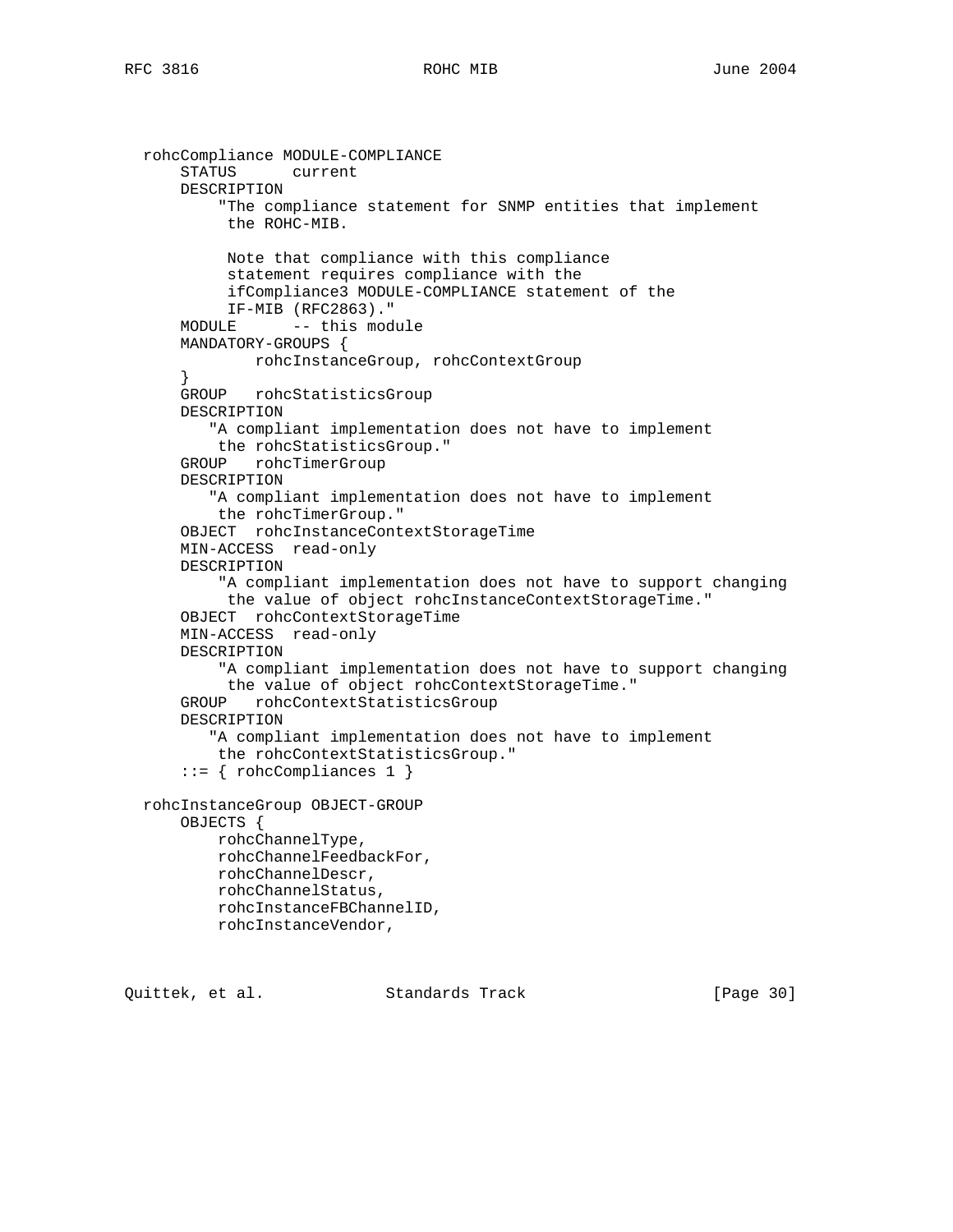```
 rohcInstanceVersion,
         rohcInstanceDescr,
         rohcInstanceClockRes,
         rohcInstanceMaxCID,
        rohcInstanceLargeCIDs,
        rohcInstanceMRRU,
        rohcInstanceStatus,
        rohcProfileVendor,
        rohcProfileVersion,
        rohcProfileDescr,
        rohcProfileNegotiated
     }
     STATUS current
     DESCRIPTION
         "A collection of objects providing information about
          ROHC instances, used channels and available profiles."
    ::= \{ rohcGroups 2 \} rohcStatisticsGroup OBJECT-GROUP
     OBJECTS {
        rohcInstanceContextsTotal,
        rohcInstanceContextsCurrent,
        rohcInstancePackets,
        rohcInstanceIRs,
        rohcInstanceIRDYNs,
        rohcInstanceFeedbacks,
        rohcInstanceCompressionRatio
     }
     STATUS current
     DESCRIPTION
         "A collection of objects providing ROHC statistics."
    ::= { rohcGroups 4 }
 rohcContextGroup OBJECT-GROUP
    OBJECTS {
        rohcContextCIDState,
        rohcContextProfile,
        rohcContextDecompressorDepth
     }
     STATUS current
     DESCRIPTION
         "A collection of objects providing information about
         ROHC compressor contexts and decompressor contexts."
    ::= { rohcGroups 5 }
 rohcTimerGroup OBJECT-GROUP
     OBJECTS {
         rohcInstanceContextStorageTime,
```
Quittek, et al. Standards Track [Page 31]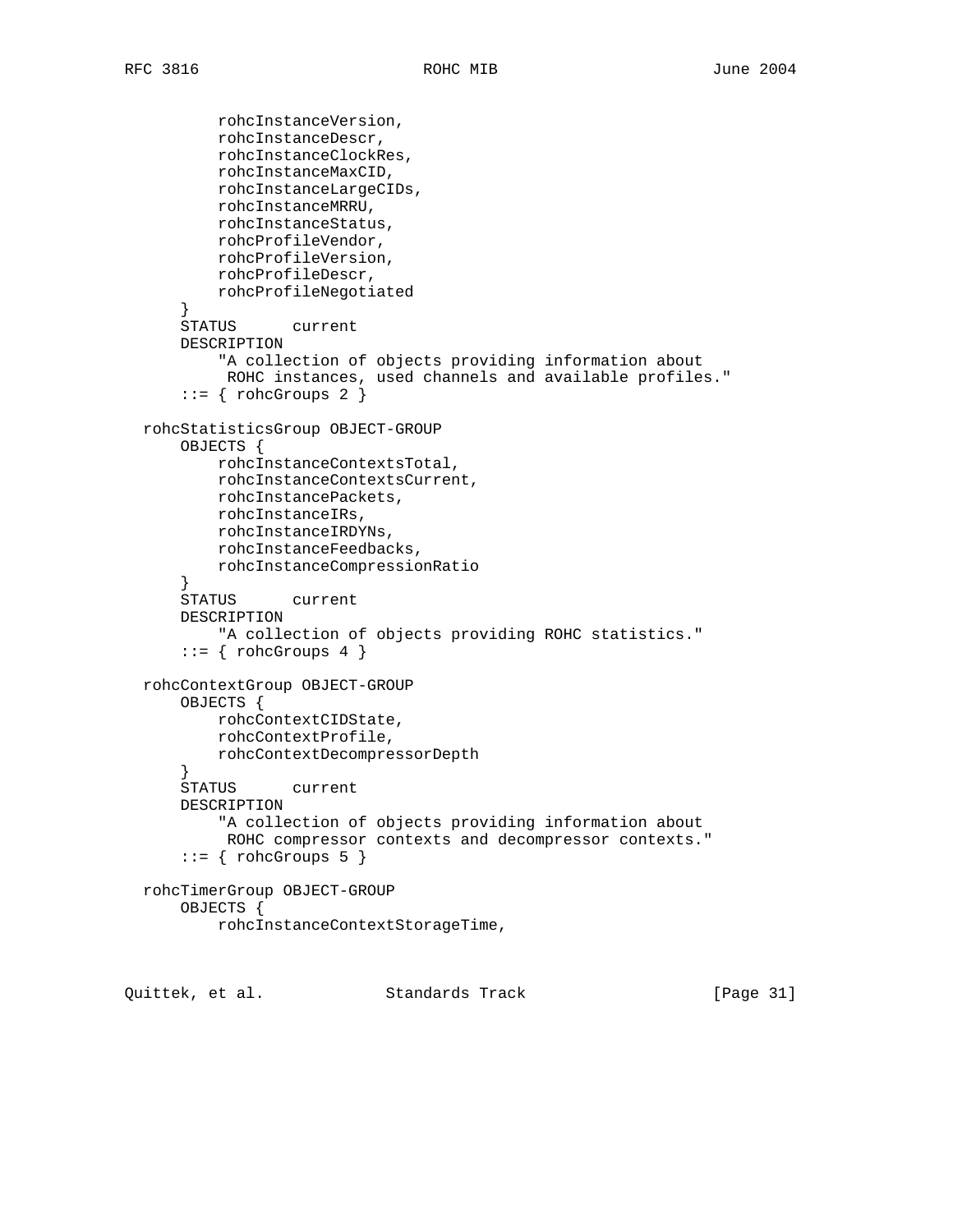```
 rohcContextStorageTime,
          rohcContextActivationTime,
          rohcContextDeactivationTime
 }
      STATUS current
      DESCRIPTION
          "A collection of objects providing statistical information
           about ROHC compressor contexts and decompressor contexts."
     ::= { rohcGroups 6 }
  rohcContextStatisticsGroup OBJECT-GROUP
      OBJECTS {
         rohcContextPackets,
          rohcContextIRs,
          rohcContextIRDYNs,
          rohcContextFeedbacks,
          rohcContextDecompressorFailures,
          rohcContextDecompressorRepairs,
          rohcContextAllPacketsRatio,
          rohcContextAllHeadersRatio,
         rohcContextAllPacketsMeanSize,
         rohcContextAllHeadersMeanSize,
         rohcContextLastPacketsRatio,
         rohcContextLastHeadersRatio,
          rohcContextLastPacketsMeanSize,
          rohcContextLastHeadersMeanSize
      }
      STATUS current
      DESCRIPTION
          "A collection of objects providing statistical information
           about ROHC compressor contexts and decompressor contexts."
     ::= { rohcGroups 7 }
  END
   ROHC-UNCOMPRESSED-MIB DEFINITIONS ::= BEGIN
   IMPORTS
       MODULE-IDENTITY, OBJECT-TYPE, Counter32, mib-2
          FROM SNMPv2-SMI --- [RFC2578]
       MODULE-COMPLIANCE, OBJECT-GROUP
         FROM SNMPv2-CONF --- [RFC2580]
       rohcChannelID, rohcContextCID
           FROM ROHC-MIB;
```
Quittek, et al. Standards Track [Page 32]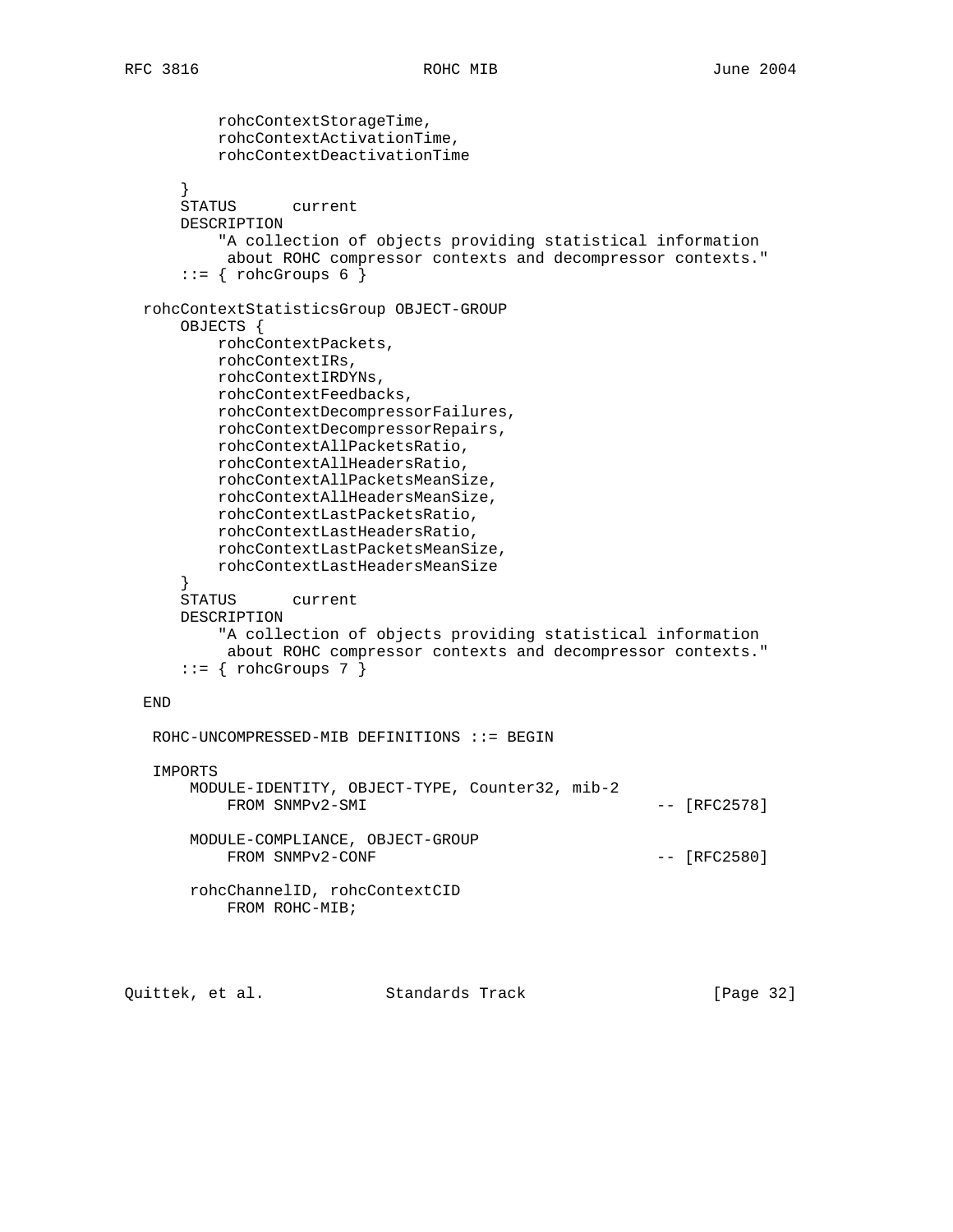rohcUncmprMIB MODULE-IDENTITY LAST-UPDATED "200406030000Z" -- June 3, 2004 ORGANIZATION "IETF Robust Header Compression Working Group" CONTACT-INFO "WG charter: http://www.ietf.org/html.charters/rohc-charter.html Mailing Lists: General Discussion: rohc@ietf.org To Subscribe: rohc-request@ietf.org In Body: subscribe your\_email\_address Editor: Juergen Quittek NEC Europe Ltd. Network Laboratories Kurfuersten-Anlage 36 69221 Heidelberg Germany Tel: +49 6221 90511-15 EMail: quittek@netlab.nec.de" DESCRIPTION "This MIB module defines a set of objects for monitoring and configuring RObust Header Compression (ROHC). The objects are specific to ROHC uncompressed (profile 0x0000). Copyright (C) The Internet Society (2004). The initial version of this MIB module was published in RFC 3816. For full legal notices see the RFC itself or see: http://www.ietf.org/copyrights/ianamib.html" REVISION "200406030000Z" -- June 3, 2004 DESCRIPTION "Initial version, published as RFC 3816." ::= { mib-2 113 } -- -- The groups defined within this MIB module:  $$  rohcUncmprObjects OBJECT IDENTIFIER ::= { rohcUncmprMIB 1 }  $rohcUncmprConformance$  OBJECT IDENTIFIER ::= { rohcUncmprMIB 2 } -- -- Context Table -- -- The rohcUncmprContextTable lists all contexts per interface

Quittek, et al. Standards Track [Page 33]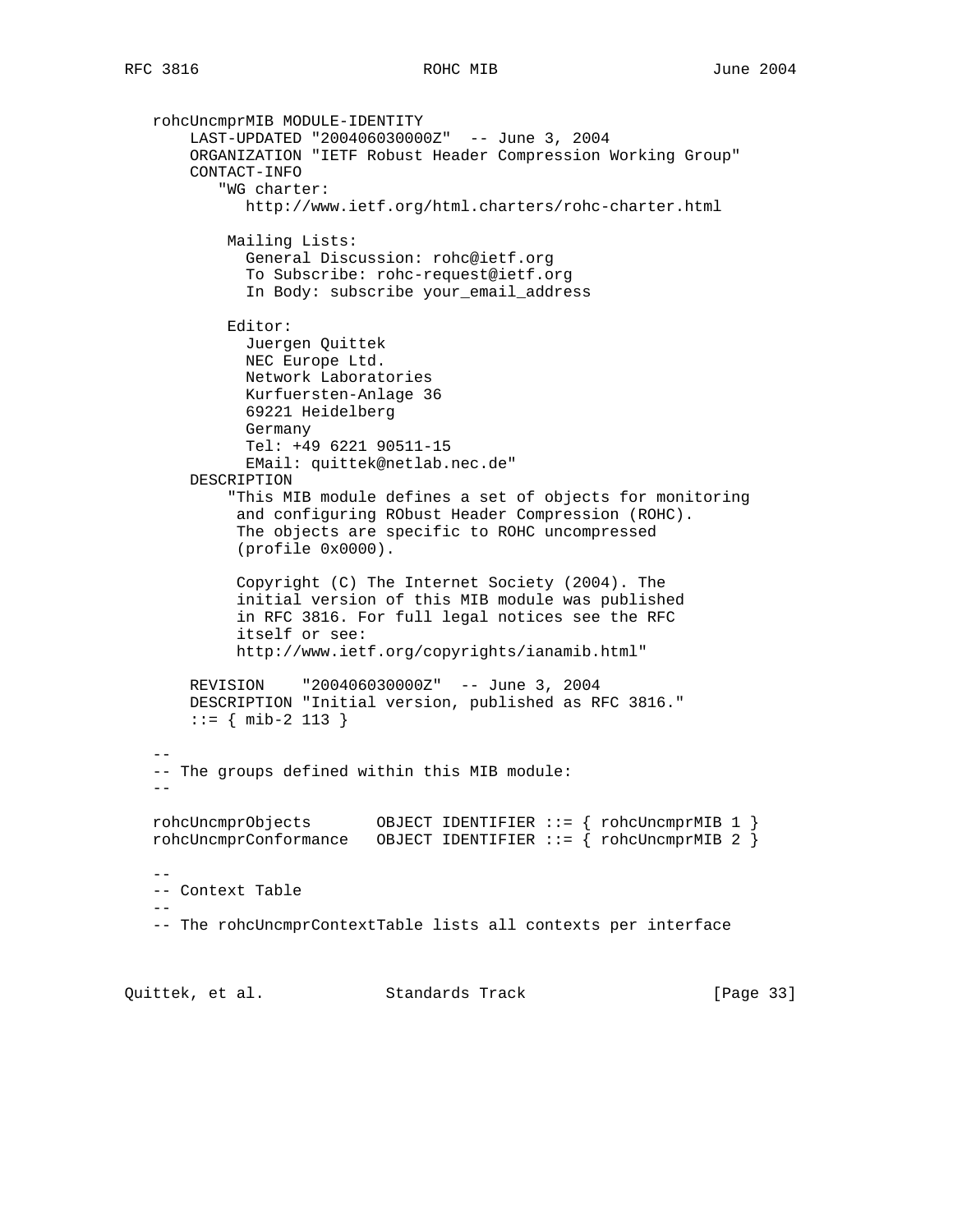```
 -- and instance. It extends the rohcContextTable.
 --
   rohcUncmprContextTable OBJECT-TYPE
       SYNTAX SEQUENCE OF RohcUncmprContextEntry
       MAX-ACCESS not-accessible
       STATUS current
       DESCRIPTION
           "This table lists and describes ROHC uncompressed profile
            specific properties of compressor contexts and
            decompressor contexts. It extends the rohcContextTable
            of the ROHC-MIB module."
       ::= { rohcUncmprObjects 1 }
   rohcUncmprContextEntry OBJECT-TYPE
       SYNTAX RohcUncmprContextEntry
       MAX-ACCESS not-accessible
       STATUS current
       DESCRIPTION
           "An entry describing a particular context."
       INDEX {
          rohcChannelID,
          rohcContextCID
       }
       ::= { rohcUncmprContextTable 1 }
   RohcUncmprContextEntry ::= SEQUENCE {
      rohcUncmprContextState INTEGER,<br>rohcUncmprContextMode INTEGER,
 rohcUncmprContextMode INTEGER,
 rohcUncmprContextACKs Counter32
   }
   rohcUncmprContextState OBJECT-TYPE
       SYNTAX INTEGER {
                       initAndRefresh(1),
                       normal(2),
                       noContext(3),
                  fullContext(4)<br>}
 }
       MAX-ACCESS read-only
       STATUS current
       DESCRIPTION
           "State of the context. States initAndRefresh(1) and normal(2)
           are states of compressor contexts, states noContext(3)
           and fullContext(4) are states of decompressor contexts."
       REFERENCE
           "RFC 3095, Section 5.10.3"
```
Quittek, et al. Standards Track [Page 34]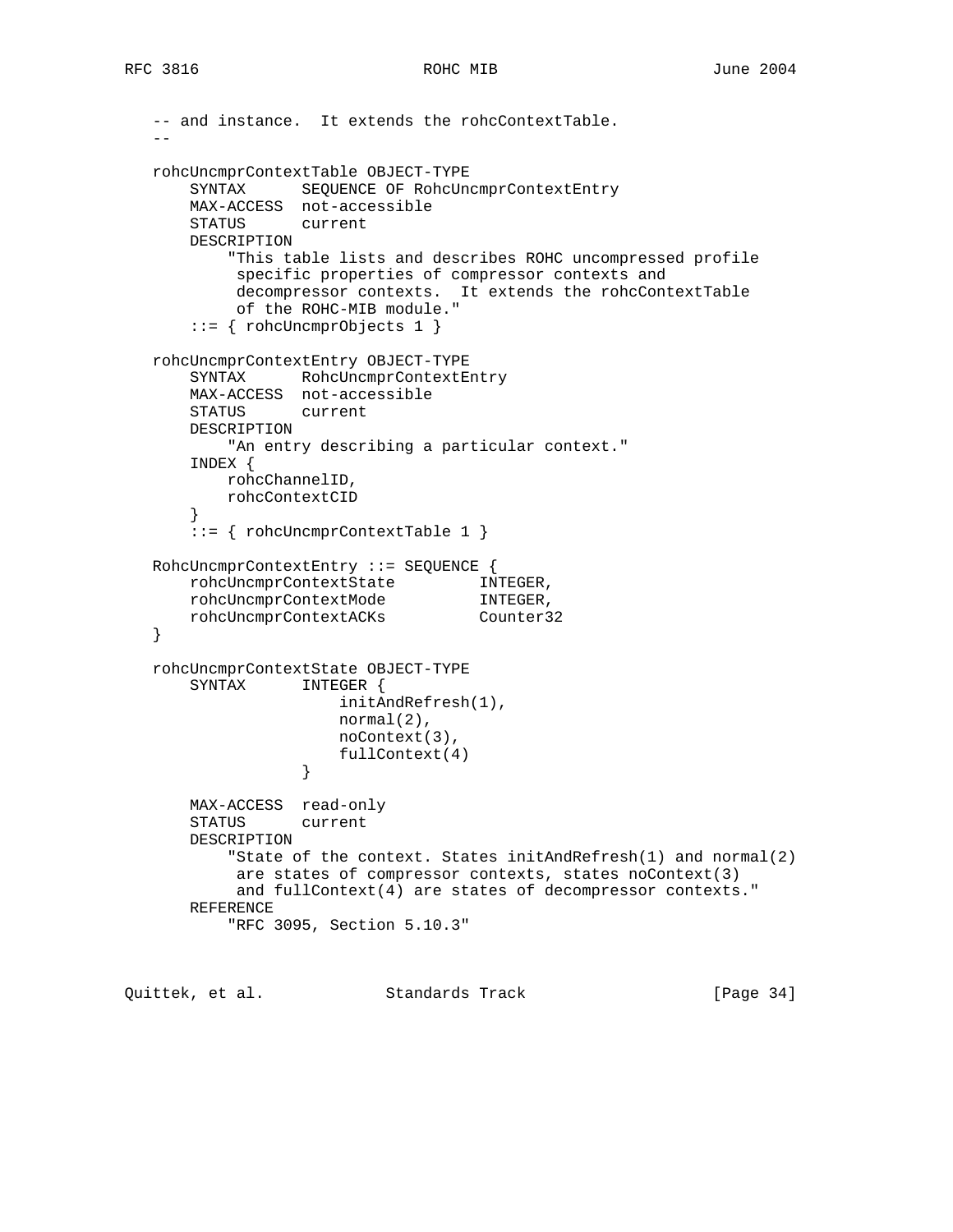::= { rohcUncmprContextEntry 3 } rohcUncmprContextMode OBJECT-TYPE SYNTAX INTEGER { unidirectional(1), bidirectional(2)<br>} } MAX-ACCESS read-only STATUS current DESCRIPTION "Mode of the context." REFERENCE "RFC 3095, Section 5.10.3" ::= { rohcUncmprContextEntry 4 } rohcUncmprContextACKs OBJECT-TYPE SYNTAX Counter32 MAX-ACCESS read-only STATUS current DESCRIPTION "The number of all positive feedbacks (ACK) sent or received in this context, respectively. Discontinuities in the value of this counter can occur at re-initialization of the management system, and at other times as indicated by the value of ifCounterDiscontinuityTime. For checking ifCounterDiscontinuityTime, the interface index is required. It can be determined by reading the rohcChannelTable of the ROHC-MIB." REFERENCE "RFC 3095, Section 5.2.1" ::= { rohcUncmprContextEntry 5 } -- -- conformance information - rohcUncmprCompliances OBJECT IDENTIFIER ::= { rohcUncmprConformance 1 } rohcUncmprGroups OBJECT IDENTIFIER ::= { rohcUncmprConformance 2 } -- -- compliance statements  $$ rohcUncmprCompliance MODULE-COMPLIANCE

Quittek, et al. Standards Track [Page 35]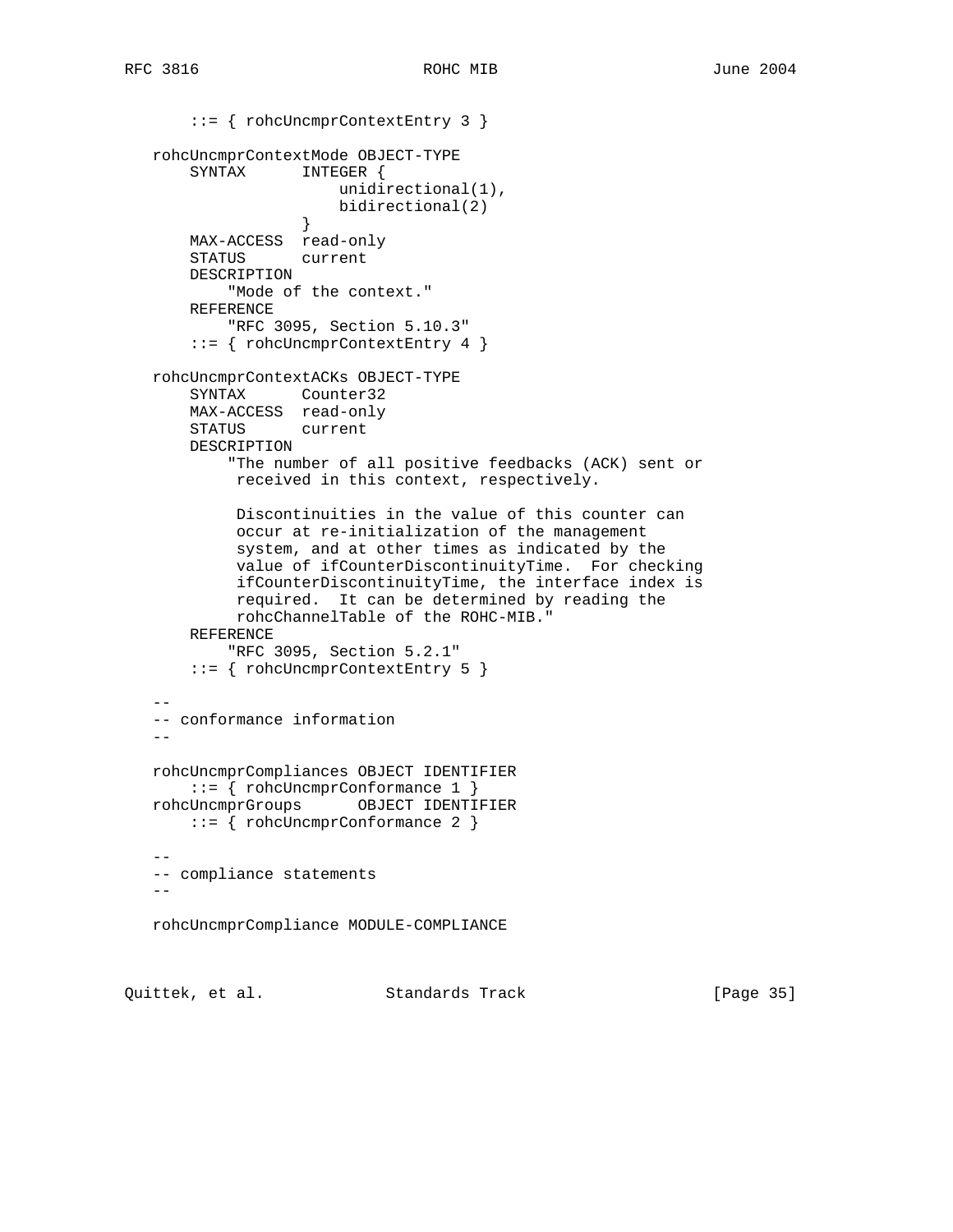```
 STATUS current
       DESCRIPTION
           "The compliance statement for SNMP entities that implement
            the ROHC-UNCOMPRESSED-MIB.
            Note that compliance with this compliance
            statement requires compliance with the
            rohcCompliance MODULE-COMPLIANCE statement of the
            ROHC-MIB and with the ifCompliance3 MODULE-COMPLIANCE
            statement of the IF-MIB (RFC2863)."
       MODULE -- this module
       MANDATORY-GROUPS {
              rohcUncmprContextGroup
 }
       GROUP rohcUncmprStatisticsGroup
       DESCRIPTION
          "A compliant implementation does not have to implement
           the rohcUncmprStatisticsGroup."
       ::= { rohcUncmprCompliances 1 }
   rohcUncmprContextGroup OBJECT-GROUP
       OBJECTS {
           rohcUncmprContextState,
           rohcUncmprContextMode
       }
       STATUS current
       DESCRIPTION
           "A collection of objects providing information about
            ROHC uncompressed compressors and decompressors."
       ::= { rohcUncmprGroups 1 }
   rohcUncmprStatisticsGroup OBJECT-GROUP
       OBJECTS {
           rohcUncmprContextACKs
       }
       STATUS current
       DESCRIPTION
          "An object providing context statistics."
       ::= { rohcUncmprGroups 2 }
   END
   ROHC-RTP-MIB DEFINITIONS ::= BEGIN
   IMPORTS
       MODULE-IDENTITY, OBJECT-TYPE,
       Unsigned32, Counter32, mib-2
          FROM SNMPv2-SMI - [RFC2578]
Quittek, et al. Standards Track [Page 36]
```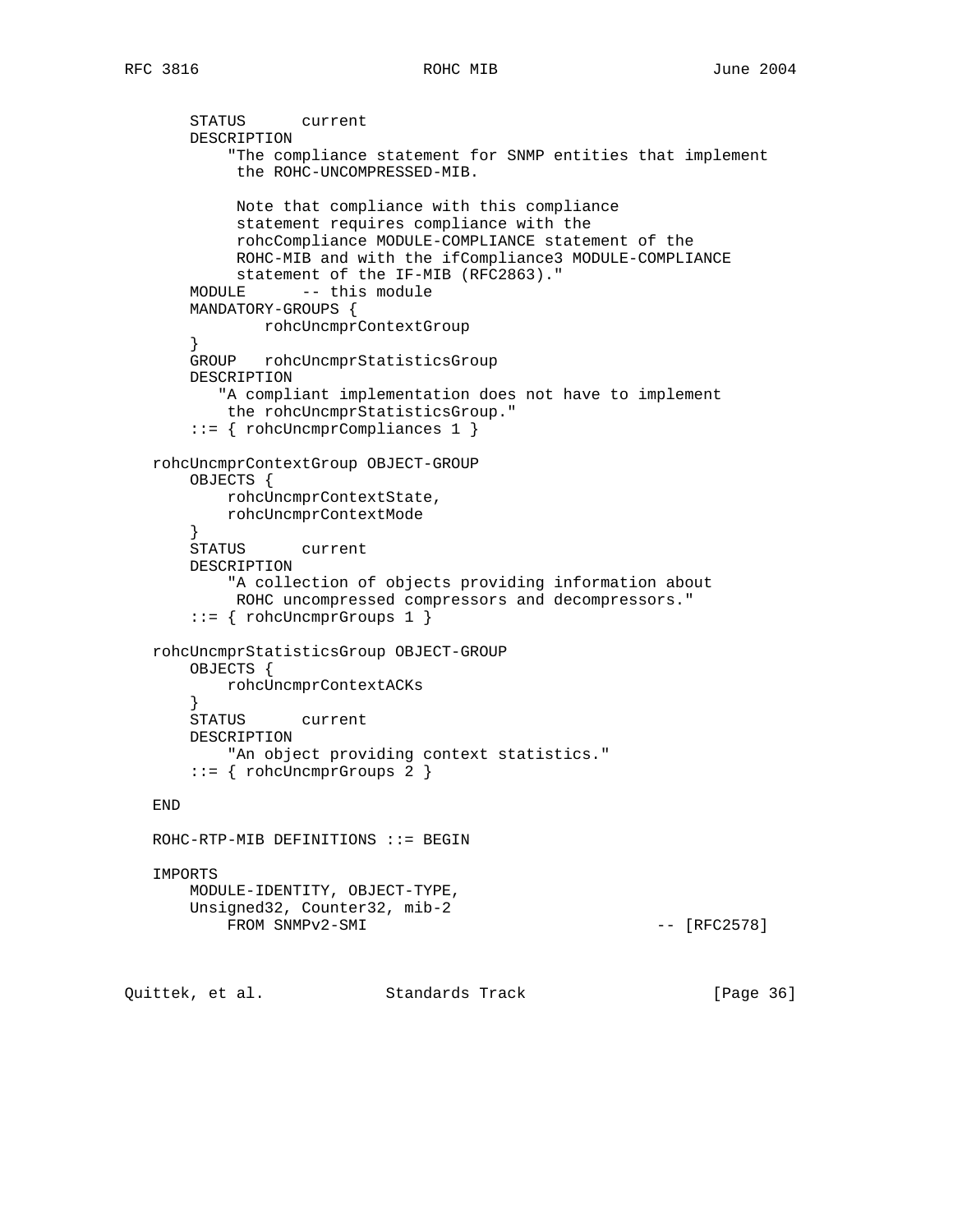TruthValue FROM SNMPv2-TC  $-$  [RFC2579] MODULE-COMPLIANCE, OBJECT-GROUP FROM SNMPv2-CONF  $---$  [RFC2580] rohcChannelID, rohcContextCID FROM ROHC-MIB;  $-$  [RFC3816] rohcRtpMIB MODULE-IDENTITY LAST-UPDATED "200406030000Z" -- June 3, 2004 ORGANIZATION "IETF Robust Header Compression Working Group" CONTACT-INFO "WG charter: http://www.ietf.org/html.charters/rohc-charter.html Mailing Lists: General Discussion: rohc@ietf.org To Subscribe: rohc-request@ietf.org In Body: subscribe your\_email\_address Editor: Juergen Quittek NEC Europe Ltd. Network Laboratories Kurfuersten-Anlage 36 69221 Heidelberg Germany Tel: +49 6221 90511-15 EMail: quittek@netlab.nec.de" DESCRIPTION "This MIB module defines a set of objects for monitoring and configuring RObust Header Compression (ROHC). The objects are specific to ROHC RTP (profile 0x0001), ROHC UDP (profile 0x0002), and ROHC ESP (profile 0x0003) defined in RFC 3095 and for the ROHC LLA profile (profile 0x0005) defined in RFC 3242. Copyright (C) The Internet Society (2004). The initial version of this MIB module was published in RFC 3816. For full legal notices see the RFC itself or see: http://www.ietf.org/copyrights/ianamib.html" REVISION "200406030000Z" -- June 3, 2004 DESCRIPTION "Initial version, published as RFC 3816."  $::=$  { mib-2 114 }

Quittek, et al. Standards Track [Page 37]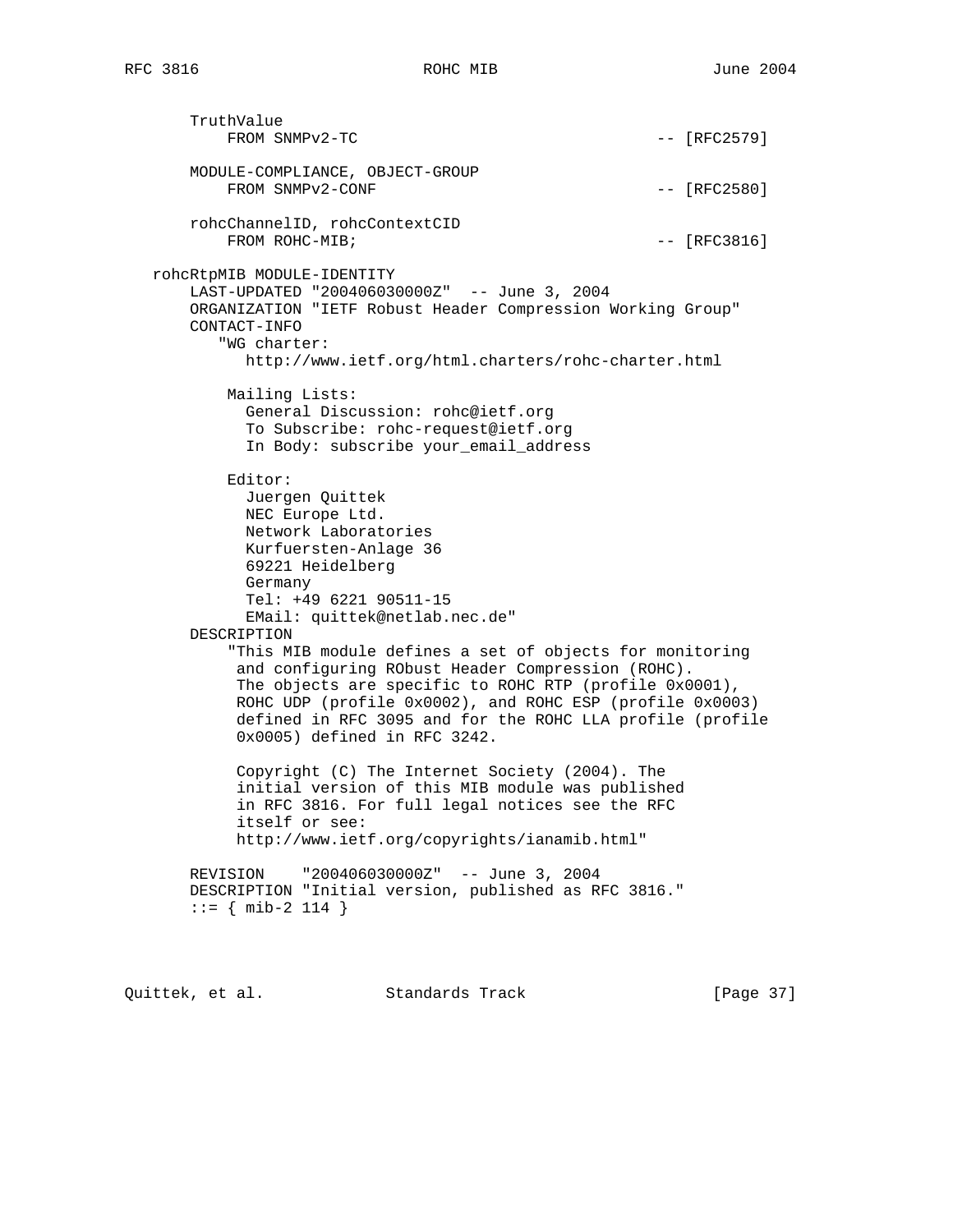```
 --
   -- The groups defined within this MIB module:
 --
 rohcRtpObjects OBJECT IDENTIFIER ::= { rohcRtpMIB 1 }
 rohcRtpConformance OBJECT IDENTIFIER ::= { rohcRtpMIB 2 }
  - - -- Context Table
  - -- The rohcRtpContextTable lists all contexts per interface
   -- and instance. It extends the rohcContextTable.
  - rohcRtpContextTable OBJECT-TYPE
      SYNTAX SEQUENCE OF RohcRtpContextEntry
      MAX-ACCESS not-accessible
      STATUS current
      DESCRIPTION
          "This table lists and describes RTP profile specific
          properties of compressor contexts and decompressor
          contexts. It extends the rohcContextTable of the
          ROHC-MIB module."
       ::= { rohcRtpObjects 1 }
   rohcRtpContextEntry OBJECT-TYPE
 SYNTAX RohcRtpContextEntry
 MAX-ACCESS not-accessible
      STATUS current
      DESCRIPTION
          "An entry describing a particular context."
       INDEX {
         rohcChannelID,
         rohcContextCID
       }
      ::= { rohcRtpContextTable 1 }
   RohcRtpContextEntry ::= SEQUENCE {
 rohcRtpContextState INTEGER,
 rohcRtpContextMode INTEGER,
rohcRtpContextAlwaysPad TruthValue,
      rohcRtpContextLargePktsAllowed TruthValue,
 rohcRtpContextVerifyPeriod Unsigned32,
rohcRtpContextSizesAllowed Unsigned32,
rohcRtpContextSizesUsed Unsigned32,
 rohcRtpContextACKs Counter32,
 rohcRtpContextNACKs Counter32,
 rohcRtpContextSNACKs Counter32,
```
Quittek, et al. Standards Track [Page 38]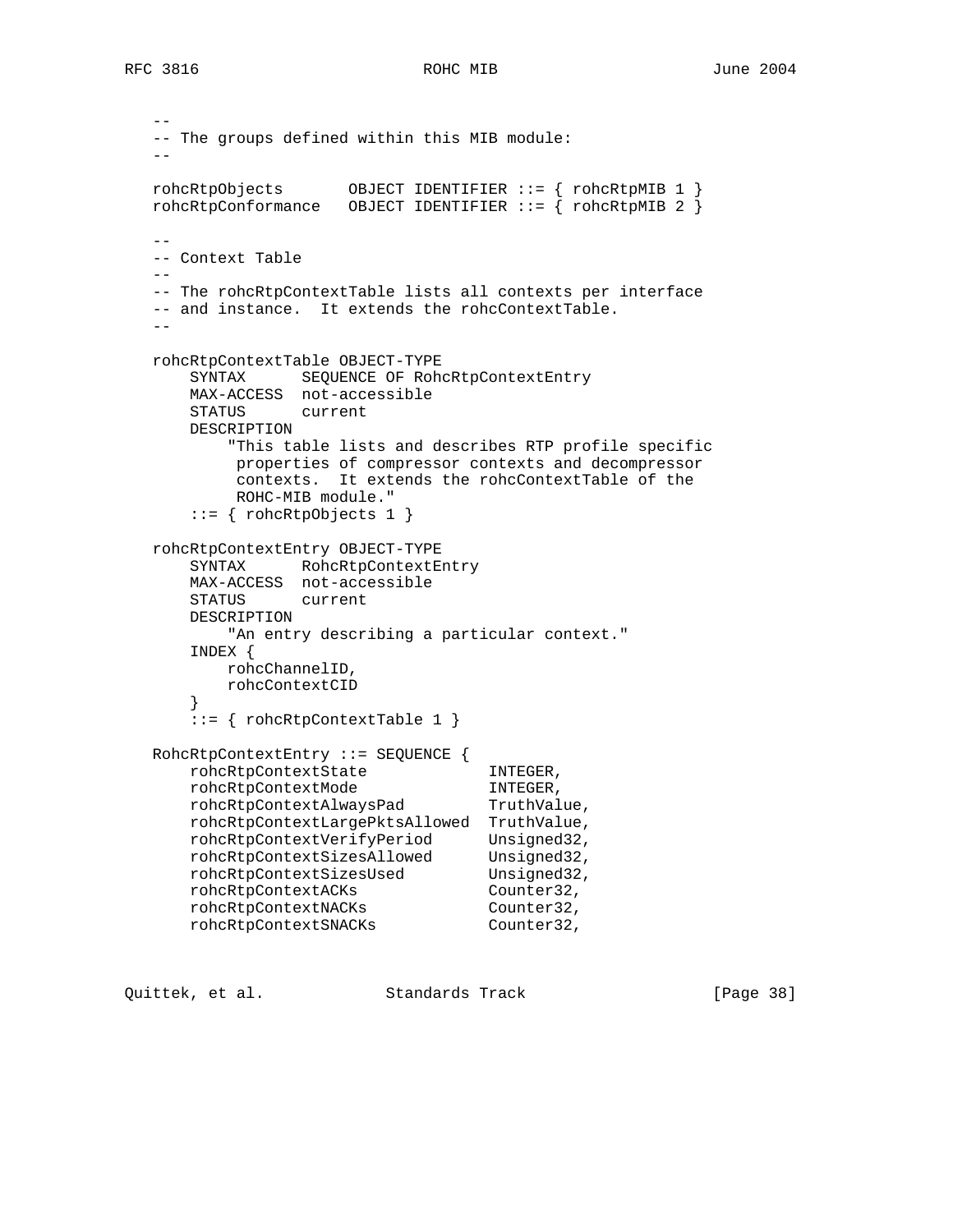```
 rohcRtpContextNHPs Counter32,
 rohcRtpContextCSPs Counter32,
 rohcRtpContextCCPs Counter32,
       rohcRtpContextPktsLostPhysical Counter32,
       rohcRtpContextPktsLostPreLink Counter32
   }
   rohcRtpContextState OBJECT-TYPE
       SYNTAX INTEGER {
                     initAndRefresh(1),
                     firstOrder(2),
                     secondOrder(3),
                     noContext(4),
                     staticContext(5),
                     fullContext(6)
 }
       MAX-ACCESS read-only
       STATUS current
       DESCRIPTION
          "State of the context as defined in RFC 3095. States
           initAndRefresh(1), firstOrder(2), and secondOrder(3)
           are states of compressor contexts, states noContext(4),
           staticContext(5) and fullContext(6) are states of
           decompressor contexts."
       REFERENCE
           "RFC 3095"
       ::= { rohcRtpContextEntry 3 }
   rohcRtpContextMode OBJECT-TYPE
      SYNTAX INTEGER {
                    unidirectional(1),
                     optimistic(2),
                     reliable(3)
 }
       MAX-ACCESS read-only
       STATUS current
       DESCRIPTION
          "Mode of the context."
       REFERENCE
          "RFC 3095, Section 4.4"
       ::= { rohcRtpContextEntry 4 }
   rohcRtpContextAlwaysPad OBJECT-TYPE
       SYNTAX TruthValue
       MAX-ACCESS read-only
       STATUS current
       DESCRIPTION
           "Boolean, only applicable to compressor contexts using the
```
Quittek, et al. Standards Track [Page 39]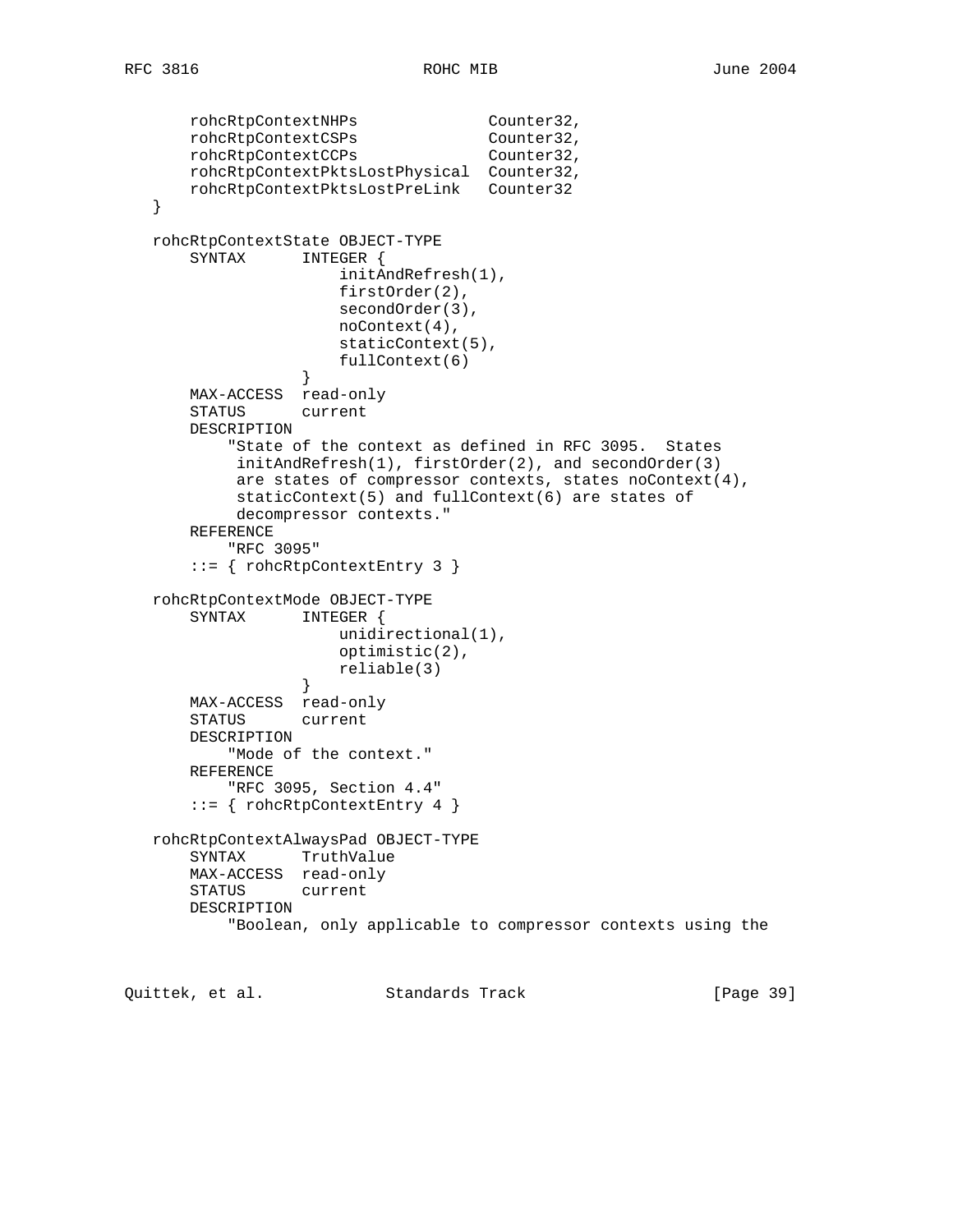LLA profile. If its value is true, the compressor must pad every RHP packet with a minimum of one octet ROHC padding. The value of this object is only valid for LLA profiles, i.e., if the corresponding rohcProfile has a value of 0x0005. If the corresponding rohcProfile has a value other than 0x0005, then this object MUST NOT be instantiated." REFERENCE "RFC 3242, Section 5.1.1" DEFVAL { false } ::= { rohcRtpContextEntry 5 } rohcRtpContextLargePktsAllowed OBJECT-TYPE SYNTAX TruthValue MAX-ACCESS read-only STATUS current DESCRIPTION "Boolean, only applicable to compressor contexts using the LLA profile. It specifies how to handle packets that do not fit any of the preferred packet sizes specified. If its value is true, the compressor must deliver the larger packet as-is and must not use segmentation. If it is set to false, the ROHC segmentation scheme must be used to split the packet into two or more segments, and each segment must further be padded to fit one of the preferred packet sizes. The value of this object is only valid for LLA profiles, i.e., if the corresponding rohcProfile has a value of 0x0005. If the corresponding rohcProfile has a value other than 0x0005, then this object MUST NOT be instantiated." REFERENCE "RFC 3242, Section 5.1.1" DEFVAL { true } ::= { rohcRtpContextEntry 6 } rohcRtpContextVerifyPeriod OBJECT-TYPE SYNTAX Unsigned32 MAX-ACCESS read-only STATUS current DESCRIPTION "This object is only applicable to compressor contexts using the LLA profile. It specifies the minimum frequency with which a packet validating the context must be sent. This tells the compressor that a packet containing a CRC

Quittek, et al. Standards Track [Page 40]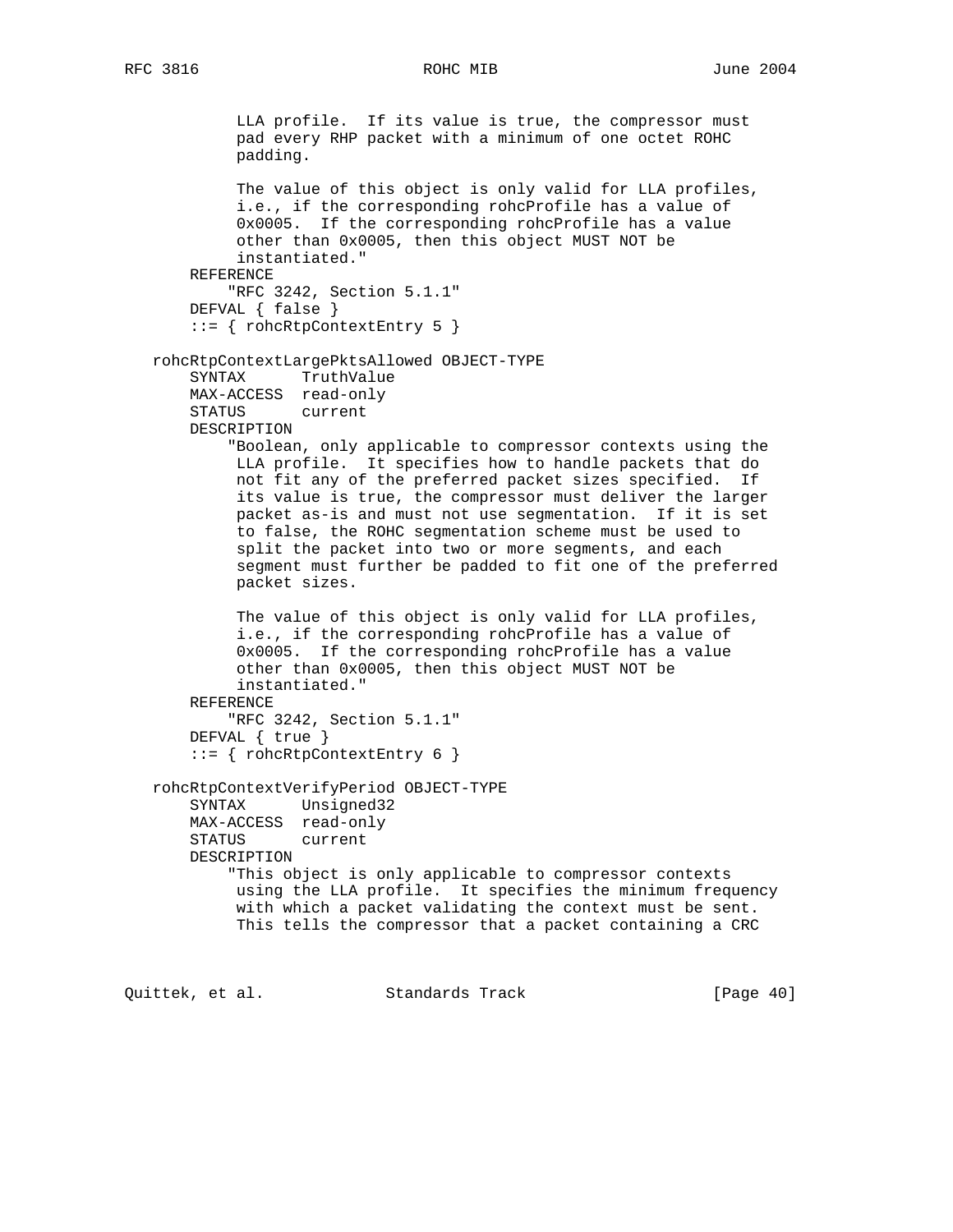```
 field must be sent at least once every N packets, where N
          is the value of the object. A value of 0 indicates that
          periodical verifications are disabled.
          The value of this object is only valid for LLA profiles,
          i.e., if the corresponding rohcProfile has a value of
          0x0005. If the corresponding rohcProfile has a value
          other than 0x0005, then this object MUST NOT be
          instantiated."
    REFERENCE
         "RFC 3242, Section 5.1.1"
   DEFVAL { 0 }
     ::= { rohcRtpContextEntry 7 }
 rohcRtpContextSizesAllowed OBJECT-TYPE
    SYNTAX Unsigned32 (1..4294967295)
    MAX-ACCESS read-only
    STATUS current
    DESCRIPTION
         "The value of this object is only valid for decompressor
         contexts, i.e., if rohcInstanceType of the corresponding
         rohcContextEntry has the value decompressor(2). For
         compressor contexts where rohcInstanceType has the value
         compressor(1), this object MUST NOT be instantiated.
          This object contains the number of different packet sizes
         that may be used in the context."
    REFERENCE
         "RFC 3095, Section 6.3.1"
     ::= { rohcRtpContextEntry 8 }
 rohcRtpContextSizesUsed OBJECT-TYPE
    SYNTAX Unsigned32 (1..4294967295)
    MAX-ACCESS read-only
    STATUS current
    DESCRIPTION
         "The value of this object is only valid for decompressor
         contexts, i.e., if rohcInstanceType of the corresponding
         rohcContextEntry has the value decompressor(2). For
          compressor contexts where rohcInstanceType has the value
          compressor(1), this object MUST NOT be instantiated.
          This object contains the number of different packet sizes
         that are used in the context."
    REFERENCE
         "RFC 3095, Section 6.3.1"
     ::= { rohcRtpContextEntry 9 }
```
Quittek, et al. Standards Track [Page 41]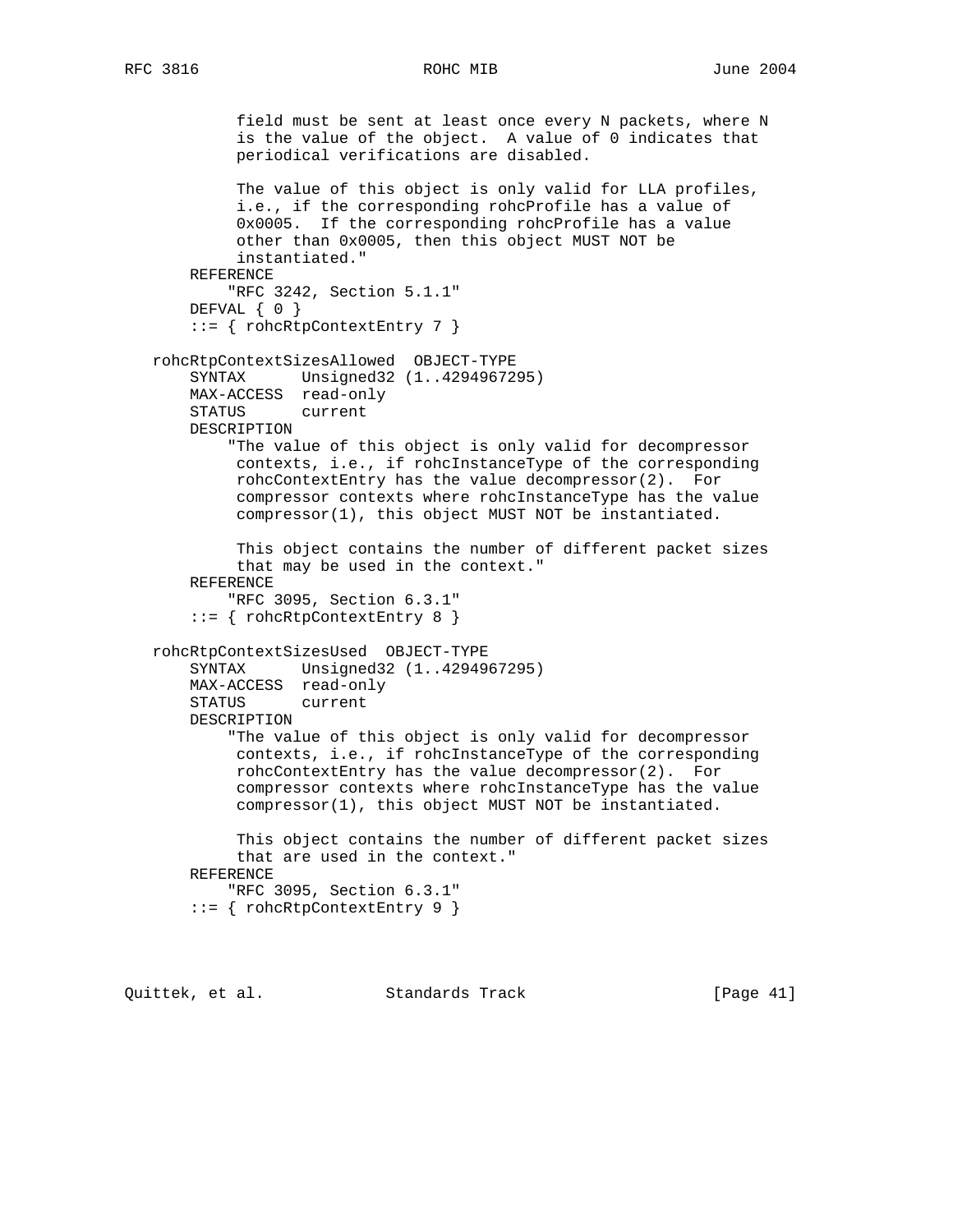```
 rohcRtpContextACKs OBJECT-TYPE
 SYNTAX Counter32
 MAX-ACCESS read-only
       STATUS current
       DESCRIPTION
            "The number of all positive feedbacks (ACK) sent or
            received in this context, respectively.
            Discontinuities in the value of this counter can
            occur at re-initialization of the management
            system, and at other times as indicated by the
            value of ifCounterDiscontinuityTime. For checking
            ifCounterDiscontinuityTime, the interface index is
            required. It can be determined by reading the
            rohcChannelTable of the ROHC-MIB."
       REFERENCE
           "RFC 3095, Section 5.2.1."
        ::= { rohcRtpContextEntry 10 }
   rohcRtpContextNACKs OBJECT-TYPE
       SYNTAX Counter32
       MAX-ACCESS read-only
       STATUS current
       DESCRIPTION
           "The number of all dynamic negative feedbacks (ACK) sent
            or received in this context, respectively.
            Discontinuities in the value of this counter can
            occur at re-initialization of the management
            system, and at other times as indicated by the
            value of ifCounterDiscontinuityTime. For checking
            ifCounterDiscontinuityTime, the interface index is
            required. It can be determined by reading the
            rohcChannelTable of the ROHC-MIB."
       REFERENCE
           "RFC 3095, Section 5.2.1."
        ::= { rohcRtpContextEntry 11 }
   rohcRtpContextSNACKs OBJECT-TYPE
       SYNTAX Counter32
       MAX-ACCESS read-only
       STATUS current
       DESCRIPTION
           "The number of all static negative feedbacks (ACK) sent
            or received in this context, respectively.
            Discontinuities in the value of this counter can
            occur at re-initialization of the management
Quittek, et al. Standards Track [Page 42]
```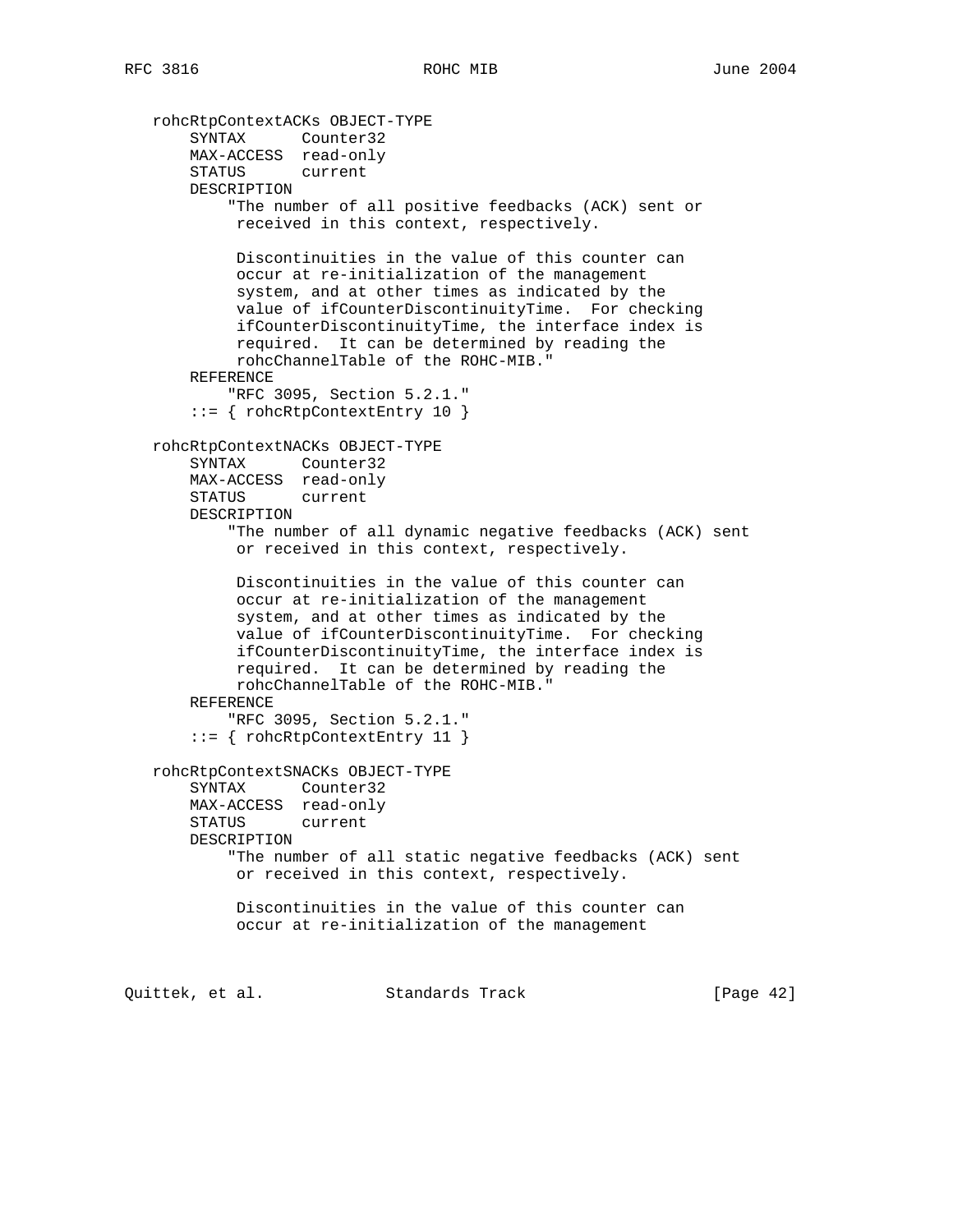system, and at other times as indicated by the value of ifCounterDiscontinuityTime. For checking ifCounterDiscontinuityTime, the interface index is required. It can be determined by reading the rohcChannelTable of the ROHC-MIB." REFERENCE "RFC 3095, Section 5.2.1." ::= { rohcRtpContextEntry 12 } rohcRtpContextNHPs OBJECT-TYPE SYNTAX Counter32 MAX-ACCESS read-only STATUS current DESCRIPTION "This object is only applicable to contexts using the LLA profile. It contains the number of all no-header packets (NHP) sent or received in this context, respectively. Discontinuities in the value of this counter can occur at re-initialization of the management system, and at other times as indicated by the value of ifCounterDiscontinuityTime. For checking ifCounterDiscontinuityTime, the interface index is required. It can be determined by reading the rohcChannelTable of the ROHC-MIB. The value of this object is only valid for LLA profiles, i.e., if the corresponding rohcProfile has a value of 0x0005. If the corresponding rohcProfile has a value other than 0x0005, then this object MUST NOT be instantiated." REFERENCE "RFC 3242, Section 4.1.1." ::= { rohcRtpContextEntry 13 } rohcRtpContextCSPs OBJECT-TYPE SYNTAX Counter32 MAX-ACCESS read-only STATUS current DESCRIPTION "This object is only applicable to contexts using the LLA profile. It contains the number of all context synchronization packets (CSP) sent or received in this context, respectively. Discontinuities in the value of this counter can occur at re-initialization of the management Quittek, et al. Standards Track [Page 43]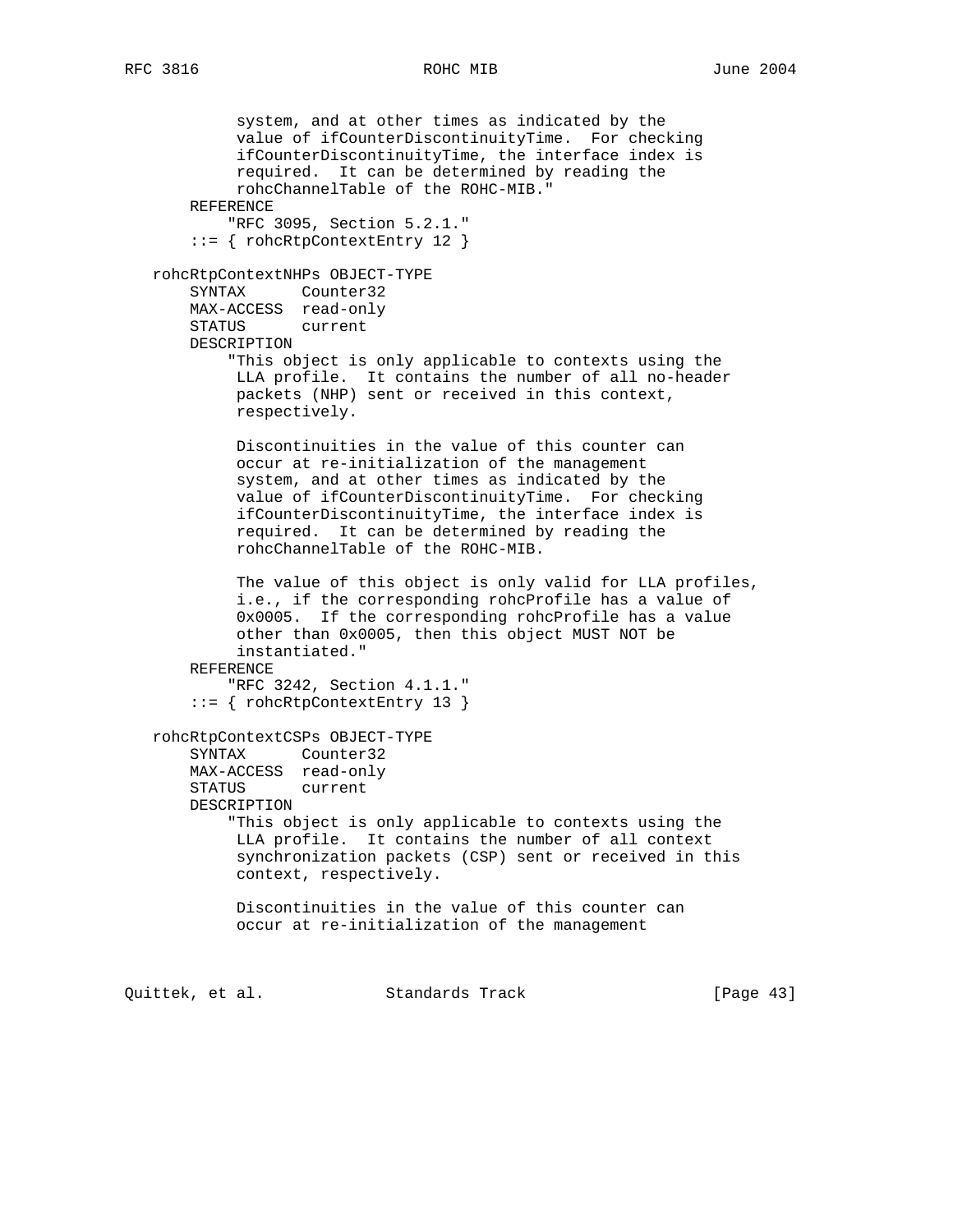system, and at other times as indicated by the value of ifCounterDiscontinuityTime. For checking ifCounterDiscontinuityTime, the interface index is required. It can be determined by reading the rohcChannelTable of the ROHC-MIB. The value of this object is only valid for LLA profiles, i.e., if the corresponding rohcProfile has a value of 0x0005. If the corresponding rohcProfile has a value other than 0x0005, then this object MUST NOT be instantiated." REFERENCE "RFC 3242, Section 4.1.2." ::= { rohcRtpContextEntry 14 } rohcRtpContextCCPs OBJECT-TYPE SYNTAX Counter32 MAX-ACCESS read-only STATUS current DESCRIPTION "This object is only applicable to contexts using the LLA profile. It contains the number of all context check packets (CCP) sent or received in this context, respectively. Discontinuities in the value of this counter can occur at re-initialization of the management system, and at other times as indicated by the value of ifCounterDiscontinuityTime. For checking ifCounterDiscontinuityTime, the interface index is required. It can be determined by reading the rohcChannelTable of the ROHC-MIB. The value of this object is only valid for LLA profiles, i.e., if the corresponding rohcProfile has a value of 0x0005. If the corresponding rohcProfile has a value other than 0x0005, then this object MUST NOT be instantiated." REFERENCE "RFC 3242, Section 4.1.3." ::= { rohcRtpContextEntry 15 } rohcRtpContextPktsLostPhysical OBJECT-TYPE SYNTAX Counter32 MAX-ACCESS read-only STATUS current DESCRIPTION "This object is only applicable to decompressor contexts

Quittek, et al. Standards Track [Page 44]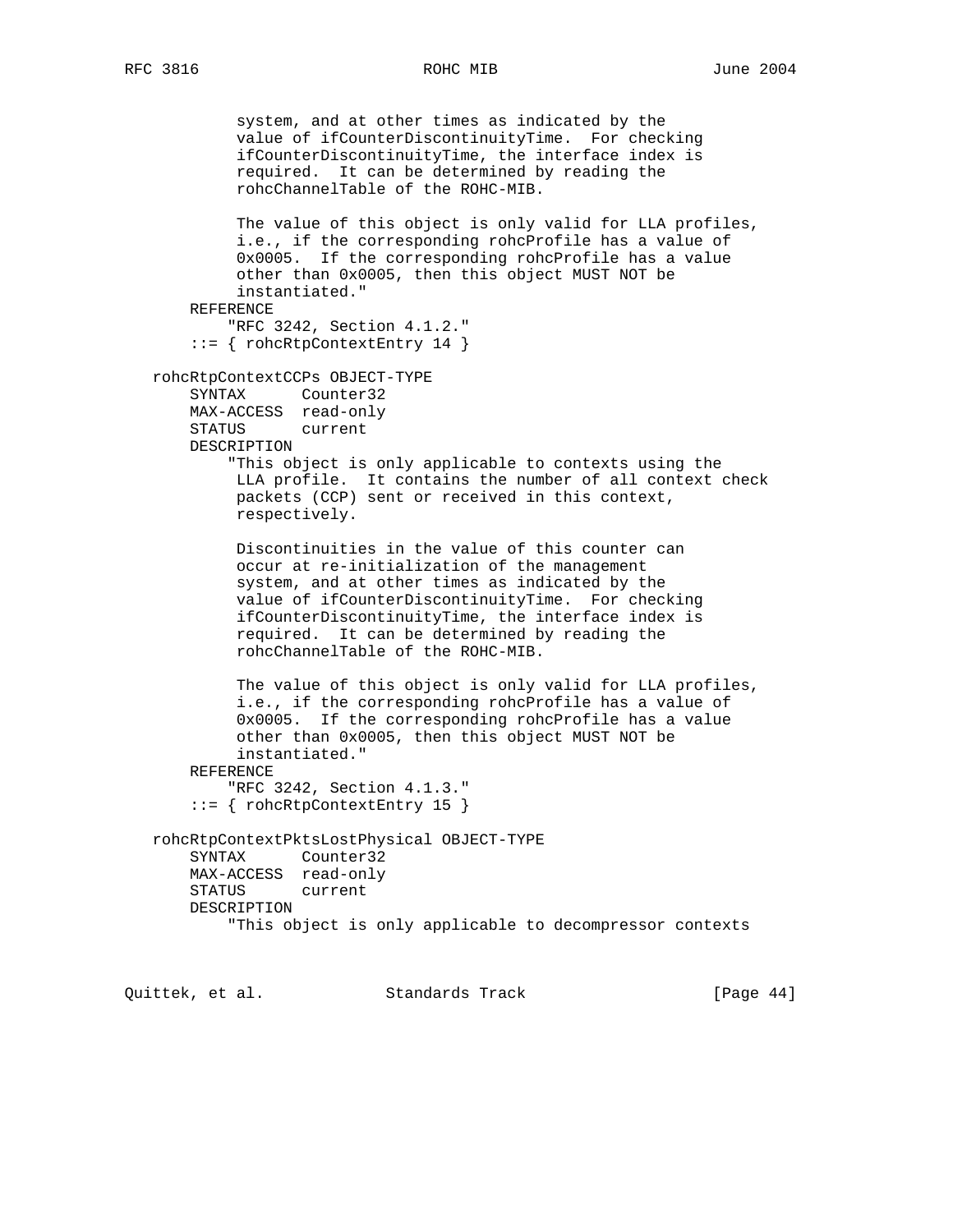```
 using the LLA profile. It contains the number of physical
          packet losses on the link between compressor and
          decompressor, that have been indicated to the decompressor.
          Discontinuities in the value of this counter can
          occur at re-initialization of the management
          system, and at other times as indicated by the
          value of ifCounterDiscontinuityTime. For checking
          ifCounterDiscontinuityTime, the interface index is
          required. It can be determined by reading the
          rohcChannelTable of the ROHC-MIB.
          The value of this object is only valid for LLA profiles,
          i.e., if the corresponding rohcProfile has a value of
          0x0005. If the corresponding rohcProfile has a value
          other than 0x0005, then this object MUST NOT be
          instantiated."
    REFERENCE
         "RFC 3242, Section 5.1.2."
     ::= { rohcRtpContextEntry 16 }
 rohcRtpContextPktsLostPreLink OBJECT-TYPE
    SYNTAX Counter32
    MAX-ACCESS read-only
    STATUS current
    DESCRIPTION
         "This object is only applicable to decompressor contexts
          using the LLA profile. It contains the number of pre-link
          packet losses on the link between compressor and
          decompressor, that have been indicated to the decompressor.
          Discontinuities in the value of this counter can
          occur at re-initialization of the management
          system, and at other times as indicated by the
          value of ifCounterDiscontinuityTime. For checking
          ifCounterDiscontinuityTime, the interface index is
          required. It can be determined by reading the
          rohcChannelTable of the ROHC-MIB.
          The value of this object is only valid for LLA profiles,
          i.e., if the corresponding rohcProfile has a value of
          0x0005. If the corresponding rohcProfile has a value
          other than 0x0005, then this object MUST NOT be
          instantiated."
     REFERENCE
         "RFC 3242, Section 5.1.2."
     ::= { rohcRtpContextEntry 17 }
```
Quittek, et al. Standards Track [Page 45]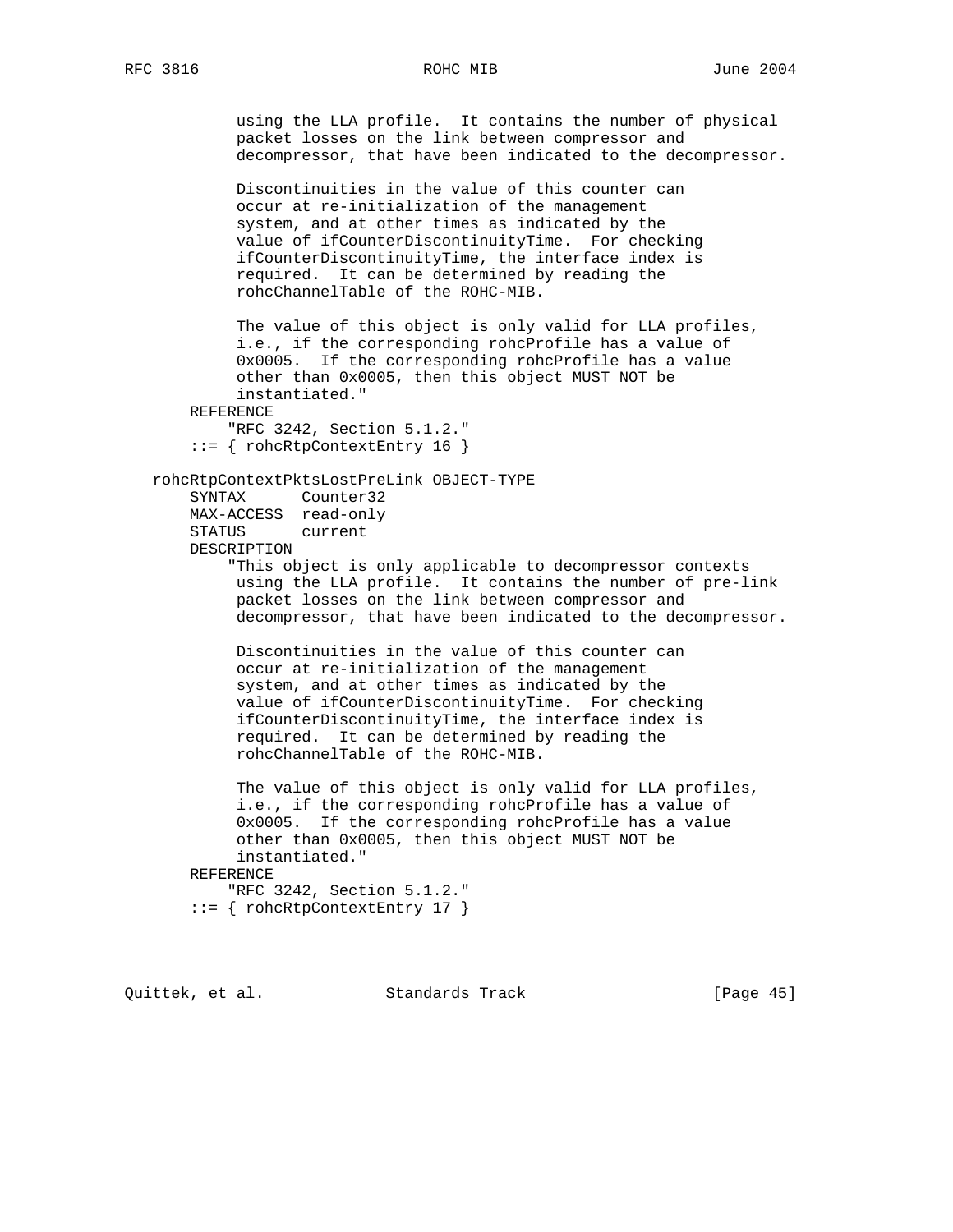```
 --
   -- Packet Sizes Table
 --
   -- The rohcPacketSizeTable lists allowed, preferred, and used
   -- packet sizes per compressor context.
   rohcRtpPacketSizeTable OBJECT-TYPE
       SYNTAX SEQUENCE OF RohcRtpPacketSizeEntry
       MAX-ACCESS not-accessible
       STATUS current
       DESCRIPTION
           "This table lists all allowed, preferred, and used packet
           sizes per compressor context and channel.
            Note, that the sizes table represents implementation
            parameters that are suggested by RFC 3095 and/or RFC 3242,
           but that are not mandatory."
       ::= { rohcRtpObjects 2 }
   rohcRtpPacketSizeEntry OBJECT-TYPE
       SYNTAX RohcRtpPacketSizeEntry
       MAX-ACCESS not-accessible
       STATUS current
       DESCRIPTION
          "An entry of a particular packet size."
       INDEX {
           rohcChannelID,
           rohcContextCID,
          rohcRtpPacketSize
       }
       ::= { rohcRtpPacketSizeTable 1 }
   RohcRtpPacketSizeEntry ::= SEQUENCE {
rohcRtpPacketSize Unsigned32,
 rohcRtpPacketSizePreferred TruthValue,
rohcRtpPacketSizeUsed TruthValue,
       rohcRtpPacketSizeRestrictedType INTEGER
   }
   rohcRtpPacketSize OBJECT-TYPE
       SYNTAX Unsigned32 (1..4294967295)
       MAX-ACCESS not-accessible
       STATUS current
       DESCRIPTION
           "A packet size used as index."
       ::= { rohcRtpPacketSizeEntry 3 }
   rohcRtpPacketSizePreferred OBJECT-TYPE
```
Quittek, et al. Standards Track [Page 46]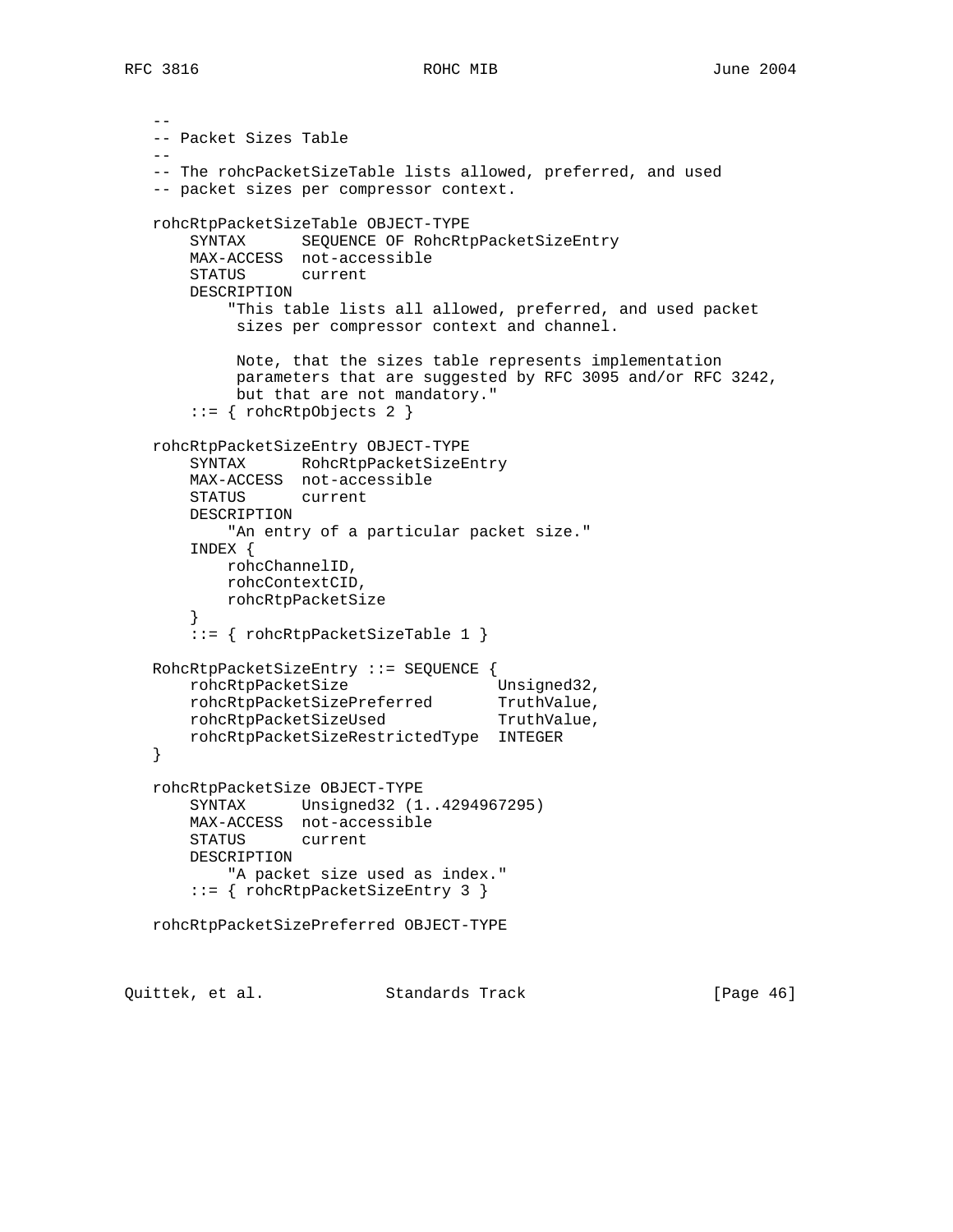```
 SYNTAX TruthValue
       MAX-ACCESS read-only
       STATUS current
       DESCRIPTION
            "This object is only applicable to compressor contexts
            using the LLA profile. When retrieved, it will have
            the value true(1) if the packet size is preferred.
            Otherwise, its value will be false(2).
            The value of this object is only valid for LLA profiles,
            i.e., if the corresponding rohcProfile has a value of
            0x0005. If the corresponding rohcProfile has a value
            other than 0x0005, then this object MUST NOT be
            instantiated."
       REFERENCE
            "RFC 3242, Section 5.1.1"
       ::= { rohcRtpPacketSizeEntry 4 }
   rohcRtpPacketSizeUsed OBJECT-TYPE
       SYNTAX TruthValue
       MAX-ACCESS read-only
       STATUS current
       DESCRIPTION
           "This object is only applicable to compressor contexts
            using the UDP, RTP, or ESP profile. When retrieved,
            it will have the value true(1) if the packet size is
            used. Otherwise, its value will be false(2).
            The value of this object is only valid for UDP, RTP,
            and ESP profiles, i.e., if the corresponding rohcProfile
            has a value of either 0x0001, 0x0002 or 0x0003. If
            the corresponding rohcProfile has a value other than
            0x0001, 0x0002 or 0x0003, then this object MUST NOT be
            instantiated."
       REFERENCE
            "RFC 3095, Section 6.3.1"
       ::= { rohcRtpPacketSizeEntry 5 }
   rohcRtpPacketSizeRestrictedType OBJECT-TYPE
       SYNTAX INTEGER {
                      nhpOnly(1),
                       rhpOnly(2),
                       noRestrictions(3)
 }
       MAX-ACCESS read-only
       STATUS current
       DESCRIPTION
            "This object is only applicable to preferred packet
```
Quittek, et al. Standards Track [Page 47]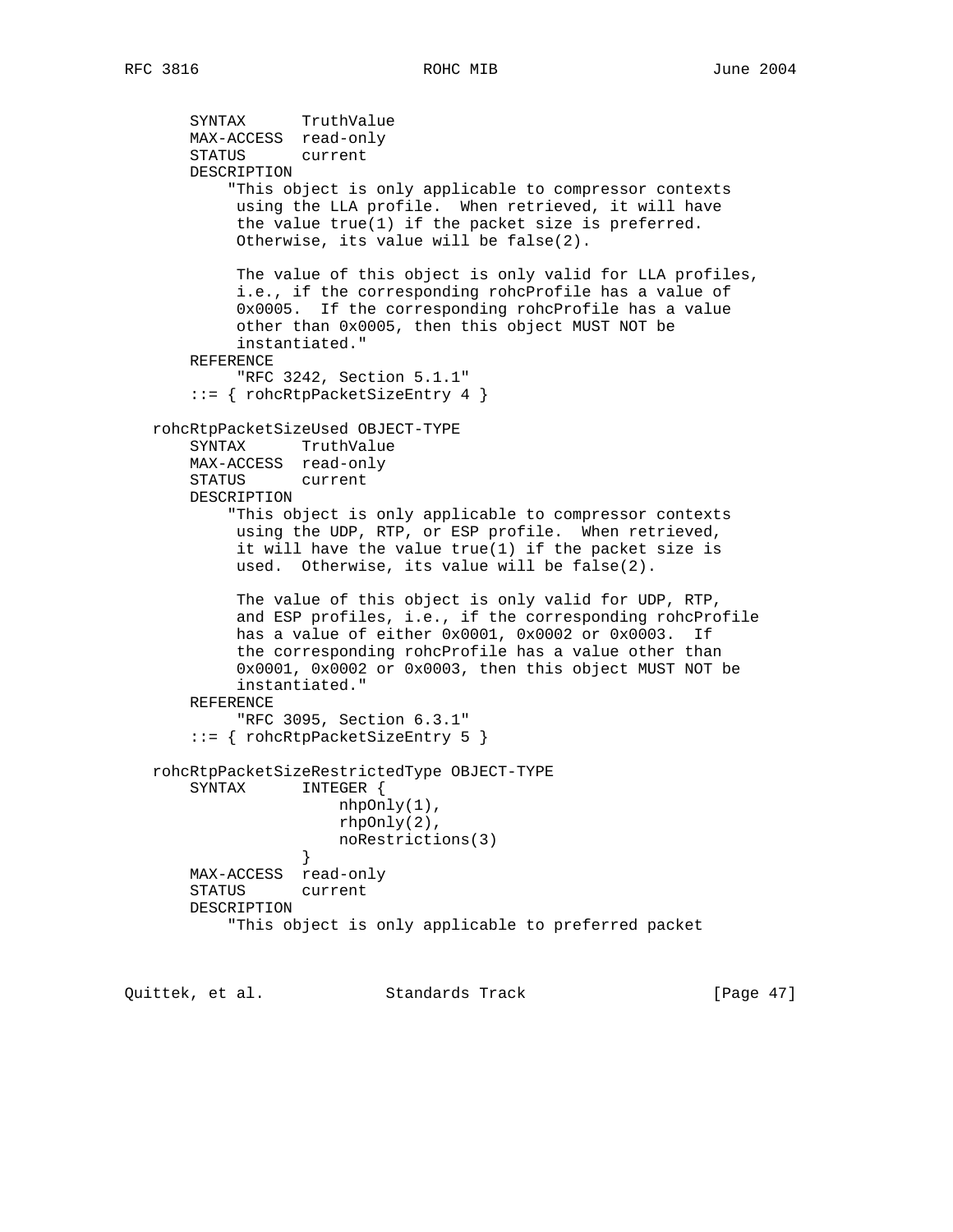sizes of compressor contexts using the LLA profile. When retrieved, it will indicate whether the packet size is preferred for NHP only, for RHP only, or for both of them. The value of this object is only valid for LLA profiles, i.e., if the corresponding rohcProfile has a value of 0x0005. If the corresponding rohcProfile has a value other than 0x0005, then this object MUST NOT be instantiated." REFERENCE "RFC 3242, Section 5.1.1" ::= { rohcRtpPacketSizeEntry 6 } -- -- conformance information - rohcRtpCompliances OBJECT IDENTIFIER ::= { rohcRtpConformance 1 } rohcRtpGroups OBJECT IDENTIFIER ::= { rohcRtpConformance 2 } -- -- compliance statements  $$  rohcRtpCompliance MODULE-COMPLIANCE STATUS current DESCRIPTION "The compliance statement for SNMP entities that implement the ROHC-RTP-MIB. Note that compliance with this compliance statement requires compliance with the rohcCompliance MODULE-COMPLIANCE statement of the ROHC-MIB and with the ifCompliance3 MODULE-COMPLIANCE statement of the IF-MIB (RFC2863)." MODULE -- this module MANDATORY-GROUPS { rohcRtpContextGroup } GROUP rohcRtpPacketSizesGroup DESCRIPTION "A compliant implementation does not have to implement the rohcRtpPacketSizesGroup." GROUP rohcRtpStatisticsGroup DESCRIPTION "A compliant implementation does not have to implement the rohcRtpStatisticsGroup." ::= { rohcRtpCompliances 1 }

Quittek, et al. Standards Track [Page 48]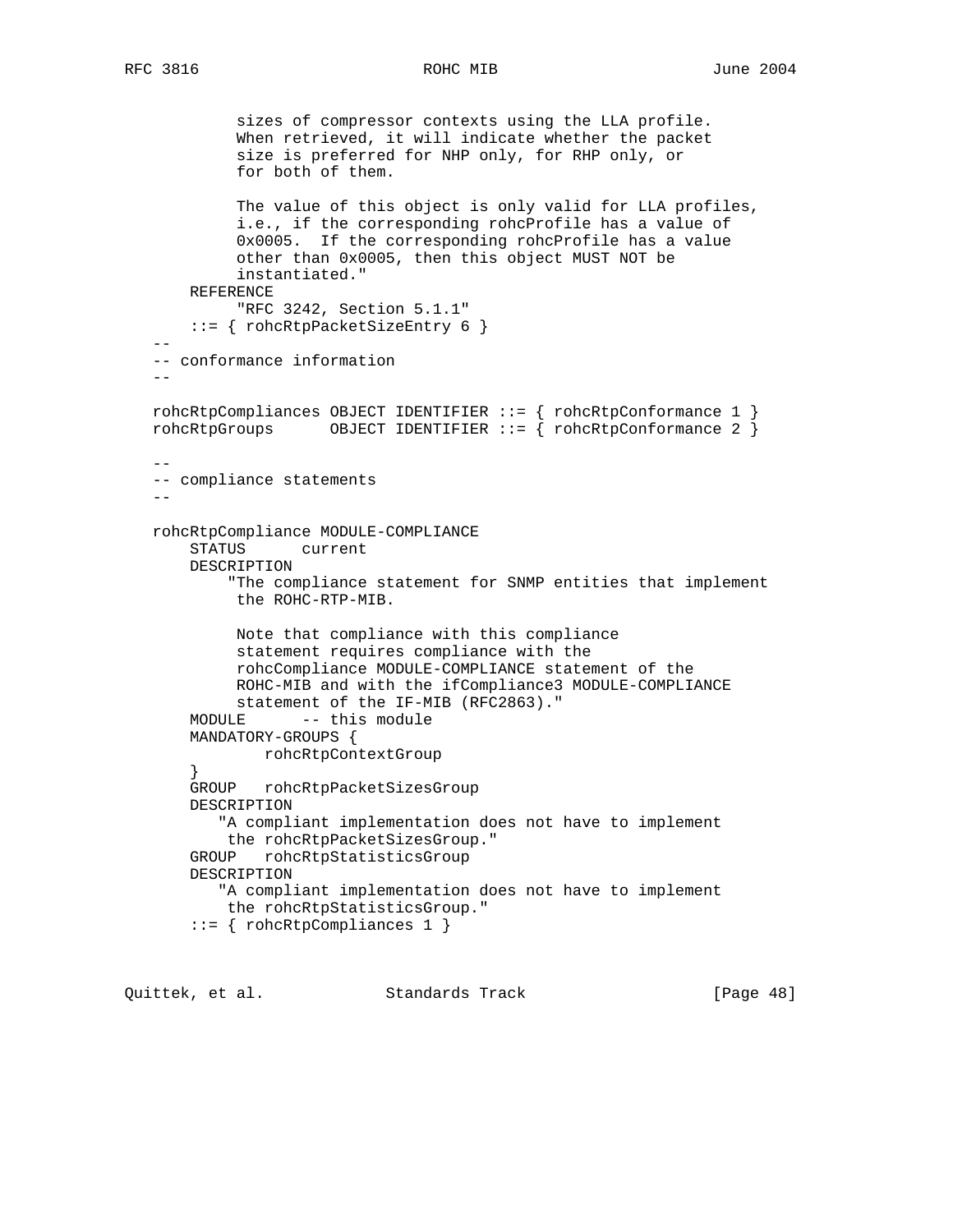```
 rohcRtpContextGroup OBJECT-GROUP
     OBJECTS {
         rohcRtpContextState,
         rohcRtpContextMode,
         rohcRtpContextAlwaysPad,
         rohcRtpContextLargePktsAllowed,
         rohcRtpContextVerifyPeriod
     }
     STATUS current
     DESCRIPTION
         "A collection of objects providing information about
         ROHC RTP compressors and decompressors."
     ::= { rohcRtpGroups 1 }
 rohcRtpPacketSizesGroup OBJECT-GROUP
     OBJECTS {
         rohcRtpContextSizesAllowed,
         rohcRtpContextSizesUsed,
         rohcRtpPacketSizePreferred,
         rohcRtpPacketSizeUsed,
         rohcRtpPacketSizeRestrictedType
     }
     STATUS current
     DESCRIPTION
         "A collection of objects providing information about
          allowed and used packet sizes at a ROHC RTP compressor."
    ::= { rohcRtpGroups 2 }
 rohcRtpStatisticsGroup OBJECT-GROUP
     OBJECTS {
         rohcRtpContextACKs,
         rohcRtpContextNACKs,
         rohcRtpContextSNACKs,
         rohcRtpContextNHPs,
         rohcRtpContextCSPs,
         rohcRtpContextCCPs,
         rohcRtpContextPktsLostPhysical,
         rohcRtpContextPktsLostPreLink
     }
     STATUS current
     DESCRIPTION
         "A collection of objects providing ROHC compressor and
         decompressor statistics."
    ::= { rohcRtpGroups 3 }
```

```
 END
```
Quittek, et al. Standards Track [Page 49]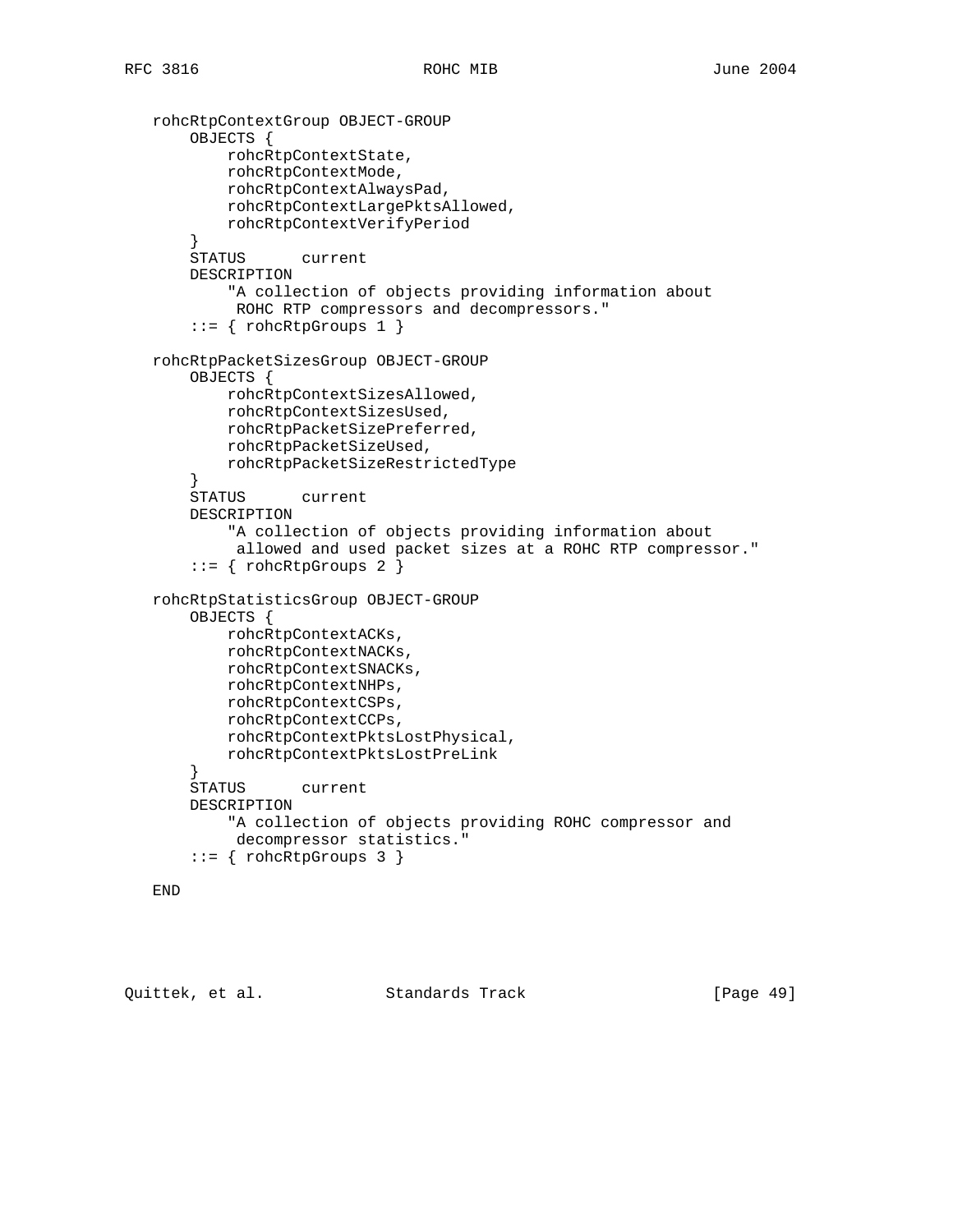## 6. Security Considerations

 The managed objects defined by the ROHC-MIB module, the ROHC- UNCOMPRESSED-MIB module and the ROHC-RTP-MIB module do not have a MAX-ACCESS value of read-write and/or read-create except rohcInstanceContextStorageTime and rohcContextStorageTime, both of which have a MAX-ACCESS value of read-write. These objects determine how long context information is stored after its termination. Unauthorized access to these objects can have one of two negative effects. If they are set to a value lower than required, e.g., to zero, then context information about past contexts might get lost. If they are set to a very high value, then context information will not be deleted and memory consumption of the agent implementation might become very high. However, unauthorized access to these objects cannot cause harm to existing ROHC connections nor can it allow manipulation of running instances of ROHC in a malicious way.

 Another security issue is unauthorized access to readable objects in the MIB modules for getting information about existing communication sessions. It is thus important to control even GET and/or NOTIFY access to these objects and possibly to even encrypt the values of these objects when sending them over the network via SNMP. However, the only information that might be disclosed is the use of channels. Users and their addresses are not visible in the MIB. This information can only be mis-used in conjunction with the mis-use of further information.

 SNMP versions prior to SNMPv3 did not include adequate security. Even if the network itself is secure (for example by using IPSec), even then, there is no control as to who on the secure network is allowed to access and GET/SET (read/change/create/delete) the objects in this MIB module.

 It is RECOMMENDED that implementers consider the security features as provided by the SNMPv3 framework (see [RFC3410], section 8), including full support for the SNMPv3 cryptographic mechanisms (for authentication and privacy).

 Further, deployment of SNMP versions prior to SNMPv3 is NOT RECOMMENDED. Instead, it is RECOMMENDED to deploy SNMPv3 and to enable cryptographic security. It is then a customer/operator responsibility to ensure that the SNMP entity giving access to an instance of this MIB module is properly configured to give access to the objects only to those principals (users) that have legitimate rights to indeed GET or SET (change/create/delete) them.

Quittek, et al. Standards Track [Page 50]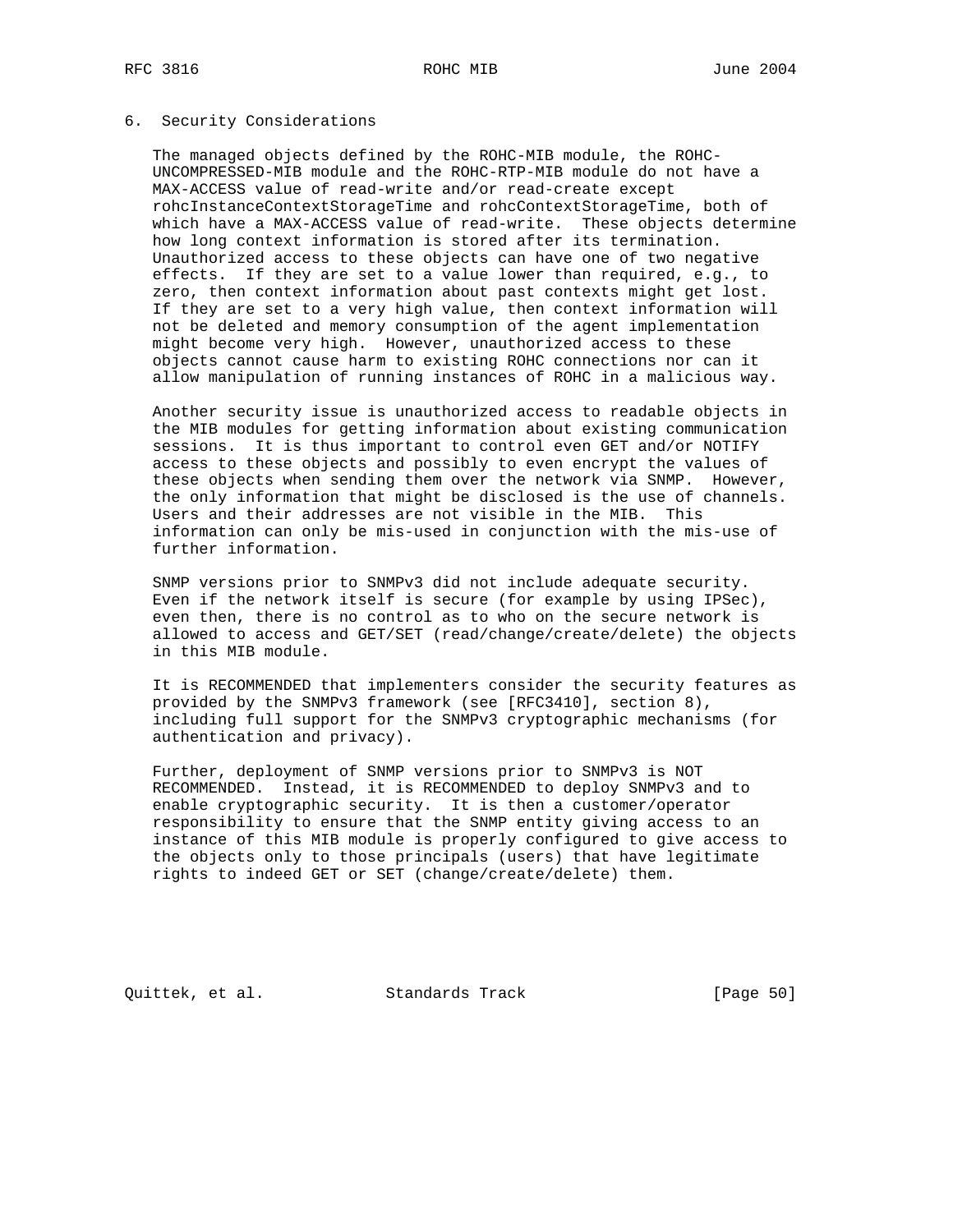7. Acknowledgements

 Many thanks to Lars-Erik Jonsson and Mark West for their guidance through the ROHC world and to Ghyslain Pelletier for explaining how the ROHC LLA profile works. Further thanks to Frank Strauss for his advice on tricky SMI issues. Special thanks to Mike Heard who acted as MIB doctor. He studied every tiny detail, raised a long list of issues and helped to significantly improve this document.

- 8. References
- 8.1. Normative References
	- [RFC2578] McCloghrie, K., Perkins, D., and J. Schoenwaelder, "Structure of Management Information Version 2 (SMIv2)", STD 58, RFC 2578, April 1999.
	- [RFC2579] McCloghrie, K., Perkins, D., and J. Schoenwaelder, "Textual Conventions for SMIv2", STD 58, RFC 2579, April 1999.
	- [RFC2580] McCloghrie, K., Perkins, D., and J. Schoenwaelder, "Conformance Statements for SMIv2", STD 58, RFC 2580, April 1999.
	- [RFC2863] McCloghrie, K. and F. Kastenholz, "The Interfaces Group MIB", RFC 2863, June 2000.
	- [RFC3095] Bormann, C., Burmeister, C., Degermark, M., Fukushima, H., Hannu, H., Jonsson, L., Hakenberg, R., Koren, T., Le, K., Liu, Z., Martensson, A., Miyazaki, A., Svanbro, K., Wiebke, T., Yoshimura, T., and H. Zheng, "RObust Header Compression (ROHC): Framework and four profiles: RTP, UDP, ESP, and uncompressed", RFC 3095, July 2001.
	- [RFC3242] Jonsson, L. and G. Pelletier, "RObust Header Compression (ROHC): A Link-Layer Assisted Profile for IP/UDP/RTP", RFC 3242, April 2002.
	- [RFC3411] Harrington, D., Presuhn, R., and B. Wijnen, "An Architecture for Describing Simple Network Management Protocol (SNMP) Management Frameworks", STD 62, RFC 3411, December 2002.
	- [RFC3759] Jonsson, L., "RObust Header Compression (ROHC): Terminology and Channel Mapping Examples", RFC 3759, April 2004.

Quittek, et al. Standards Track [Page 51]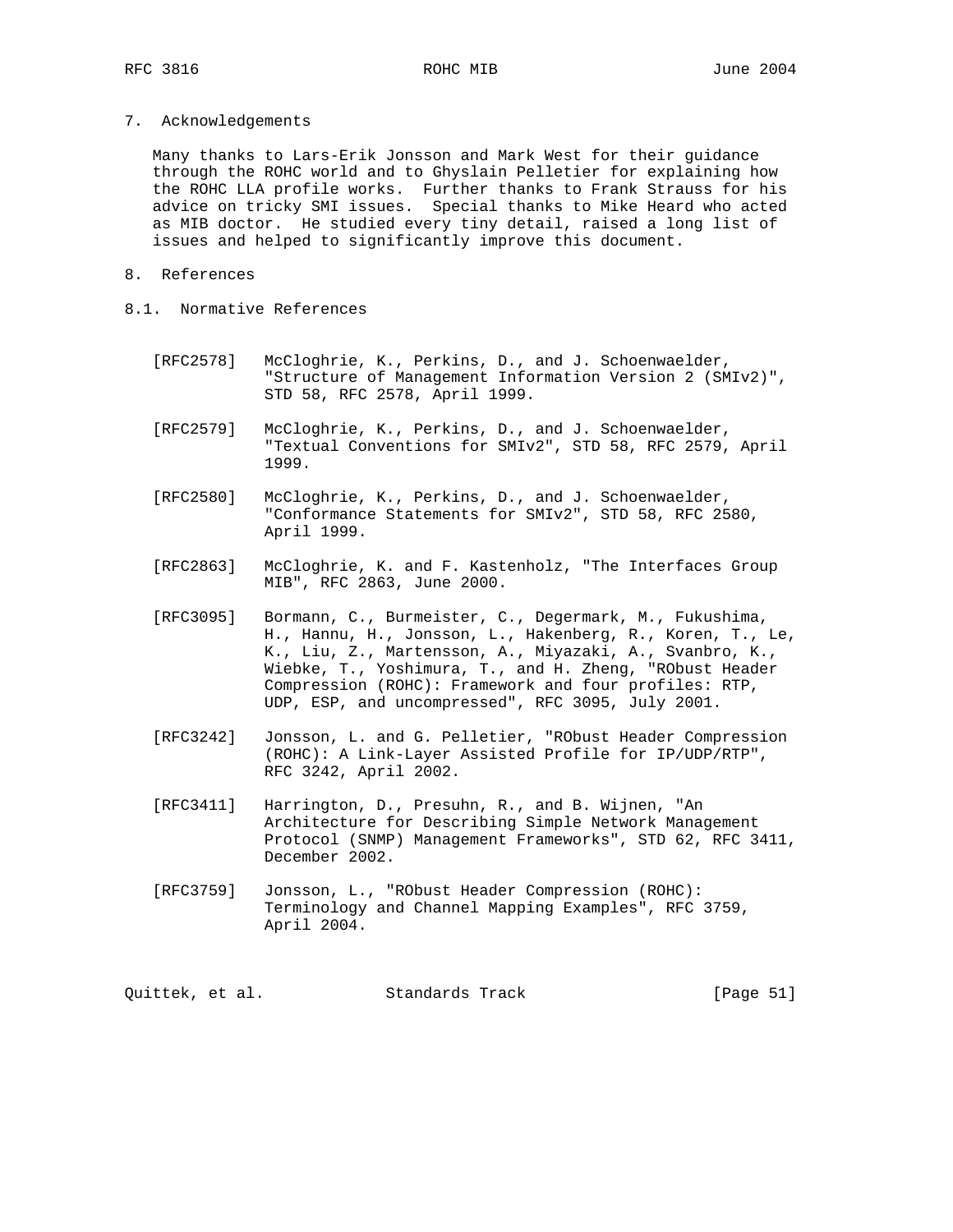8.2. Informative References

 [RFC3410] Case, J., Mundy, R., Partain, D., and B. Stewart, "Introduction and Applicability Statements for Internet- Standard Management Framework", RFC 3410, December 2002.

9. Authors' Addresses

 Juergen Quittek NEC Europe Ltd. Network Laboratories Kurfuersten-Anlage 36 69115 Heidelberg Germany

 Phone: +49 6221 90511-15 EMail: quittek@netlab.nec.de

 Martin Stiemerling NEC Europe Ltd. Network Laboratories Kurfuersten-Anlage 36 69115 Heidelberg Germany

 Phone: +49 6221 90511-13 EMail: stiemerling@netlab.nec.de

 Hannes Hartenstein University of Karlsruhe Computing Center and Institute of Telematics 76128 Karlsruhe Germany

 Phone: +49 721 608 8104 EMail: hartenstein@rz.uni-karlsruhe.de

Quittek, et al. Standards Track [Page 52]